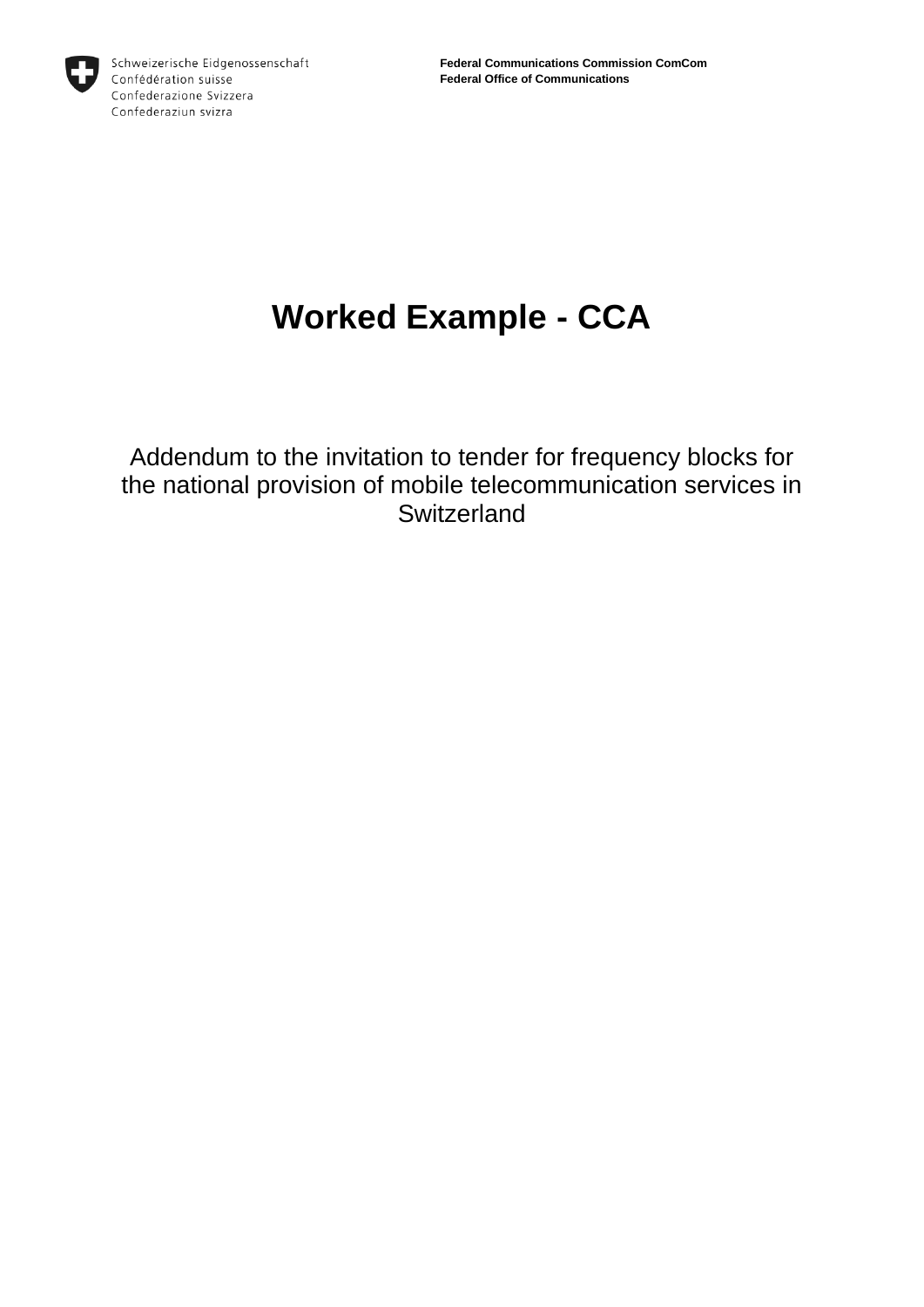# **CONTENTS**

| 21           |  |
|--------------|--|
| 2.2          |  |
| 2.3          |  |
| 2.4          |  |
| 2.5          |  |
| 2.6          |  |
| 27           |  |
|              |  |
| $\mathbf{3}$ |  |

| 3.2 EXAMPLE 2: BASE PRICES UNIQUELY IDENTIFIED BY MAXIMISATION OF DISCOUNTS  25              |  |
|----------------------------------------------------------------------------------------------|--|
| 3.3 EXAMPLE 3: BASE PRICES SELECTED TO DISTRIBUTE SURPLUS IN RELATION TO MAXIMUM SURPLUS FOR |  |
|                                                                                              |  |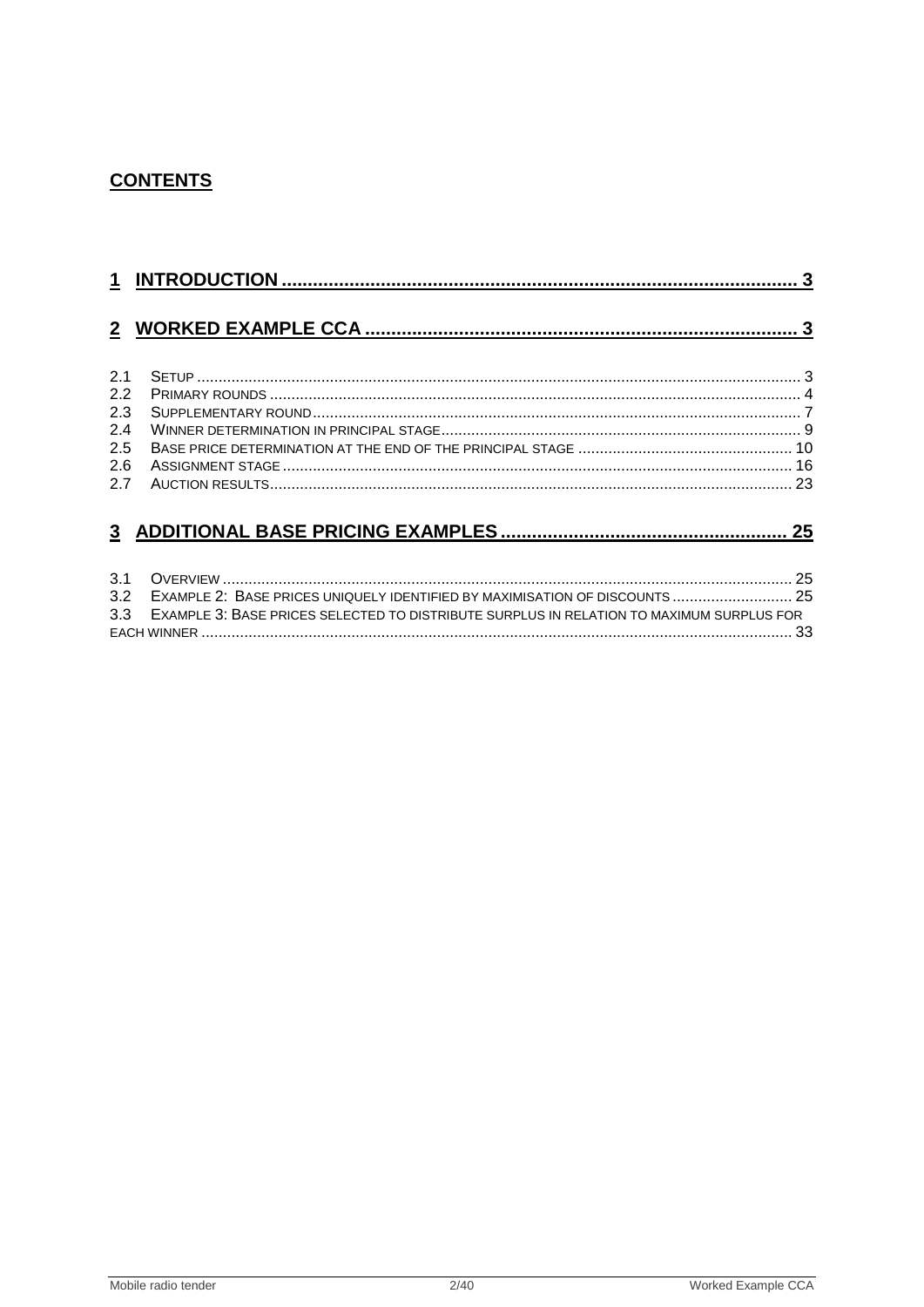# <span id="page-2-0"></span>**1 Introduction**

- 1. In this note, we provide a fully worked example of the CCA which includes the primary rounds, supplementary round and assignment round. In addition, we also provide two more examples to illustrate how the different conditions in the definition of base prices are applied in practice.
- 2. To ease understanding, all examples contain only two categories, 800MHz and 900MHz. The reserve prices and eligibility points used are as set out in the main auction rules.

# <span id="page-2-1"></span>**2 Worked example CCA**

# <span id="page-2-2"></span>**2.1 Setup**

- 3. In this example, there are four bidders competing for spectrum in the 800MHz, and 900MHz band. There are a total of six 2x5MHz lots available in the 800MHz band and seven 2x5MHz lots in the 900MHz band. The reserve price for a lot in each category is CHF21.3 million. In both categories a single lot is associated with six eligibility points.
- 4. We assume further, that bidders have valuations as shown in [Table 1](#page-2-3) and bid straightforwardly on the basis of these valuations in the principal stage.

|               |                | Package (lots) | <b>Valuation in</b> |  |
|---------------|----------------|----------------|---------------------|--|
| <b>Bidder</b> | <b>800MHz</b>  | <b>900MHz</b>  | million CHF         |  |
| Andre         | 1              | 4              | 500                 |  |
| Andre         | 2              | 3              | 450                 |  |
| Andre         | $\overline{2}$ | 1              | 300                 |  |
| <b>Ben</b>    | 1              | 4              | 600                 |  |
| <b>Ben</b>    | $\Omega$       | $\overline{4}$ | 550                 |  |
| Caroline      | 3              | $\Omega$       | 400                 |  |
| Donald        | $\overline{2}$ | $\Omega$       | 250                 |  |

# <span id="page-2-3"></span>**Table 1: Valuations – Worked example**

- 5. Each bidder has an initial eligibility that determines the maximum size of the package that they can bid on in the first round of the auction. For this example, we assume that all bidders have sufficient initial eligibility to bid for all the packages described in [Table](#page-2-3)  [1,](#page-2-3) and that everybody is able to bid for their largest wanted package at the reserve prices.
- 6. We assume further that bidders bid on the package that maximises their surplus, which we will simply define as the difference between their valuation of a package and the cost of it at current round prices. In the following, we assume that all bidders bid according to this strategy.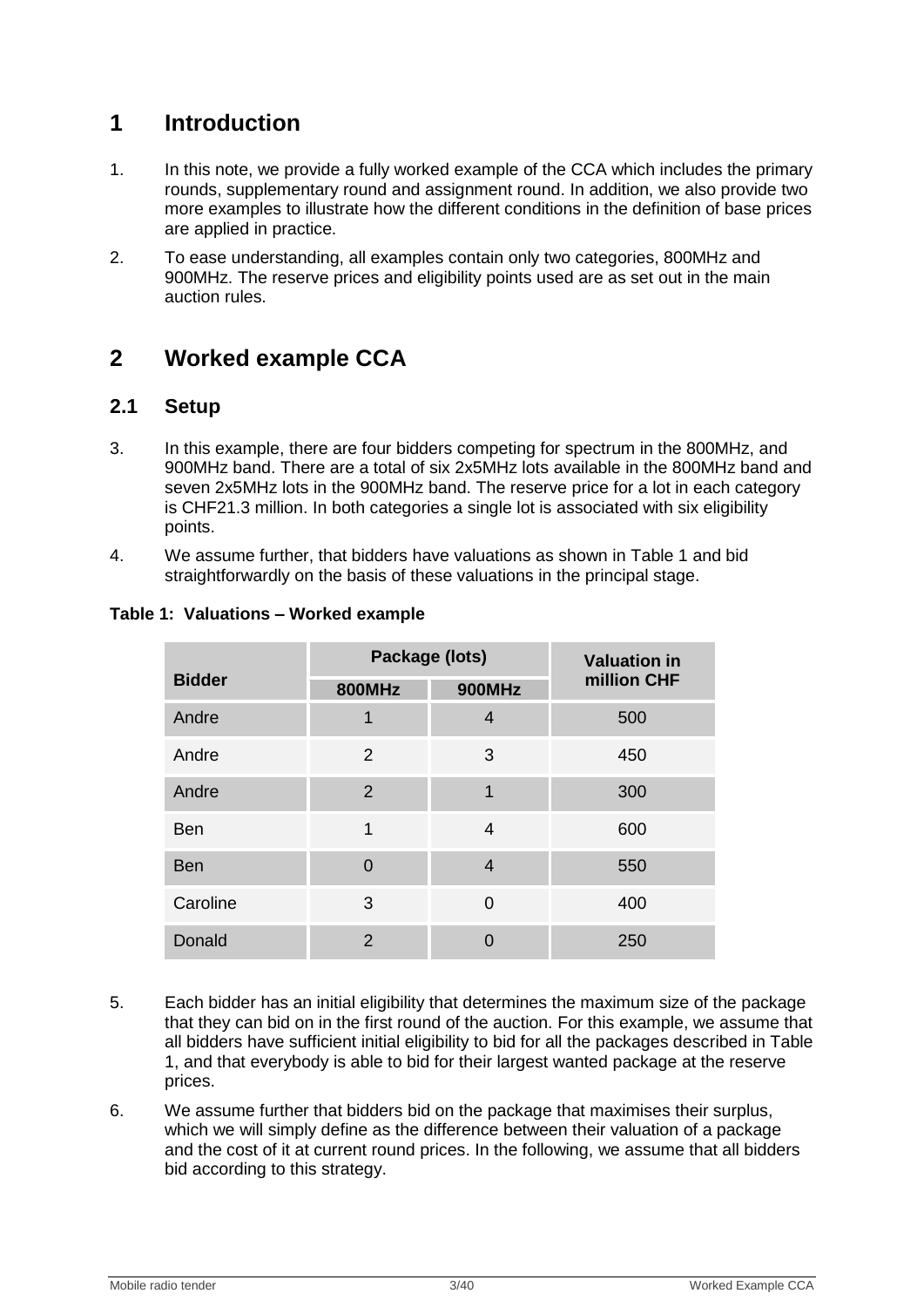# <span id="page-3-0"></span>**2.2 Primary rounds**

7. In round 1, bidding begins at the reserve prices specified above. The following table gives an overview of the surplus calculations for each bidder. The package that provides the highest surplus at round prices is highlighted in orange for each bidder.

|               | Package (lots) |                | <b>Valuation</b><br>in CHF | <b>Cost in</b><br><b>CHF</b> | <b>Surplus in</b><br><b>CHF</b> |  |
|---------------|----------------|----------------|----------------------------|------------------------------|---------------------------------|--|
| <b>Bidder</b> | <b>800MHz</b>  | <b>900MHz</b>  | million                    | million                      | million                         |  |
|               | 1              | $\overline{4}$ | 500                        | 106.5                        | 393.5                           |  |
| Andre         | $\overline{2}$ | 3              | 450                        | 106.5                        | 343.5                           |  |
|               | 2              | 1              | 300                        | 63.9                         | 236.1                           |  |
| <b>Ben</b>    | 1              | $\overline{4}$ | 600                        | 106.5                        | 493.5                           |  |
|               | $\overline{0}$ | $\overline{4}$ | 550                        | 85.2                         | 464.8                           |  |
| Caroline      | 3              | $\overline{0}$ | 400                        | 63.9                         | 336.1                           |  |
| Donald        | $\overline{2}$ | $\Omega$       | 250                        | 42.6                         | 207.4                           |  |

**Table 2: Surplus calculation - First primary round**

8. Assuming that each bidder bids on the package that provides the greatest surplus, aggregate demand for 800MHz lots is  $7 (= 1 + 1 + 3 + 2)$  and aggregate demand for 900MHz is  $8$  ( = 4 + 4). Bids, total demand and activity are summarised in the following table.

# **Table 3: Primary bid round 1 results**

| Price per 800MHz lot: CHF21.3 million; Price per 900MHz lot: CHF21.3 million |                |                |          |                   |                 |                 |  |
|------------------------------------------------------------------------------|----------------|----------------|----------|-------------------|-----------------|-----------------|--|
|                                                                              | Andre          | <b>Ben</b>     | Caroline | Donald            | Total<br>demand | Total<br>supply |  |
| 800MHz lots                                                                  |                | 1              | 3        | $\overline{2}$    | $\overline{7}$  | 6               |  |
| 900MHz lots                                                                  | $\overline{4}$ | $\overline{4}$ | $\Omega$ | $\Omega$          | 8               | 7               |  |
| Bid (CHF million)                                                            | 106.5          | 106.5          | 63.9     | 42.6              |                 |                 |  |
| Activity (defines<br>eligibility for<br>round 2)                             | 30             | 30             | 18       | $12 \overline{ }$ |                 |                 |  |

9. There is excess demand for both categories; therefore prices are increased for both. Suppose that the auctioneer raises prices for both categories to CHF36.5 million. All bidders continue bidding on the same packages as in the first round (as these still provide the greatest surplus) and thus all maintain their eligibility.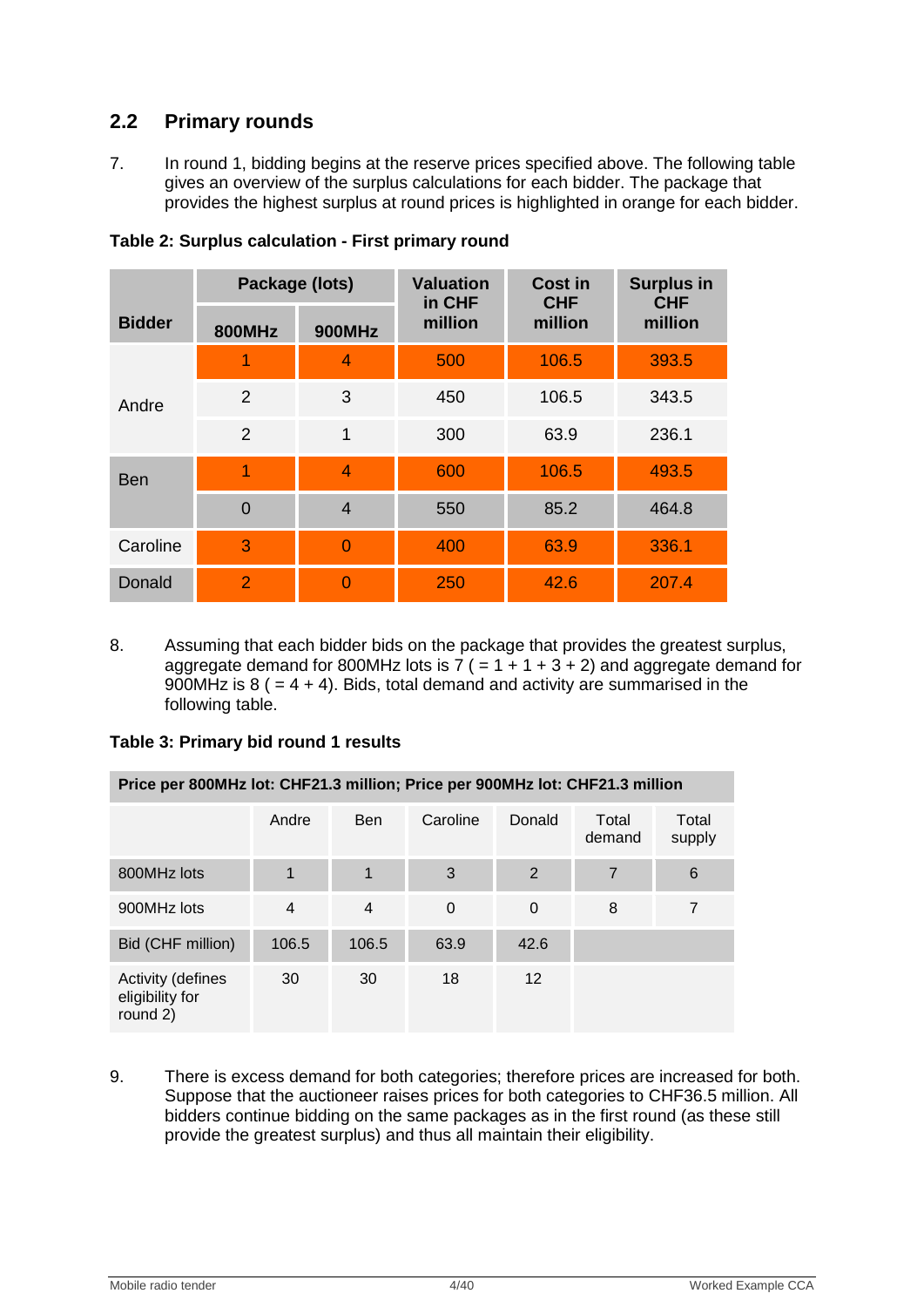| Table 4: Primary bid round 2 results |
|--------------------------------------|
|--------------------------------------|

| Price per 800MHz lot: CHF36.5 million; Price per 900MHz lot: CHF36.5 million |                |                |          |          |                 |                 |  |
|------------------------------------------------------------------------------|----------------|----------------|----------|----------|-----------------|-----------------|--|
|                                                                              | Andre          | <b>Ben</b>     | Caroline | Donald   | Total<br>demand | Total<br>supply |  |
| 800MHz lots                                                                  | 1              | $\mathbf 1$    | 3        | 2        | 7               | 6               |  |
| 900MHz lots                                                                  | $\overline{4}$ | $\overline{4}$ | 0        | $\Omega$ | 8               | 7               |  |
| Bid (CHF million)                                                            | 182.5          | 182.5          | 109.5    | 73       |                 |                 |  |
| <b>Activity (defines</b><br>eligibility for<br>round 3)                      | 30             | 30             | 18       | 12       |                 |                 |  |

10. There is excess demand in both categories in round 2. The auctioneer decides to increase the price for both categories to CHF54.8 million. At these prices it becomes more profitable for Ben to bid on four 900MHz lots only and to stop bidding on 800MHz. Bidding on a package of four 900MHz lots gives him a surplus of CHF330.8 million (CHF550 million – CHF219.2 million) whereas bidding on a package of one 800MHz lot and four 900MHz lots would only give him surplus of CHF326 million (CHF600 million – CHF274 million) at these prices. Hence, he only bids on four 900MHz lots in this round. The results of round 3 are shown in the following table.

|  |  | Table 5: Primary bid round 3 results |
|--|--|--------------------------------------|
|--|--|--------------------------------------|

| Price per 800MHz lot: CHF54.8 million; Price per 900MHz lot: CHF54.8 million |                |                |          |          |                 |                 |  |
|------------------------------------------------------------------------------|----------------|----------------|----------|----------|-----------------|-----------------|--|
|                                                                              | Andre          | <b>Ben</b>     | Caroline | Donald   | Total<br>demand | Total<br>supply |  |
| 800MHz lots                                                                  | 1              | $\mathbf 0$    | 3        | 2        | 6               | 6               |  |
| 900MHz lots                                                                  | $\overline{4}$ | $\overline{4}$ | 0        | $\Omega$ | 8               | $\overline{7}$  |  |
| Bid (CHF<br>million)                                                         | 274            | 219.2          | 164.4    | 109.6    |                 |                 |  |
| <b>Activity (defines</b><br>eligibility for<br>round 4)                      | 30             | 24             | 18       | 12       |                 |                 |  |

11. This means that there is now only excess demand for 900MHz. The auctioneer decides to increase the price for 900MHz to CHF82.2 million. At these prices, the optimal packages remain unchanged for each bidder, and the results are shown in the following table.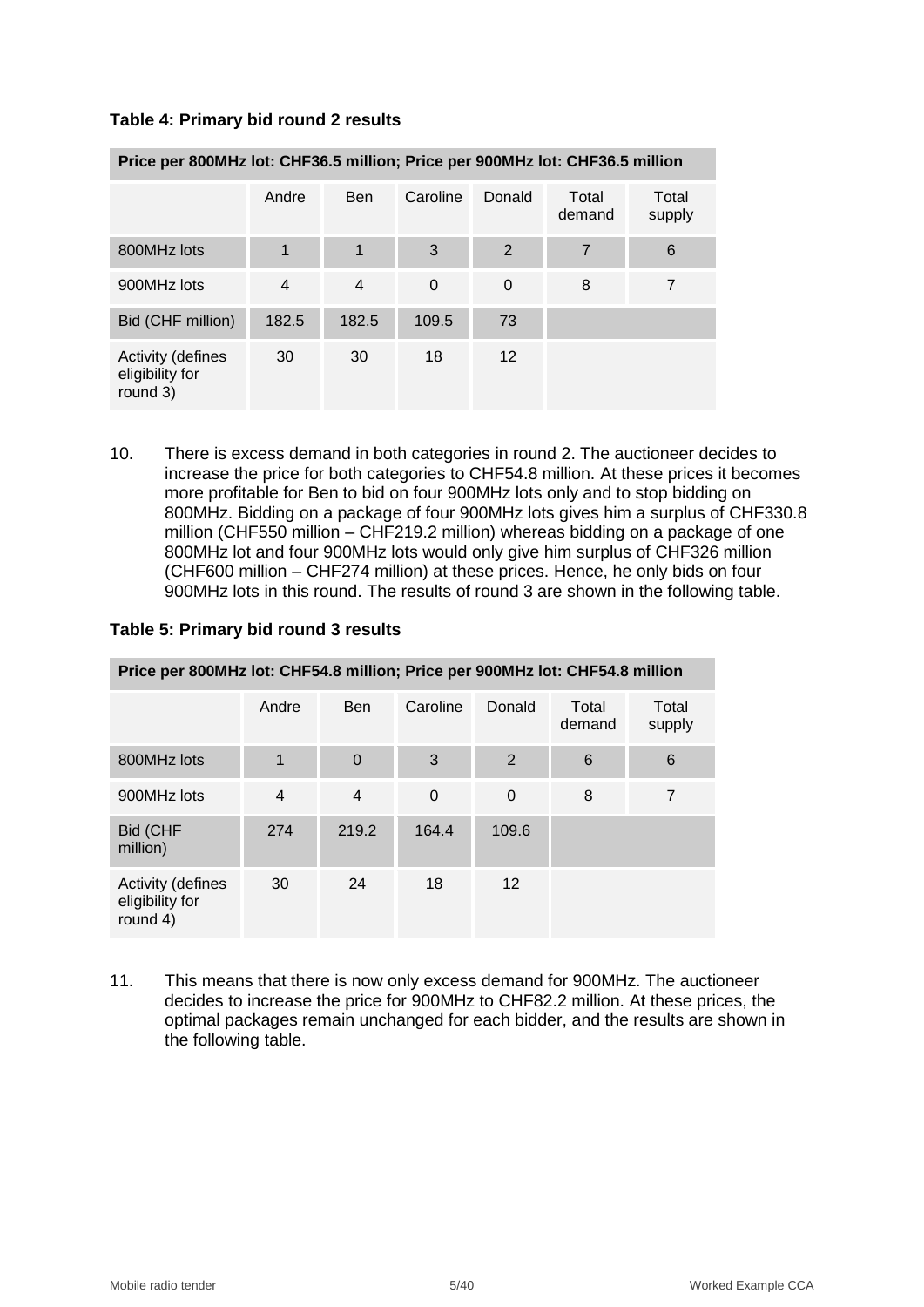| Price per 800MHz lot: CHF54.8 million; Price per 900MHz lot: CHF82.2 million |       |                |             |                   |                 |                 |  |
|------------------------------------------------------------------------------|-------|----------------|-------------|-------------------|-----------------|-----------------|--|
|                                                                              | Andre | <b>Ben</b>     | Caroline    | Donald            | Total<br>demand | Total<br>supply |  |
| 800MHz lots                                                                  | 1     | $\overline{0}$ | 3           | $\overline{2}$    | 6               | 6               |  |
| 900MHz lots                                                                  | 4     | $\overline{4}$ | $\mathbf 0$ | $\mathbf 0$       | 8               | 7               |  |
| Bid (CHF<br>million)                                                         | 383.6 | 328.8          | 164.4       | 109.6             |                 |                 |  |
| <b>Activity (defines</b><br>eligibility for<br>round 5)                      | 30    | 24             | 18          | $12 \overline{ }$ |                 |                 |  |

### **Table 6: Primary bid round 4 results**

12. There is thus again excess demand for 900MHz lots, but not for 800MHz lots. For round 5, the auctioneer decides to increase the price for 900MHz to CHF102.8 million. At these prices, it is most profitable for Andre to bid on a package containing two 800MHz lots and one 900MHz lot giving him a surplus of CHF87.6 million (CHF300 million - CHF212.4 million). Bidding on a package containing one 800MHz lot and four 900MHz lots would only provide him with surplus of CHF34 million (CHF500 million - CHF466 million). Also, bidding on a package containing two 800MHz lots and three 900MHz lots would only provide him with surplus of CHF32 million (CHF450 million – CHF418 million). Hence, he bids on a package of two 800MHz and one 900MHz lots as this is his most profitable package at these prices. All other bidders continue bidding on the same packages as in round 4 as these are still there most profitable packages. The resulting bid decisions are shown in the following table.

| Price per 800MHz lot: CHF54.8 million; Price per 900MHz lot: CHF102.8 million |       |                |          |          |                 |                 |  |  |
|-------------------------------------------------------------------------------|-------|----------------|----------|----------|-----------------|-----------------|--|--|
|                                                                               | Andre | <b>Ben</b>     | Caroline | Donald   | Total<br>demand | Total<br>supply |  |  |
| 800MHz lots                                                                   | 2     | 0              | 3        | 2        | 7               | 6               |  |  |
| 900MHz lots                                                                   |       | $\overline{4}$ | $\Omega$ | $\Omega$ | 5               |                 |  |  |
| Bid (CHF<br>million)                                                          | 212.4 | 411.2          | 164.4    | 109.6    |                 |                 |  |  |
| Activity                                                                      | 18    | 24             | 18       | 12       |                 |                 |  |  |

#### **Table 7: Primary bid round 5 results**

13. At these prices, there is now excess demand for 800MHz lots and excess supply for 900MHz lots. The auctioneer decides to raise the price for 800MHz to CHF82.2 million per lot. At the resulting prices, the bidders" most profitable packages are the same as in round 5. The resulting bid decisions are shown in [Table 8.](#page-6-1)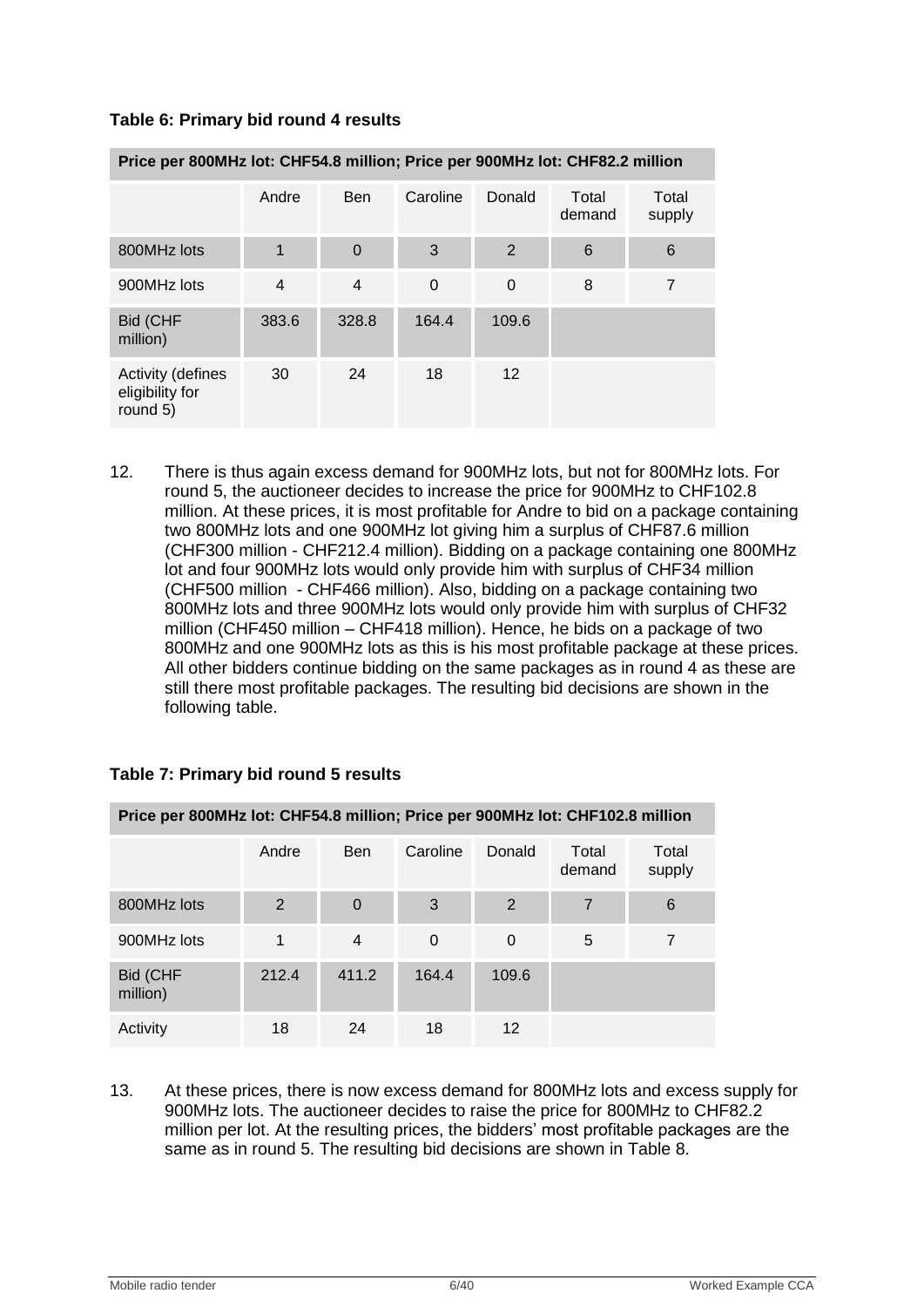# <span id="page-6-1"></span>**Table 8: Primary bid round 6 results**

| Price per 800MHz lot: CHF82.2 million; Price per 900MHz lot: CHF102.8 million |       |                |          |                   |                 |                 |  |
|-------------------------------------------------------------------------------|-------|----------------|----------|-------------------|-----------------|-----------------|--|
|                                                                               | Andre | <b>Ben</b>     | Caroline | Donald            | Total<br>demand | Total<br>supply |  |
| 800MHz lots                                                                   | 2     | $\overline{0}$ | 3        | 2                 | 7               | 6               |  |
| 900MHz lots                                                                   |       | 4              | 0        | $\Omega$          | 5               | 7               |  |
| Bid (CHF<br>million)                                                          | 267.2 | 411.2          | 246.6    | 164.4             |                 |                 |  |
| Activity                                                                      | 18    | 24             | 18       | $12 \overline{ }$ |                 |                 |  |

14. At the prices in round 6, there is thus excess demand for lots in the 800MHz category and excess supply for lots in the 900MHz category. The auctioneer decides to raise the price for lots in the 800MHz category to CHF102.8 million. At the resulting prices, all of Andre"s packages are unprofitable to bid on as the package prices are above the respective valuations. He therefore drops demand in both categories to zero. The other bidders" most profitable packages at these prices are the same as in round 6. The resulting bid decisions are summarised in [Table 9.](#page-6-2)

| Price per 800MHz lot: CHF102.8 million; Price per 900MHz lot: CHF102.8 million |          |                |          |                   |                 |                 |  |
|--------------------------------------------------------------------------------|----------|----------------|----------|-------------------|-----------------|-----------------|--|
|                                                                                | Andre    | <b>Ben</b>     | Caroline | Donald            | Total<br>demand | Total<br>supply |  |
| 800MHz lots                                                                    | $\Omega$ | $\overline{0}$ | 3        | 2                 | 5               | 6               |  |
| 900MHz lots                                                                    | $\Omega$ | $\overline{4}$ | 0        | $\Omega$          | $\overline{4}$  | 7               |  |
| Bid (CHF<br>million)                                                           | $\Omega$ | 411.2          | 308.4    | 205.6             |                 |                 |  |
| Activity                                                                       | 0        | 24             | 18       | $12 \overline{ }$ |                 |                 |  |

# <span id="page-6-2"></span>**Table 9: Primary bid round 7 results**

15. There is no excess demand in either category in round 7, and thus no further primary round takes place. The auction proceeds to the supplementary round.

# <span id="page-6-0"></span>**2.3 Supplementary round**

- 16. The supplementary round presents the bidders an opportunity to express:
	- their demand for packages of bids they did not bid for during the primary bids round; and
	- their maximum willingness to pay for packages that they did bid on in the primary bid rounds.
- 17. Supplementary bids will be subject to constraints depending on the bids made by a bidder in the primary bids round. Note that the electronic auction system will calculate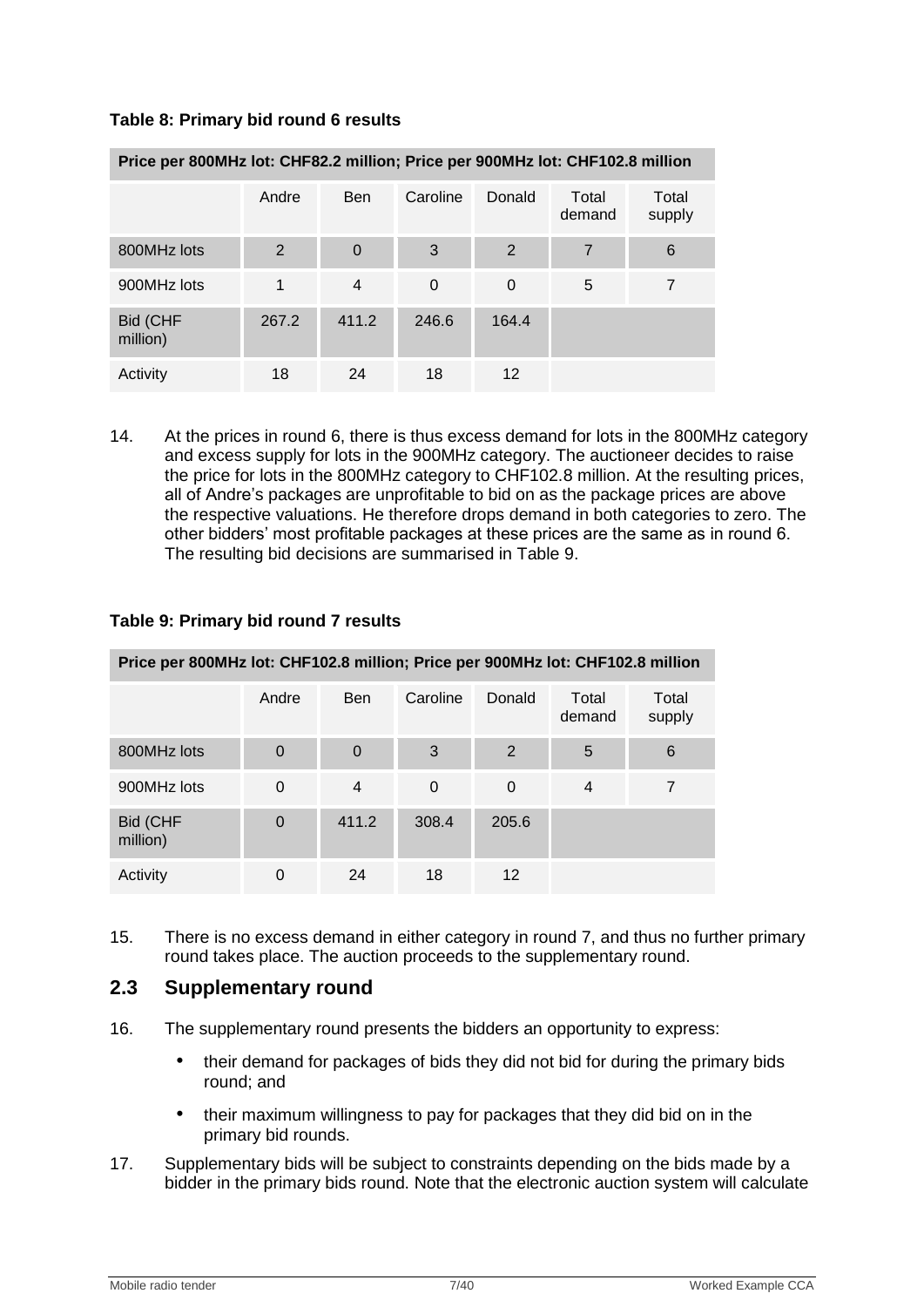these constraints for bidders and it will not be possible to submit bids that do not comply with the constraints.

- 18. For each bidder, we identify their "final primary bid package". This is the most recent, non-zero primary bid submitted by that bidder. If a bidder submitted this bid in the last primary round, then its supplementary bid amount for this package is uncapped. If the final primary bid package had been submitted in any earlier round, then the supplementary bid for this package would be capped to the amount that results from applying the prevailing prices for the component lots in the last primary round when the bidder would have been eligible to bid for this package (i.e. the round immediately after the one in which they submitted their final primary bid package).
- 19. All other supplementary bids are constrained by the following rule: For any package A (other than the final primary package), an anchor package is determined as follows. Suppose the bidder was last eligible to bid for A in round n, but that in round n, the bidder made a primary bid for package B with a lower sum of eligibility points across lots. Then package B is the anchor package, and the supplementary bid for A cannot exceed the bidder"s highest bid for B plus the price difference between A and B at the prices of round n. Note that the bidder"s highest bid for B could be either a supplementary bid or a primary bid.
- 20. Thus, all caps in the supplementary bids round are effectively linked back to the supplementary bid for the final primary bid package:
	- Caps for all supplementary bids can be increased if the supplementary bid for the final package is increased.
	- If the bidder is still active at the end of the primary rounds, only the relative amounts that can be bid for different packages are restricted, but not the absolute bid amounts.
- 21. The implications of this rule are illustrated for all bidders in [Table 10,](#page-8-1) which shows the calculation of the caps on supplementary bids for all packages for which the respective bidder has a valuation, and the supplementary bids that the bidder submits in the round. Final primary bids, which are the basis for calculating the caps (where relevant) are highlighted in blue.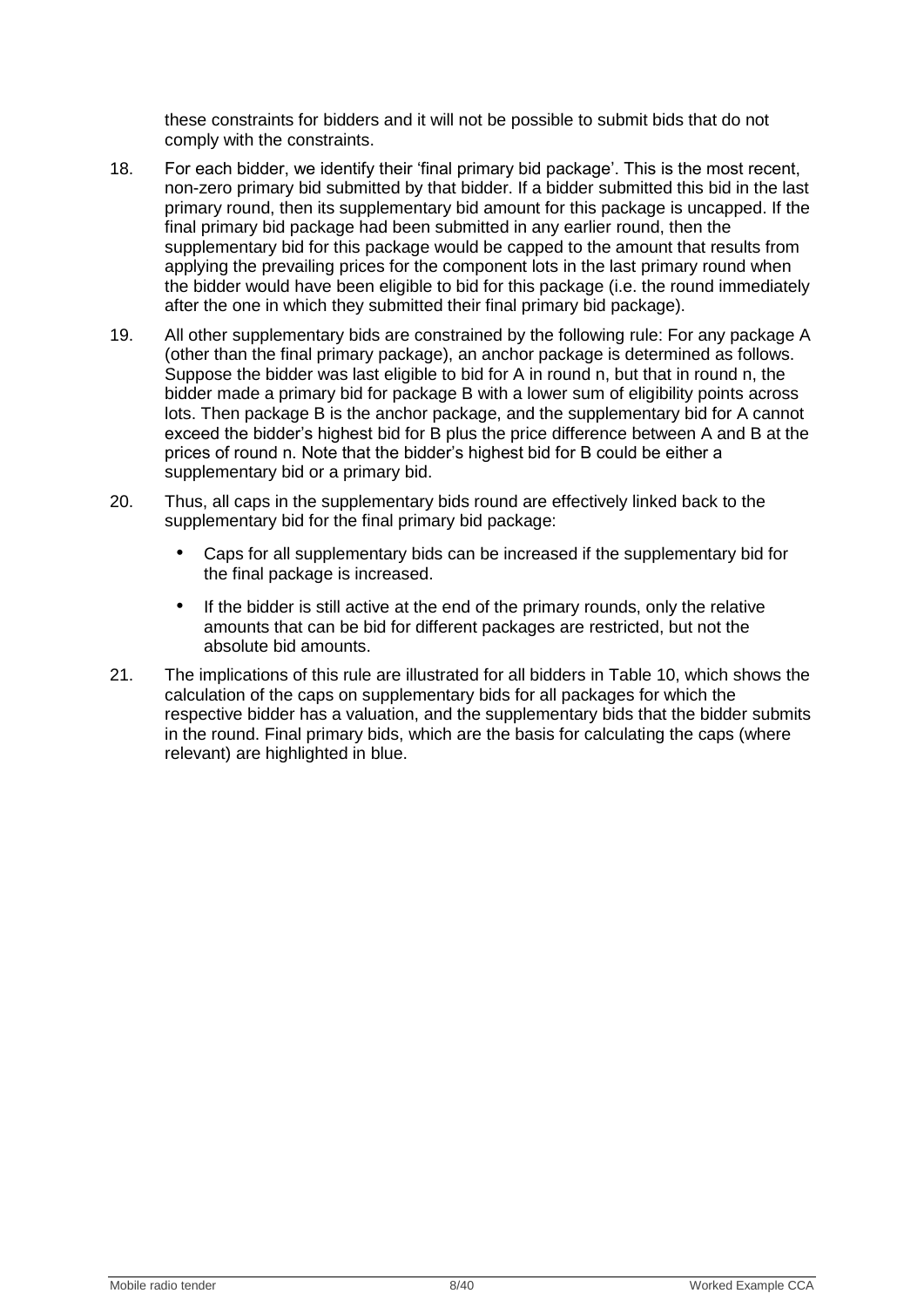| <b>Bidder</b> |                  | Package (lots) | <b>Valuation</b><br>in CHF | <b>Highest</b><br>primary       | <b>Relative cap for</b><br>supplementary bid                                                                       | Supple-<br>mentary              |
|---------------|------------------|----------------|----------------------------|---------------------------------|--------------------------------------------------------------------------------------------------------------------|---------------------------------|
|               | 800MHz           | 900MHz         | million                    | bid in<br><b>CHF</b><br>million |                                                                                                                    | bid in<br><b>CHF</b><br>million |
|               | $\mathbf{1}$     | $\overline{4}$ | 500                        | 383.6                           | CHF553.6m<br>Highest Bid on $(2,1)$ +<br>price difference between<br>$(1,4)$ and $(2,1)$ in round<br>5 (CHF253.6m) | 500                             |
| Andre         | $\overline{2}$   | 3              | 450                        |                                 | CHF505.6m<br>Highest Bid on $(2,1)$ +<br>price difference between<br>$(2,3)$ and $(2,1)$ in round<br>5 (CHF205.6m) | 450                             |
|               | $\overline{2}$   | 1              | 300                        | 267.2                           | CHF308.4m<br>Constrained by the<br>prices in round 7                                                               | 300                             |
| <b>Ben</b>    | $\mathbf{1}$     | $\overline{4}$ | 600                        | 182.5                           | CHF604.8m<br>Highest bid on $(0,4)$ +<br>price difference between<br>$(1,4)$ and $(0,4)$ in round<br>3 (CHF54.8m)  | 600                             |
|               | $\boldsymbol{0}$ | $\overline{4}$ | 550                        | 411.2                           | <b>Unconstrained because</b><br>this is his final primary<br>round package                                         | 550                             |
| Caroline      | 3                | $\mathbf 0$    | 400                        | 308.4                           | <b>Unconstrained because</b><br>this is his final primary<br>round package                                         | 400                             |
| Donald        | $\overline{2}$   | $\mathbf 0$    | 250                        | 205.6                           | <b>Unconstrained because</b><br>this is his final primary<br>round package                                         | 250                             |

# <span id="page-8-1"></span>**Table 10: Supplementary bid constraints and supplementary bids**

# <span id="page-8-0"></span>**2.4 Winner determination in principal stage**

22. All of the bids in [Table 11](#page-9-1) represent the maximum amount that each bidder is willing to pay for a specific package of lots. A winner determination process selects the combination of bids with the highest value that can be accommodated with the given spectrum, subject that at most one bid from each bidders is selected. The following table shows all supplementary bids and the winning packages, highlighted in orange. This combination of bids produce the highest value of CHF1.45 billion amongst all the possible combinations that could be accommodated with the available spectrum.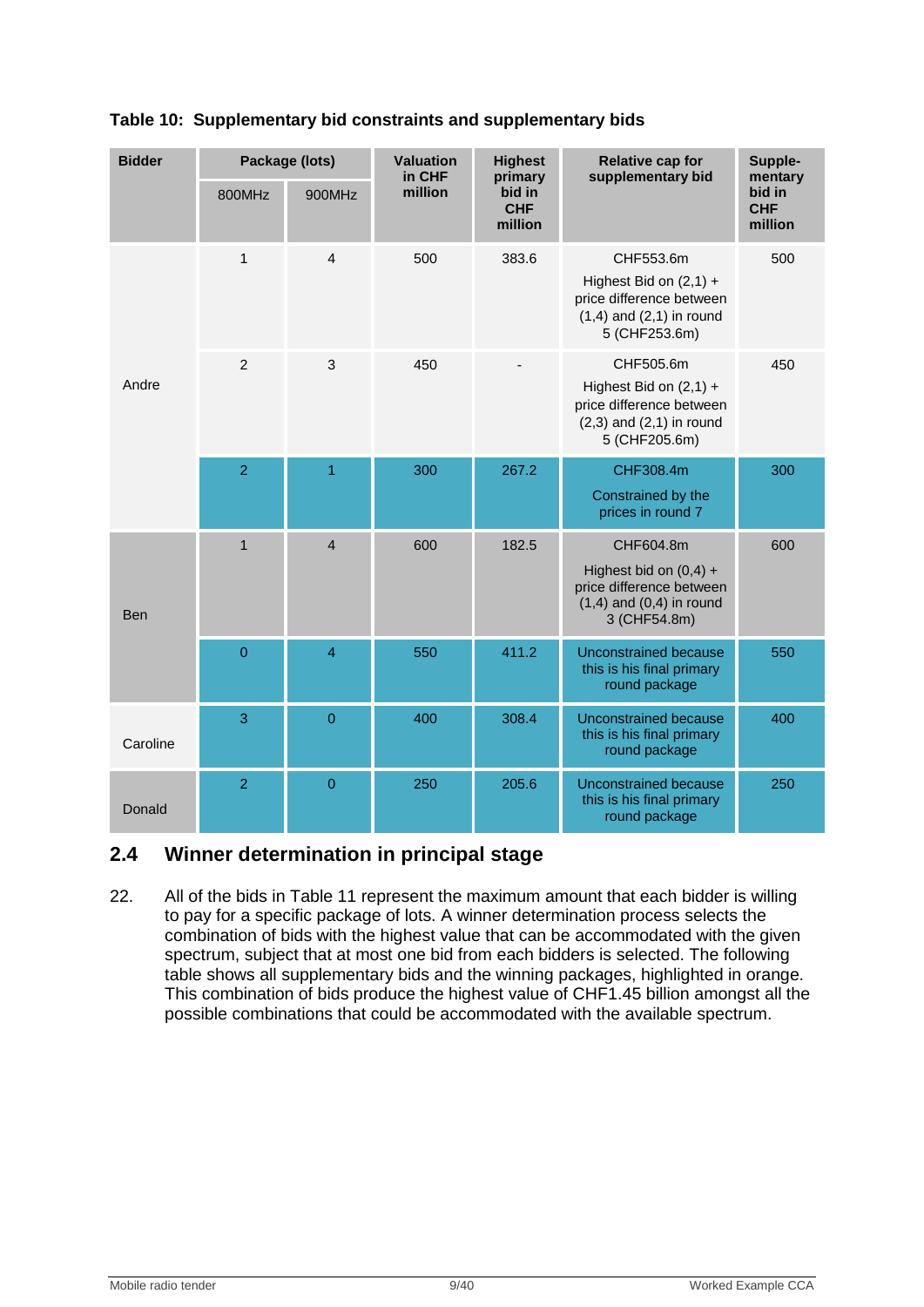| <b>Bidder</b> |                | Package (lots) | <b>Maximum bid (CHF</b><br>million) | <b>Primary or</b><br>supplementary |  |
|---------------|----------------|----------------|-------------------------------------|------------------------------------|--|
|               | 800MHz         | 900MHz         |                                     | bid?                               |  |
|               | $\mathbf{1}$   | $\overline{4}$ | 500                                 | <b>SB</b>                          |  |
| Andre         | $\overline{2}$ | 3              | 450                                 | <b>SB</b>                          |  |
|               | 2              | 1              | 300                                 | <b>SB</b>                          |  |
| <b>Ben</b>    | 1              | $\overline{4}$ | 600                                 | <b>SB</b>                          |  |
|               | $\Omega$       | $\overline{4}$ | 550                                 | <b>SB</b>                          |  |
| Caroline      | 3              | $\Omega$       | 400                                 | <b>SB</b>                          |  |
| Donald        | $\mathbf{2}$   | $\Omega$       | 250                                 | <b>SB</b>                          |  |

# <span id="page-9-1"></span>**Table 11: Bids considered for winner determination in principal stage**

# <span id="page-9-0"></span>**2.5 Base price determination at the end of the principal stage**

# **2.5.1 Second prices and opportunity cost**

- 23. The price each winner pays for winning a certain package of generic lots is called the base price. This will be calculated using a second price rule which is designed to make sure that winners pay the minimum amount they could have paid and still won. Put differently, the pricing algorithm performs automatic bid shading on behalf of bidders down to the minimum amount that is necessary for winning – and does so without creating any risk for bidders as this bid shading happens with full knowledge of all the bids submitted. This means that if all the winners had hypothetically bid their base price rather than their winning bid (and had each lowered their bids for any other packages by the difference between winning bid and base price in order to retain relative valuation differences in their bid structure), then they would still have won.<sup>1</sup> Any larger reduction in their bids would have lead to at least some of them losing. Therefore, the base price is the minimum amount each winner would have needed to bid in order not to lose.
- 24. Base prices are a *generalised* notion of the opportunity cost caused by winners. The opportunity cost of an individual bidder"s bids is the highest value that could have been realised if the lots won by that bidder had been available to give to somebody else, and this notion of opportunity cost is reflected in the *Vickrey price*. It is determined by asking what the winning allocation would have been if we had ignored all the bids from a particular bidder. For example, suppose that the total value of all winning bids is 1000 with one particular bidder winning a set of lots with a bid of 100. If we now hypothetically eliminated this bidder and recalculated the winning outcome,

 $\overline{a}$ 

 $1$  Strictly speaking, we should say they 'could' still have won, as at base prices the winning bids may be one of a number of tied optimal allocations.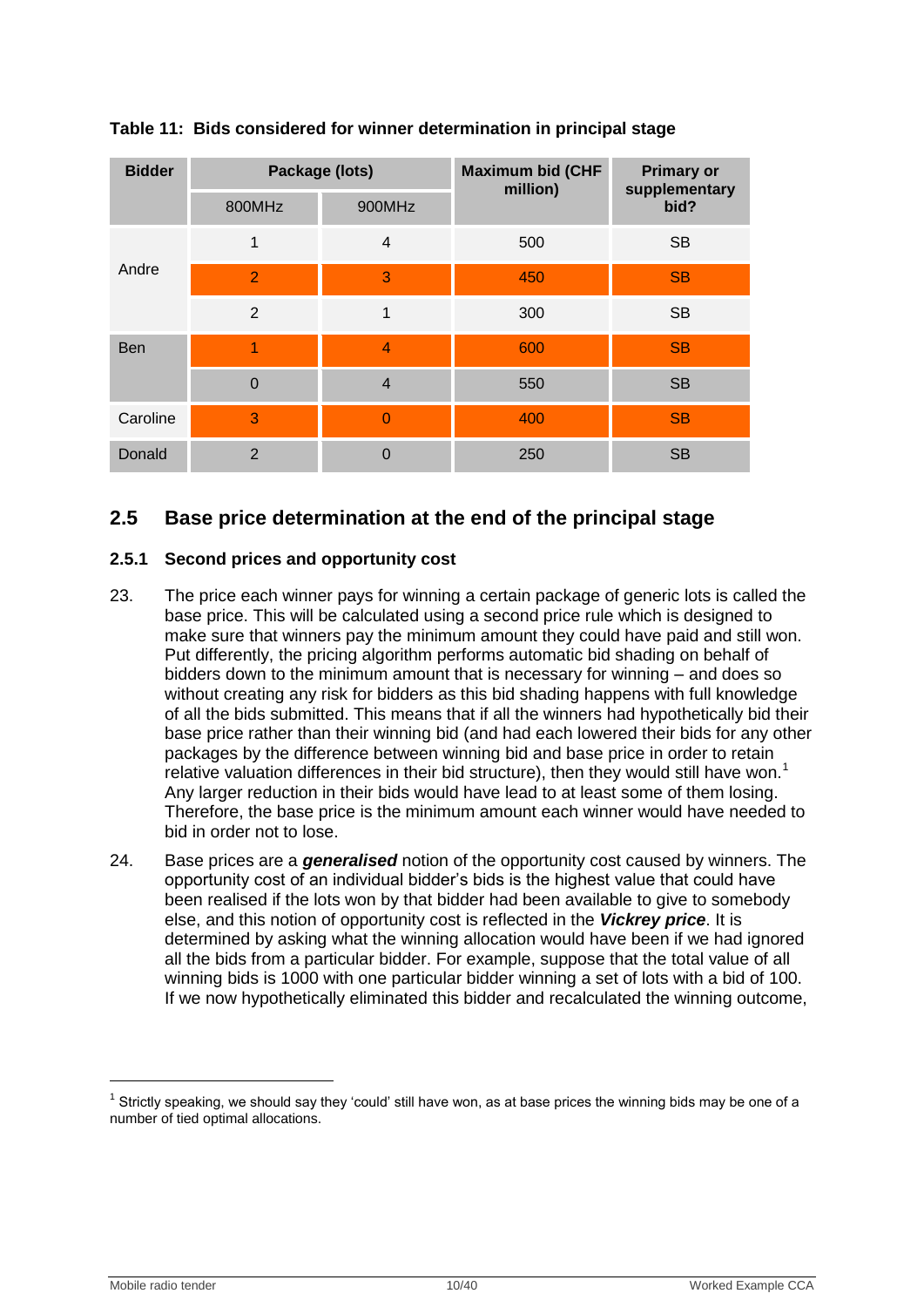the total value of winning bids will in most cases be lower. $^2$  It might fall by the amount of the eliminated bid, namely in the case where the lots won by the bidder in question could not have been sold to any other bidder or group of bidders. In this case, giving the lots to that bidder entails no opportunity cost, and the Vickrey price that this bidder would have to pay would be zero. In most cases, it will be possible to accommodate some other bidder (or group of bidders), however, and thus the fall in value will be less dramatic, say to 960. In this case, the value that could have been created if the bidder in question had not been admitted is 60, i.e. the value of the excluded bid less the fall in the total value of bids that would result from exclusion.

- 25. The base price extends this notion of opportunity cost. It considers not just the case of hypothetically eliminating one winning bidder and asking what value could be created for other bidders, but also considers the opportunity cost of excluding subsets of winners. In order to ensure that no alternative combination of bidders would have produced a higher bid value, it must be the case that each subset of winners *together* pay the opportunity cost they jointly cause. Base prices will often be higher than Vickrey prices (but can never be lower).
- 26. Base prices have the property that total revenue is minimised subject to constraints that each winner and group of winners pays a sufficient amount that there are no unhappy losers. In some cases, this is insufficient to define a unique set of base prices, as there may be situations in which two or more winners together need to pay a certain amount, but there is some flexibility about how this is split amongst the winners. In this case, a further "equal splitting" rule resolves the ambiguity by picking a set of base prices that is as close as possible to the Vickrey prices. The examples in the second part of this document show how this rule would be applied.

#### **2.5.2 Determining base prices in the worked example**

- 27. The explanation is linked to the algorithmic description of how base prices are determined that is annexed to the main auction rules, following the individual steps in the order set out there. Where we use mathematical notation, this corresponds to the respective notation in this algorithmic description.
- 28. As a reminder, as shown in [Table 11,](#page-9-1) the value-maximising combination of winning bids is:
	- Andre"s bid for two 800MHz lots and three 900MHz lots (with a bid amount of CHF450 million);
	- Ben"s bid for one 800MHz lot and four 900MHz lots (with a bid amount of CHF600 million);
	- Caroline's bid for three 800MHz lots (with a bid amount of CHF400 million).

The total value of winning bid amounts is CHF1.45 billion.

a) For each winning bidder, calculate the sum of the bid amounts that would result from the winner determination procedure if that bidder had not submitted a bid.

#### b) Determine the minimum bids and the maximum discounts.

 $\overline{\phantom{a}}$  $2$  This is not necessarily the case, however, if there are tied optimal combinations of winning bids, and the excluded bidder is not part of another tied optimal combination. In this case, excluding the winning bidder will simply mean that another combination of bids with the same value could be selected.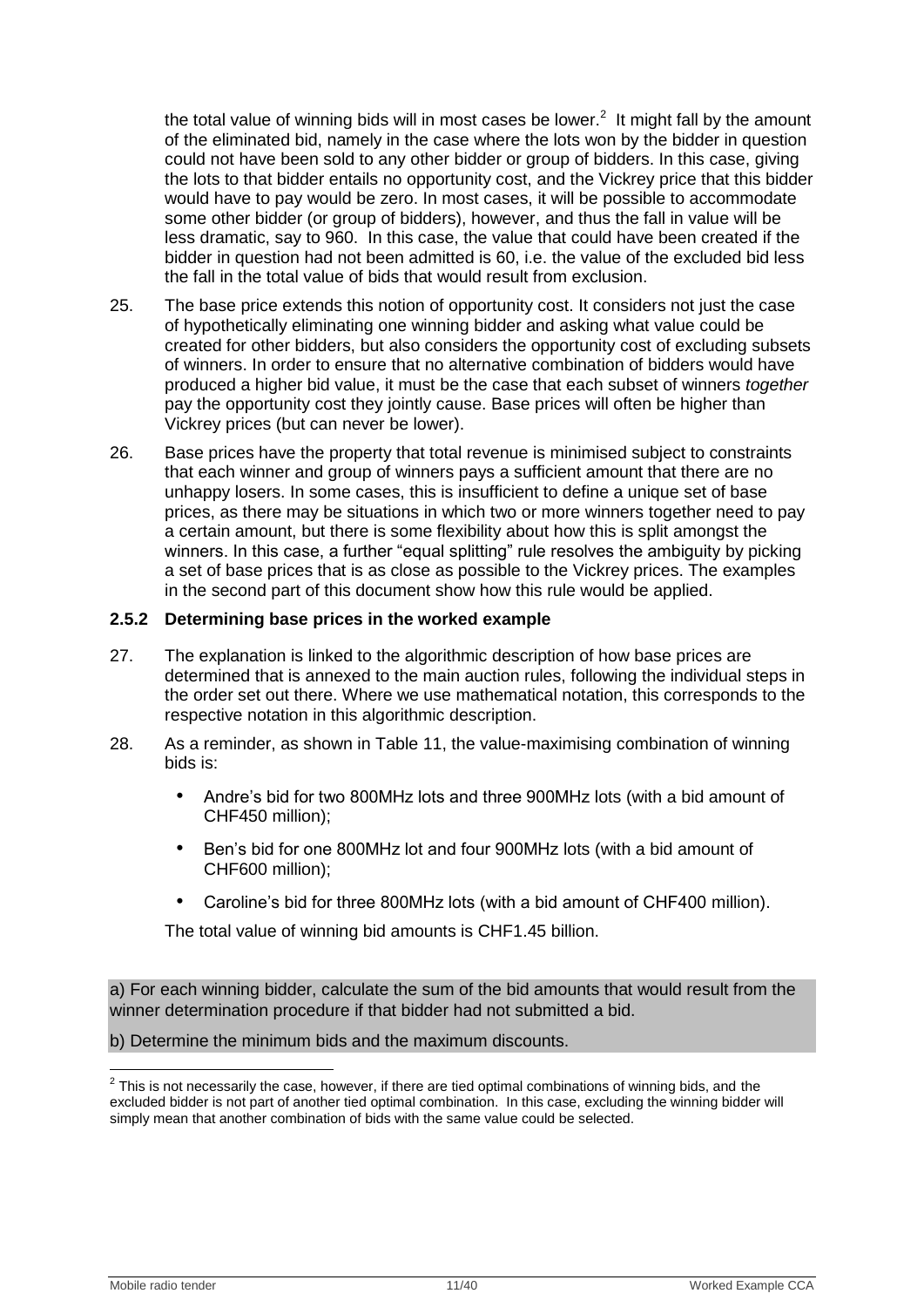- 29. Maximum discount for Andre:
	- *Maximum surplus:* If we discard all bids submitted by Andre, the next best allocation would include Ben's and Caroline's original winning bids, and Donald's bid for two 800MHz lots (with a bid amount of CHF250 million). The value of this combination of bids is CHF1.25 billion. Therefore, Andre"s maximum surplus is CHF200 million (the original sum of winning bids of CHF1.45 billion – CHF1.25 billion).
	- *Maximum discount to reserve:* The reserve price for Andre"s winning package is CHF106.5 million (i.e. 5 \* CHF21.3 million), and the maximum discount to reserve is Andre"s winning bid amount (CHF450 million) minus the reserve, yielding CHF343.5 million.
	- *Maximum discount:* The maximum discount that could be granted to Andre is the minimum of CHF200 million and CHF343.5 million, which is CHF200 million.
- 30. Maximum discount for Ben:
	- *Maximum surplus:* If we discard all bids submitted by Ben, the next best allocation would include Andre"s bid for one 800MHz lot and four 900MHz lots (with a bid amount of CHF500 million), Caroline"s original winning bid and Donald"s bid for two 800MHz lots (with a bid amount of CHF250 million). The value of this combination of bids is CHF1.15 billion. Therefore, Ben"s maximum surplus is CHF300 million.
	- *Maximum discount to reserve:* The reserve price for Ben"s winning package is CHF106.5 million, and the maximum discount to reserve is Ben"s winning bid amount (CHF600 million) minus the reserve, yielding CHF493.5 million.
	- *Maximum discount:* The maximum discount that could be granted to Ben is the minimum of CH300 million and CHF493.5 million, which is CHF300 million.
- 31. Maximum discount for Caroline:
	- *Maximum surplus:* If we discard all bids submitted by Caroline, the next best allocation would include Andre"s and Ben"s original winning bids and Donald"s package bid for two 800MHz lots (with a bid amount of CHF250 million). The value of this combination of bids is CHF1.3 billion. Therefore, Caroline"s maximum surplus is CHF150 million.
	- *Maximum discount to reserve:* The reserve price for Caroline"s winning package is CHF63.9 million, and the maximum discount to reserve is Caroline"s winning bid amount (CHF400 million) minus the reserve, yielding CHF336.1 million.
	- *Maximum discount:* The maximum discount that could be granted to Caroline is the minimum of CHF150 million and CHF336.1 million, which is CHF150 million.
- 32. The calculation of maximum discount for each winner is summarised in [Table 12.](#page-12-0)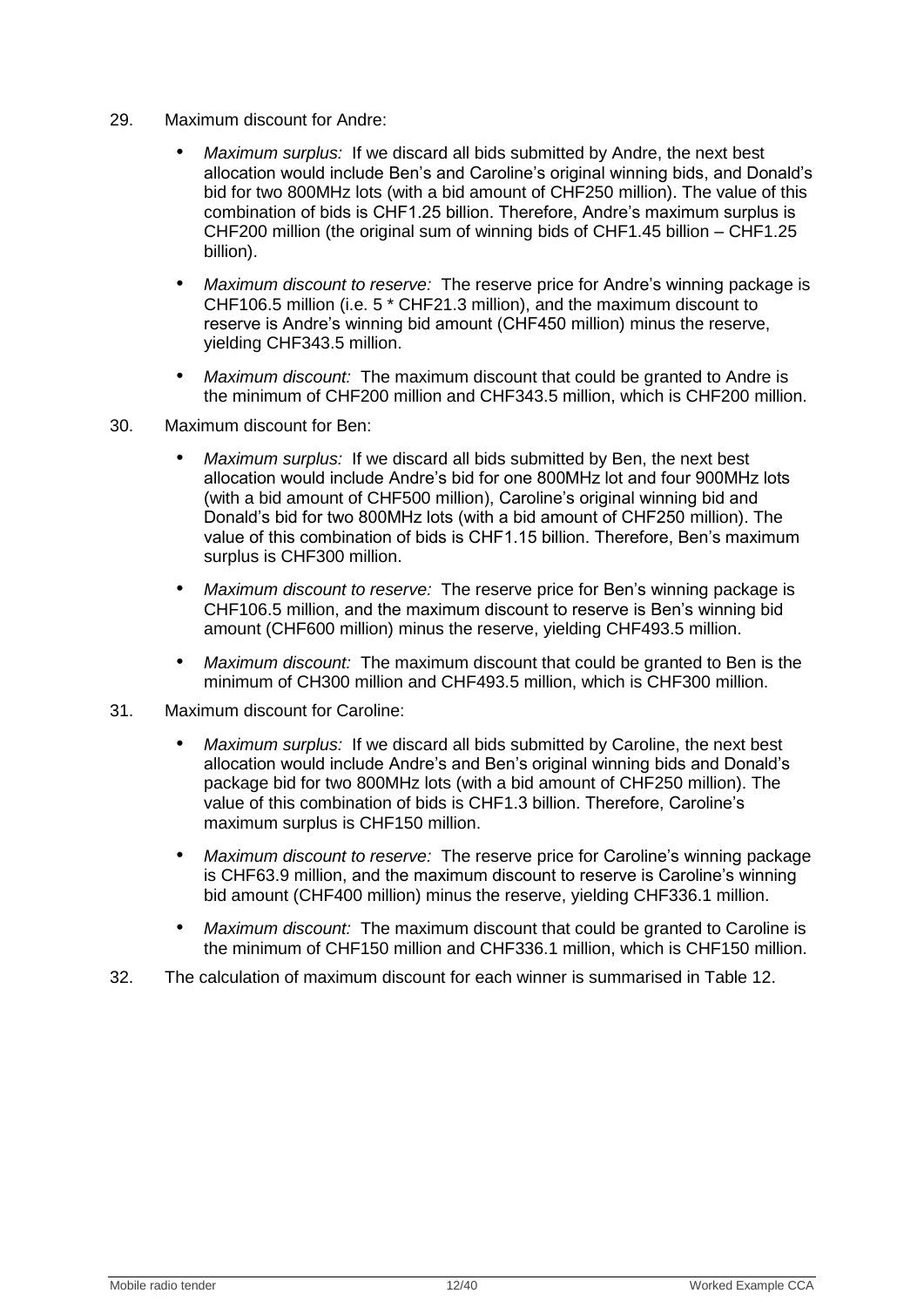| <b>Bidder</b> | <b>Maximum</b><br>value of<br>winning<br>bids if<br><b>bidder</b><br>excluded | <b>Calculation of maximum discount</b><br>that can be granted to this winner                                                                                                                                                                                                    | <b>Initial lower</b><br>bound for the<br>base price to<br>be paid by this<br>winner |
|---------------|-------------------------------------------------------------------------------|---------------------------------------------------------------------------------------------------------------------------------------------------------------------------------------------------------------------------------------------------------------------------------|-------------------------------------------------------------------------------------|
| Andre         | CHF1.25b                                                                      | $\sigma$ (Andre) = CHF1.45b –<br>Ξ<br>$CHF1.25b = CHF200m$<br>$m_{\text{Andre}} = \text{CHF106.5m}$<br>п<br>$p_{Andre} = CHF450m - CHF106.5m$<br>$=$ CHF343.5m<br>$d_{\text{Andre}}^{\text{max}} = \text{min}$ (CHF200m,<br>$CHF343.5m$ = CHF200m                               | CHF250m<br>(CHF450m -<br>CHF200m)                                                   |
| <b>Ben</b>    | CHF1.15b                                                                      | $\sigma$ (Ben) = CHF1.45b – CHF1.15b<br>٠<br>$=$ CHF300 $m$<br>$m_{\text{Ben}} = \text{CHF106.5m}$<br>п<br>$p_{Ben} = CHF600m - CHF106.5m =$<br>п<br>CHF493.5m<br>$d_{\text{Ben}}^{\text{max}}$ = min (CHF300m,<br>$CHF493.5m$ = CHF300m                                        | CHF300m<br>(CHF600m-<br>CHF300m)                                                    |
| Caroline      | CHF1.3b                                                                       | $\sigma$ (Caroline) = CHF1.45b -<br>٠<br>$CHF1.3b = CHF150m$<br>$m_{\text{Caroline}} = \text{CHF63.9m}$<br>$p_{\text{Caroline}} = \text{CHF400m} - \text{CHF63.9m}$<br>П<br>$=$ CHF336.1m<br>$d_{\text{Caroline}}^{\text{max}} = \text{min}$ (CHF150m,<br>$CHF336.1m$ = CHF150m | CHF250m<br>(CHF400m-<br>CHF150m)                                                    |

# <span id="page-12-0"></span>**Table 12: Maximum discounts and initial lower bounds for base prices**

c) Generate a list of constraints and initialise it with the conditions that:

(i) for each winner, the individual discount cannot be negative (i.e., bidders cannot be asked to pay a base price that is greater than their bid amount);

(ii) for each winner, the individual discount is not greater than the maximum discount calculated in Step b); and

(iii) the aggregate discount over all winners is not greater than the reduction in the sum of bid amounts if all the bids from all winners were discarded.

- 33. If all bids from winning bidders were discarded, Donald would win two 800MHz lots. The value of this allocation would be CHF250 million, and the maximum sum of discounts that could potentially be granted is thus CHF1.2 billion (CHF1.45 billion - CHF250 million).
- 34. Therefore, the list of initial constraints (*C*) contains the following:

 $d_{\text{Andre}} \geq 0$ ,  $d_{\text{Ben}} \geq 0$ ,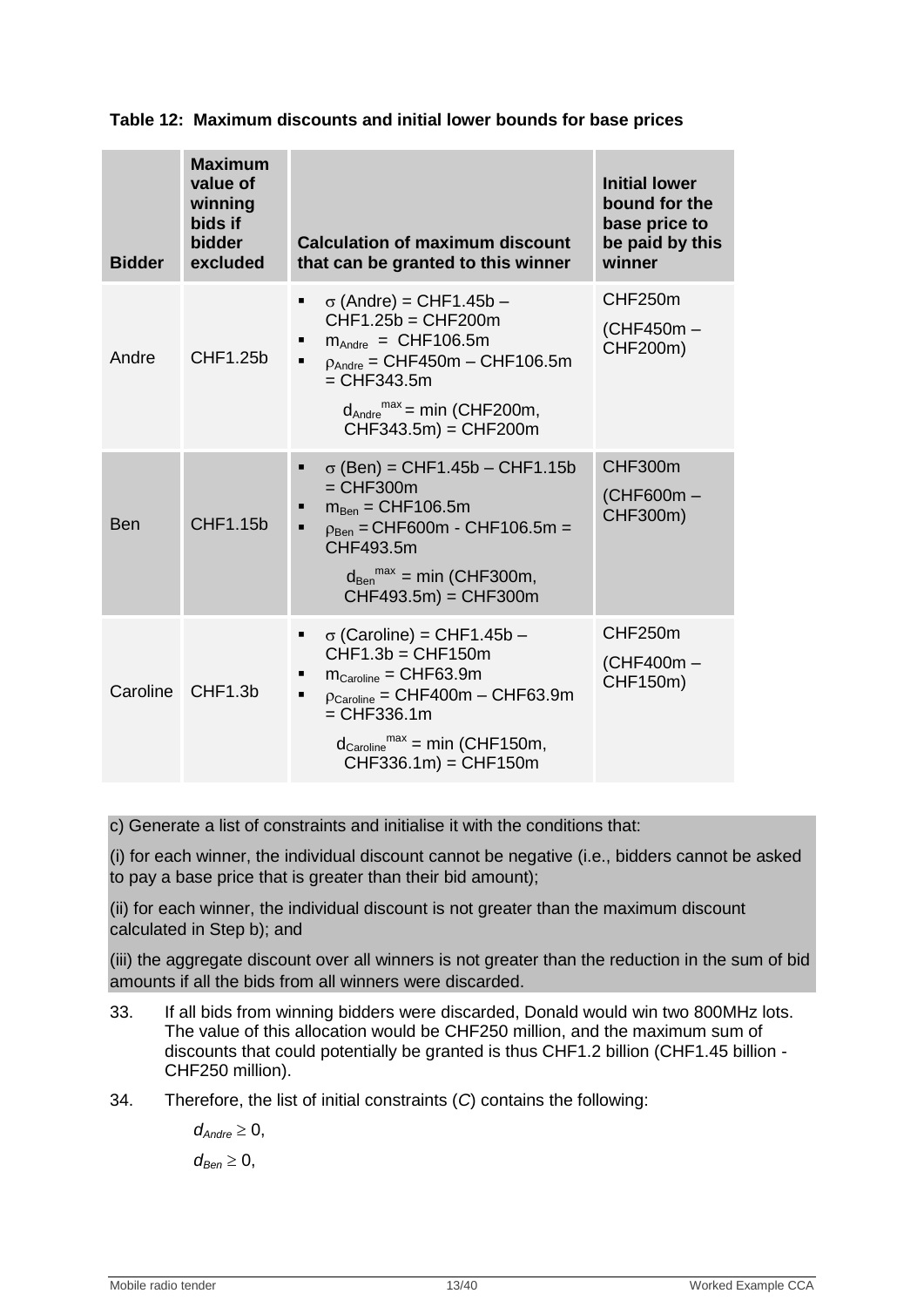$d_{\text{Carnline}} \geq 0$ , *dAndre* CHF200m, *dBen* CHF300m,  $d_{\text{Caroline}} \leq \text{CHF150m}$ ,  $d_{\text{Andre}} + d_{\text{Ben}} + d_{\text{Caroline}} \leq \text{CHF1.2b}$ 

#### d) Maximise the total discount given to winners subject to the constraints in *C*.

35. The solution to this maximisation problem given the constraints is unique and given by:

> *d \* Andre* = CHF200m, *d \* Ben* = CHF300m, *d \* Caroline* = CHF150m

e) Reduce the bid amounts for all winning bidders by the discounts found in Step d); if this yields a negative bid amount, set the bid amount to zero.

36. Reducing the bid amounts of all bids made by winning bidders by the respective discounts obtained in Step d), we obtain the set of bids illustrated in [Table 13.](#page-14-0)

f) Determine the winning bids when replacing all bids by the reduced bid amounts and calculate the corresponding sum of total winning bid amounts for this new set of winning bids.

37. The winning combination using the reduced bid amounts is the same as the original winning combination. $3$  The value of this allocation (using the reduced bid amounts) is CHF800 million.

 $\overline{\phantom{a}}$  $3$ The original combination of winning bids achieves the same highest value as three other combinations. The three other combinations are: Ben (1,4), Caroline (3,0) and Donald (2,0); Andre (1,4), Caroline (3.0) and Donald (2,0); and Andre (2,3), Ben (1,4) and Donald (2,0).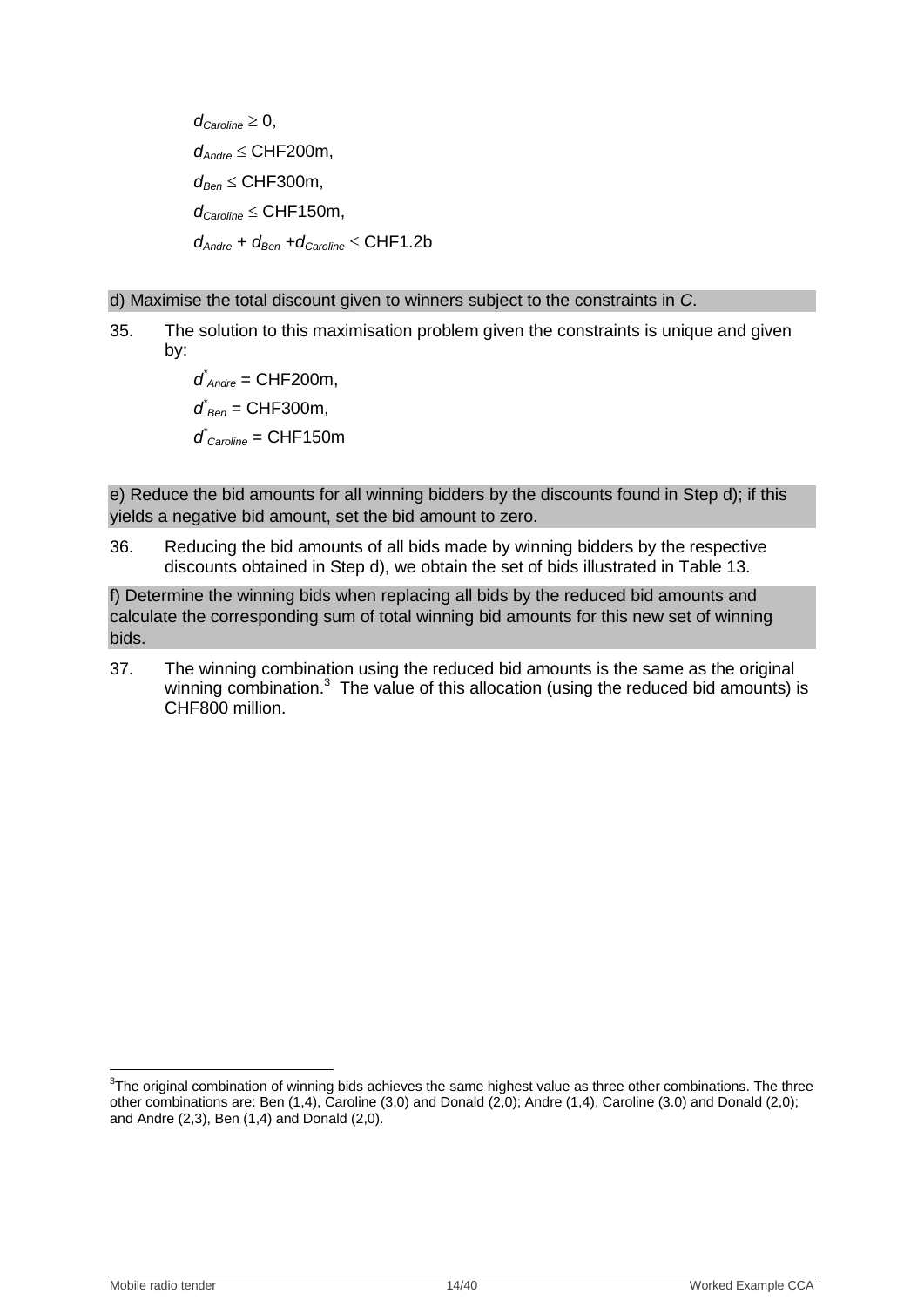|               | <b>Bid package (lots)</b> |        |                                       |
|---------------|---------------------------|--------|---------------------------------------|
| <b>Bidder</b> | 800MHz                    | 900MHz | <b>Bid amount</b>                     |
| Andre         | 1                         | 4      | CHF300m (CHF500m -<br>CHF200m)        |
|               | 2                         | 3      | CHF250m (CHF450m -<br><b>CHF200m)</b> |
|               | $\mathcal{P}$             | 1      | CHF100m (CHF300m -<br>CHF200m)        |
|               | 1                         | 4      | CHF300m (CHF600m -<br><b>CHF300m)</b> |
| <b>Ben</b>    | $\Omega$                  | 4      | CHF250m (CHF550m -<br>CHF300m)        |
| Caroline      | 3                         | 0      | CHF250m (CHF400m -<br><b>CHF150m)</b> |
| Donald        | $\overline{2}$            | 0      | CHF250m                               |

# <span id="page-14-0"></span>**Table 13: Modified package bids using reduced bid amounts**

g) If the sum of bid amounts of the original winning bids (using the reduced bid amounts) is smaller than the sum of winning bid amounts for the new set of winning bids calculated in Step f), then winners cannot be given the discounts calculated as there exists a different combination of bidders that could provide greater revenues given the bids submitted. A new constraint is required; proceed to Step h).

Otherwise, calculate the maximum discount that can be granted to winning bidders and go to Step i).

- 38. The winning combination of bids found in Step f) is the same as the original winning combination of bids, and therefore the original winning bids using the reduced bid amounts yield the same value as the solution found in Step f). We can therefore calculate the maximum total discount that can be granted to winning bidders:
	- *D \** = CHF200m + CHF300m + CHF150m = CHF650m.
- 39. We now proceed to Step i).

i) If there is only one combination of discounts that provide the maximum total discount given to winners, these will be used in the calculation of base prices. Proceed to Step n).

Otherwise, we will identify a combination of discounts that distributes winner surplus evenly in relation to the maximum surplus calculated for each winner.

40. The maximum discount that can be granted to winning bidders can only be implemented using the maximum surplus for each winner; therefore, these provide the discounts that allow us to calculate final prices. Proceed to Step n).

n) The price for each winner is equal to the bid amount of its winning bid minus the discount.

41. We can proceed to calculate the base prices, shown in [Table 14.](#page-15-1)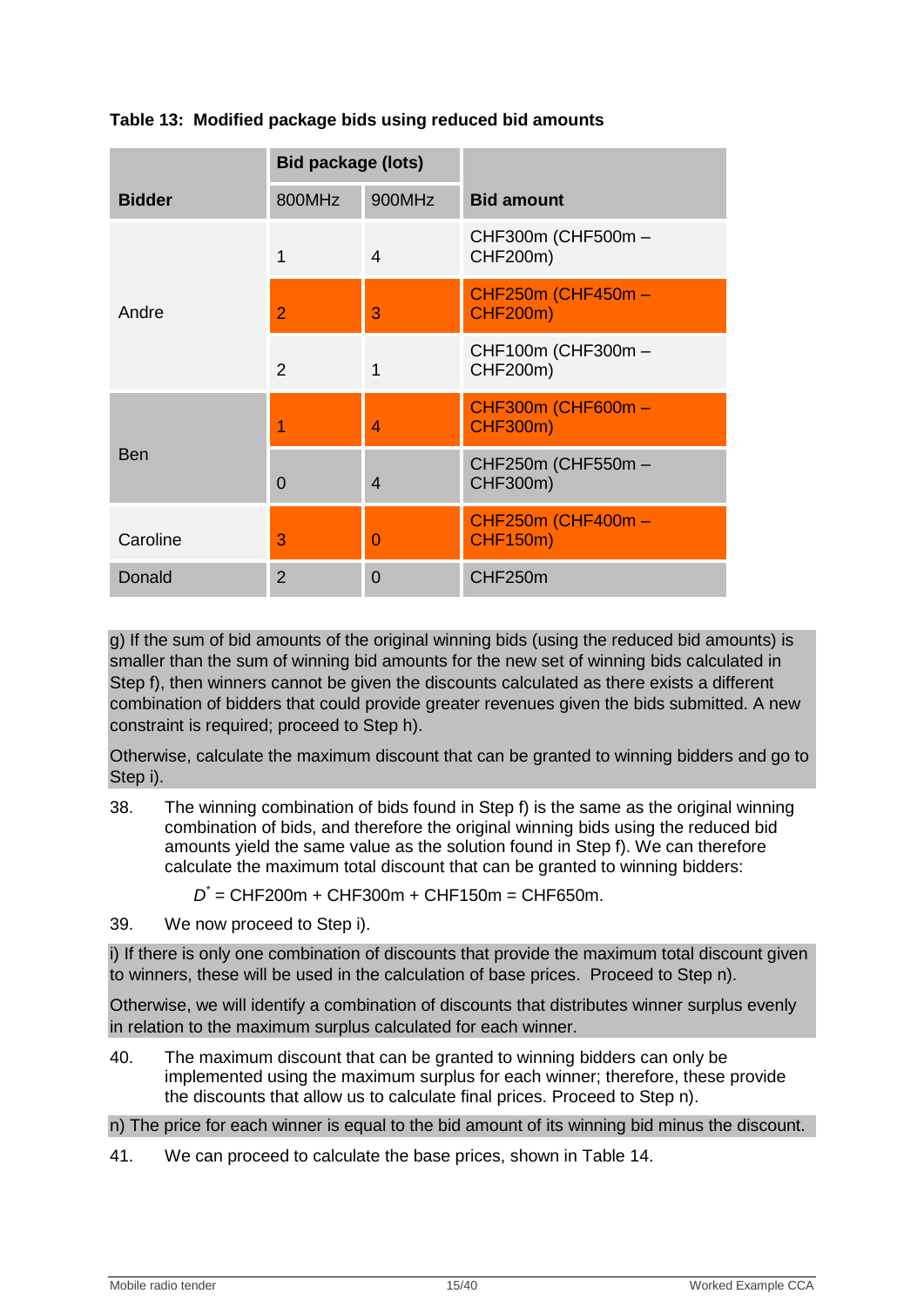# <span id="page-15-1"></span>**Table 14: Base prices for winning bids**

| <b>Bidder</b> | <b>Bid</b> | <b>Discount</b><br>(Surplus) | <b>Base price</b> |
|---------------|------------|------------------------------|-------------------|
| Andre         | CHF450m    | CHF200m                      | CHF250m           |
| Ben           | CHF600m    | CHF300m                      | CHF300m           |
| Caroline      | CHF400m    | CHF150m                      | CHF250m           |

- 42. In this example, Andre needs to pay enough in order to outbid Donald on two 800MHz lots and therefore needs to pay CHF250 million. The same is true for Caroline who also needs to pay that amount.
- 43. If Ben did not participate, Andre would win his package of one 800MHz and four 900MHz lots at a bid amount of CHF500 million, which is CHF50 million higher than his winning bid of CHF450 million for his winning package. In addition, Donald would win his package of two 800MHz lots. In order to outbid both of these bidders on his winning package, Ben has to pay CHF300 million.

# <span id="page-15-0"></span>**2.6 Assignment stage**

- 44. The principal stage will have determined how much spectrum bidders will receive, but not the frequency ranges. The purpose of the assignment stage is to determine how the available frequencies in each band are distributed amongst the winning bidders from the principal stage, and the final price to be paid by each winning bidder.
- 45. There is a separate assignment procedure for each spectrum band, although any bidding and frequency selection will take place simultaneously for both these bands. If there is only one winner in a band, then no further bidding is required. For bands where there are two or more winning bidders, an assignment stage is required.
- 46. It is possible that some or all lots in either band may be unassigned at the end of the principal stage. If there are some unassigned lots in a band, this may limit the frequency selection options for winning bidders in that band, as unassigned lots will be required to be contiguous with each other and placed according to predetermined conditions.

#### **2.6.1 Assignment stage options**

- 47. For each band where there are two or more winning bidders, the auctioneer will determine the set of frequency assignment options available to each bidder. For each bidder in each category, the auctioneer will identify the exhaustive list of packages of contiguous frequencies which are consistent with the number of lots that they won in the principal stage, while also allowing all other winners to receive contiguous frequency assignments and leaving any unassigned spectrum in a single contiguous frequency block. In practice, there are likely to be a relatively small number of such assignment options given the requirement for contiguity.
- 48. In this example, all abstract frequency blocks were auctioned off in the principal stage, with the following winners emerging from that stage:
	- Andre won two 800MHz lots and three 900MHz lots;
	- Ben won one 800MHz lot and four 900MHz lots; and
	- Caroline won three 800MHz lots.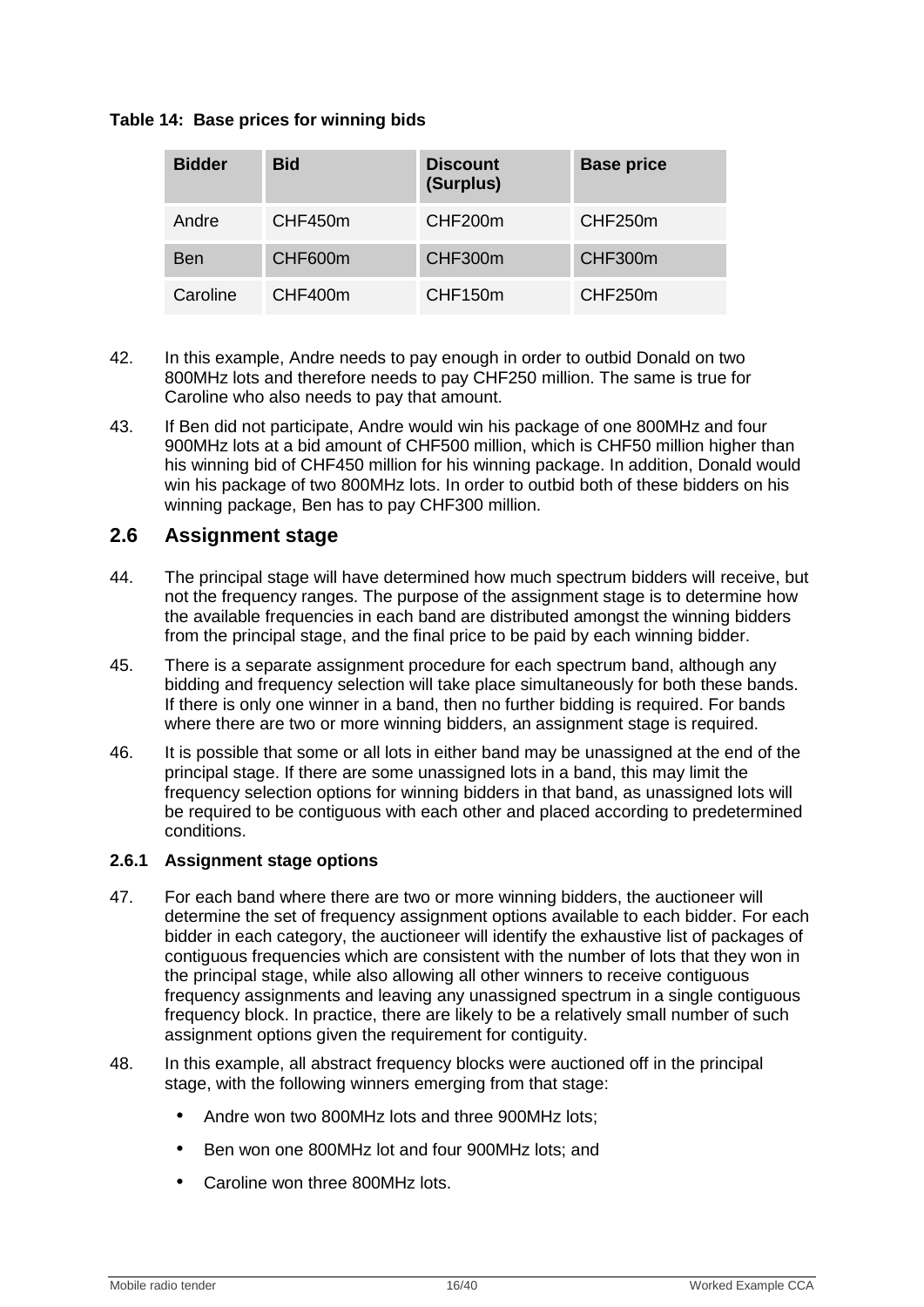- 49. The assignment stage is subdivided into two simultaneous procedures:
	- The assignment of specific 800MHz frequency blocks; and
	- The assignment of specific 900MHz frequency blocks.
- 50. The possible band plans for 800MHz spectrum are shown in [Figure 1.](#page-16-0) They result in the following assignment options for each bidder:
	- Andre: A1-A2; A2-A3; A4-A5; A5-A6.
	- Ben: A1; A3; A4; A6.
	- Caroline: A1-A3; A2-A4; A3-A5; A4-A6.

<span id="page-16-0"></span>**Figure 1: Possible band plans for 800MHz band**



- 51. The possible band plans for 900MHz spectrum are shown in [Figure 2.](#page-17-0) They result in the following assignment options for bidders:
	- Andre: B1-B3; B5-B7.
	- Ben: B1-B4; B4-B7.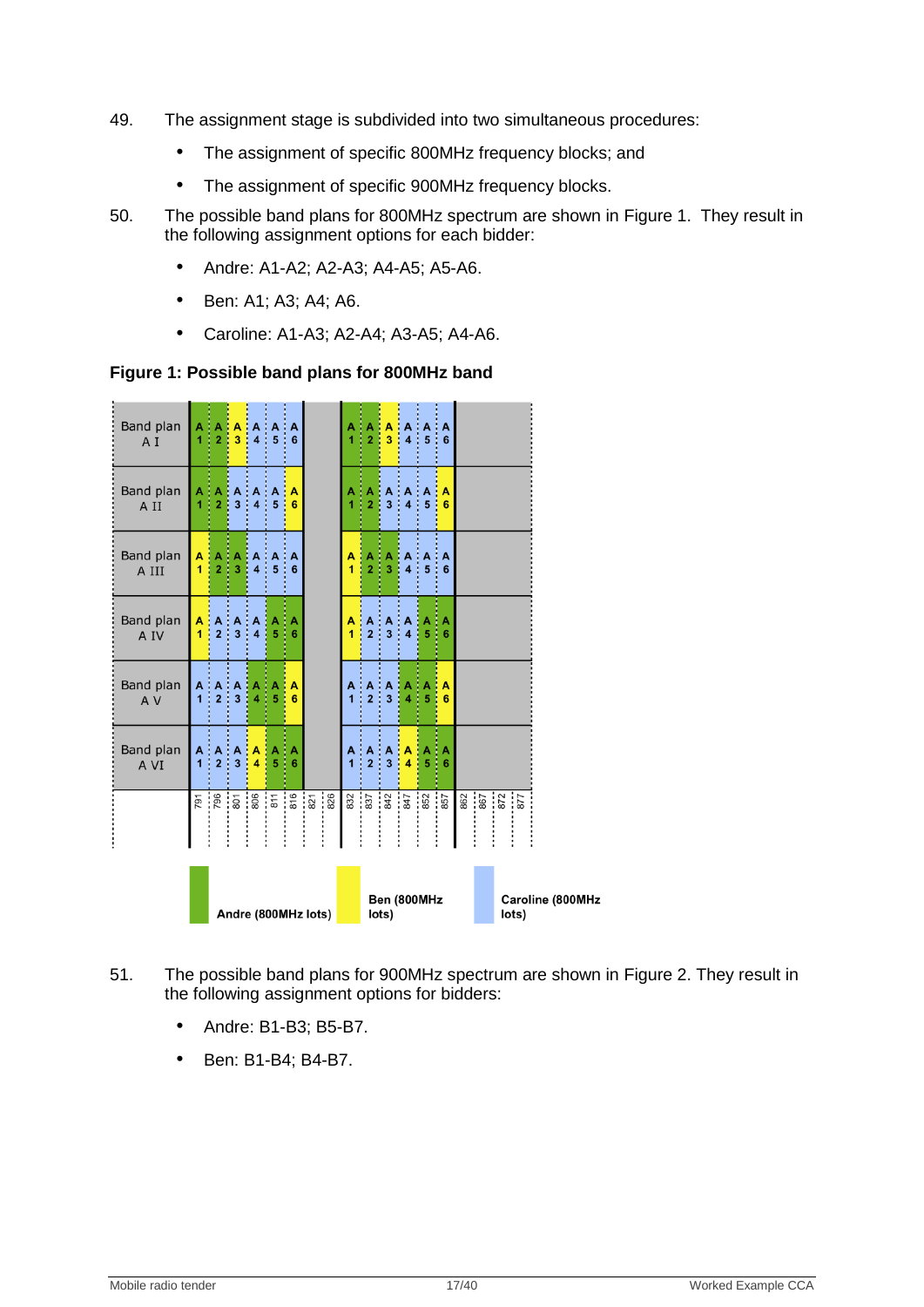

# <span id="page-17-0"></span>**Figure 2: Possible band plans for 900MHz band**

# **2.6.2 Assignment stage bids and winner determination**

- 52. During the assignment stage, bidders submit assignment bids for specific assignment options. Each assignment option (which will be identified by the starting block of the assignment in the following description) is associated with one or more possible band plans. There are six different possible band plans (Band plans A I to A VI) for the 800MHz band as shown in [Figure 1](#page-16-0) and two possible band plans (Band plans B I and B II) for the 900MHz band as shown in [Figure 2.](#page-17-0)
- 53. The following table shows the assignment bids made by bidders in the assignment round for the assignment of specific frequencies in the 800MHz band (zero bids are submitted automatically by the auction software). Equal assignment bids can be interpreted as indicating indifference between the assignment options, and preferences for particular assignment options over others are expressed through positive assignment bids.

| <b>Bidder</b> | <b>Number of</b><br>abstract<br>frequency<br>blocks acquired | <b>Starting block of</b><br>assignment<br>option | <b>Assignment bid</b><br>in CHF million | <b>Associated band</b><br>plan(s) |
|---------------|--------------------------------------------------------------|--------------------------------------------------|-----------------------------------------|-----------------------------------|
|               |                                                              | A1                                               | 0.2                                     | A I, A II                         |
| Andre         | 2                                                            | A2                                               | 0.1                                     | A III                             |
|               |                                                              | A4                                               | $\pmb{0}$                               | A V                               |
|               |                                                              | A5                                               | 0.3                                     | A IV, A VI                        |
| Ben           | $\mathbf{1}$                                                 | A <sub>1</sub>                                   | 0.5                                     | A III, A IV                       |
|               |                                                              | A3                                               | $\overline{0}$                          | A <sub>l</sub>                    |
|               |                                                              | A4                                               | $\overline{0}$                          | A VI                              |
|               |                                                              | A <sub>6</sub>                                   | $\overline{0}$                          | A II, A V                         |

#### **Table 15: Assignment bids – 800MHz band**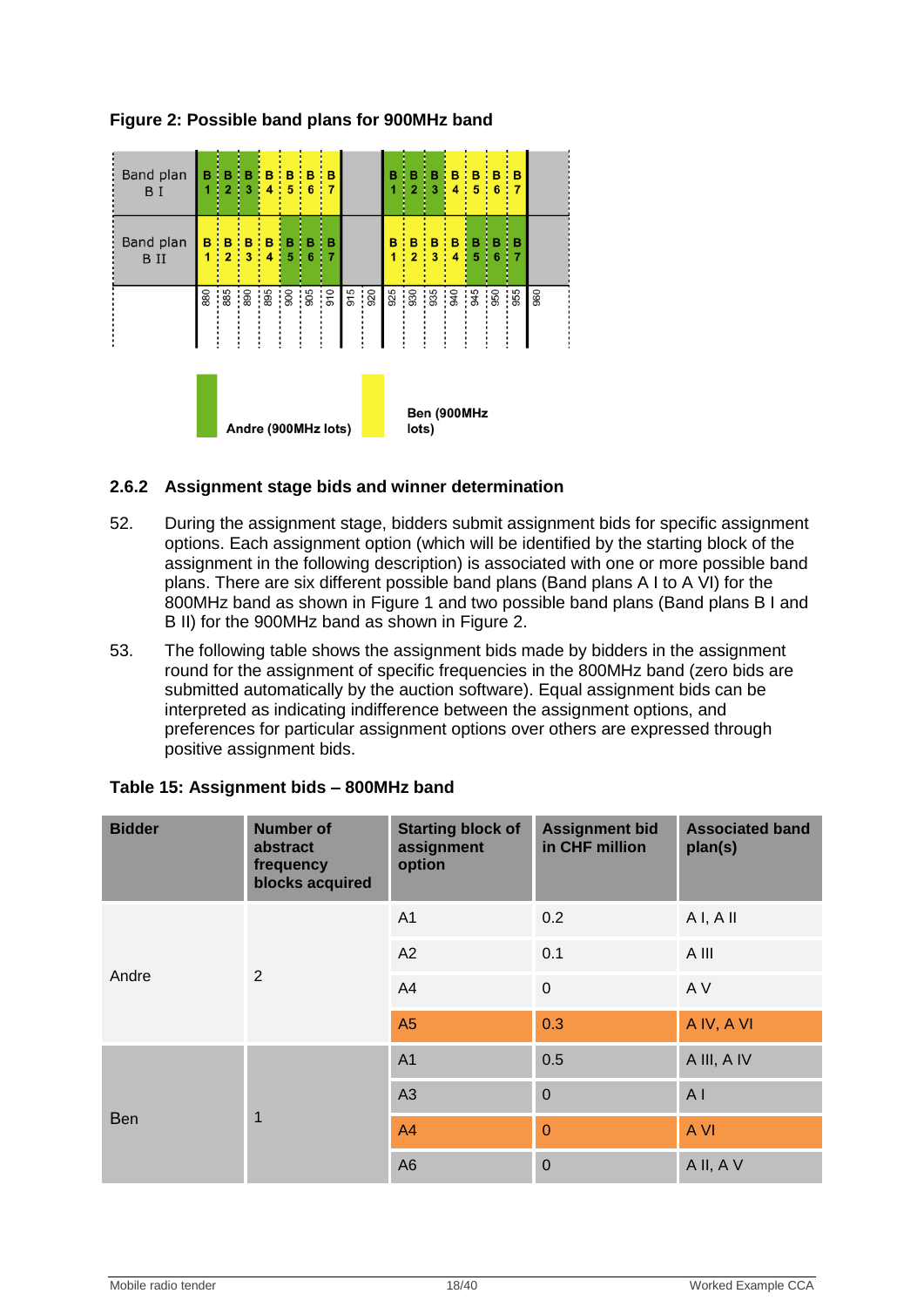| Caroline | 3 | A <sub>1</sub> | 0.8 | A V, A VI |
|----------|---|----------------|-----|-----------|
|          |   | A2             | O   | A IV      |
|          |   | A <sub>3</sub> |     | A II      |
|          |   | A4             | υ   | AI, AIII  |

- 54. The winning combination of assignment bids for the 800MHz band is shown in orange in the table above. As in the winner determination procedure in the principal stage, the highest combination of assignment bids that can be accommodated subject to every winner of this spectrum receiving contiguous spectrum is chosen. The total amount of assignment bids for each of the possible band plans is as follows:
	- A I: CHF0.2 million;
	- A II: CHF0.2 million;
	- A III: CHF0.6 million:
	- A IV: CHF0.8 million:
	- A V: CHF0.8 million: and
	- A VI: CHF1.1 million.
- 55. Hence, the winning band plan is A VI and the winning assignment bids for the 800MHz band are:
	- Andre's assignment bid of CHF0.3 million for an assignment starting with the frequency block A5;
	- Ben"s assignment bid of CHF0 for an assignment starting with the frequency block A4; and
	- Caroline"s assignment bid of CHF0.8 million for an assignment starting with the frequency block A1.
- 56. The following table shows the assignment bids made in the assignment round for specific frequencies in the 900MHz band (zero bids are submitted automatically by the auction software).

# **Table 16: Assignment bids – 900MHz band**

| <b>Bidder</b> | <b>Number of</b><br>abstract<br>frequency<br><b>blocks</b><br>acquired | <b>Starting block of</b><br>assignment<br>option | <b>Assignment</b><br>bid in CHF<br>million | <b>Associated</b><br>band<br>plan(s) |
|---------------|------------------------------------------------------------------------|--------------------------------------------------|--------------------------------------------|--------------------------------------|
|               |                                                                        | <b>B1</b>                                        | 0.2                                        | B <sub>1</sub>                       |
| Andre         | 3                                                                      | <b>B5</b>                                        | $\overline{0}$                             | <b>B</b> <sub>II</sub>               |
| <b>Ben</b>    | $\overline{4}$                                                         | <b>B1</b>                                        | 0.5                                        | <b>B</b> <sub>II</sub>               |
|               |                                                                        | <b>B4</b>                                        | $\Omega$                                   | B <sub>1</sub>                       |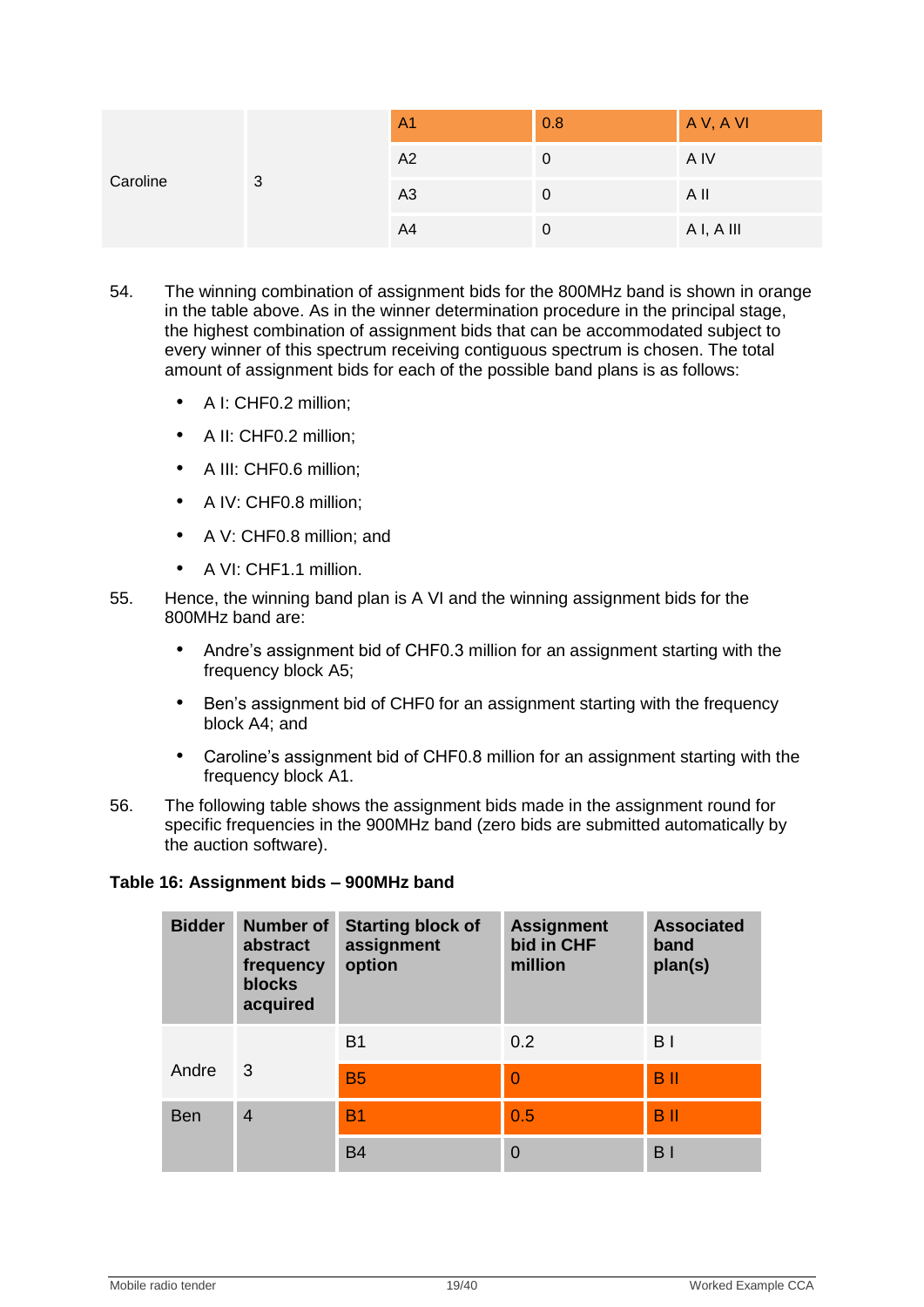- 57. The total amount of assignment bids for the two possible assignments of 900MHz spectrum are as follows:
	- B I: CHF0.2 million; and
	- B II: CHF0.5 million.
- 58. Hence, assignment B II is selected and Andre is assigned the frequency blocks B5 to B7 and Ben is assigned the frequency blocks B1 to B4.

# **2.6.3 Determination of additional prices**

### **Determination of additional prices for the specific assignments in the 800MHz band**

- 59. The calculation of additional prices using the modified second-price rule is similar to the calculation of base prices in the principal stage. The difference is that in the calculation of opportunity costs (or the maximum discounts according to algorithmic description in the annex to the auction rules) not all of a bidder's assignment bids are eliminated; instead, the bid amounts are set to the respective minimum bid (in this case zero). The reason for this difference is that the opportunity costs are determined by a bidder's preference for certain actual frequency blocks and not by the bidder's demand for frequency blocks in general. The reduction of all bids to the respective minimum bids (i.e. zero) reflects the case in which a bidder expresses no preferences for any specific frequency assignment. Algorithmically, the procedure for establishing additional prices is set out in an annex to the auction rules, but we provide here a shortened description rather than running through the various individual steps.
- 60. For the 800MHz band, the winning bids are the assignment bids submitted by Andre, Ben and Caroline for assignment A VI (a zero bid was placed automatically for Ben). If all of Andre's assignment bids were set to zero, the assignment A VI would still win (in a tie with A V). Thus, if Andre did not express a preference for a specific assignment, Caroline would still be allocated the frequencies A1-A3 and Ben would either be allocated A4 or A6 with Andre being assigned the remaining frequencies A5- A6 or A4-A5, respectively. The revenue given this modified set of assignment bids is CHF0.8 million. Hence, the maximum discount that could be granted to Andre is CHF0.3 million (CHF1.1 million– CHF0.8 million).
- 61. If all of Ben"s assignment bids were reduced to zero, the assignment A VI would still win and lead to the same revenue. Hence, the maximum discount that could be granted to Ben is CHF0 (CHF1.1 million – CHF1.1 million).
- 62. If all of Caroline"s assignment bids were reduced to zero, then assignment option A IV would win, which leads to revenues of CHF0.8 million. Hence, if Caroline did not express a preference for a specific frequency assignment, Andre would be assigned A5-A6 and Ben would be assigned A1. In this case, Caroline would be allocated the remaining frequencies A1-A4. The revenue of this assignment is CHF0.8 million. Hence, the maximum discount that could be granted to Caroline is CHF0.3 million (CHF1.1 million – CHF0.8 million).
- 63. The results are summarised in [Table 17](#page-20-0) below.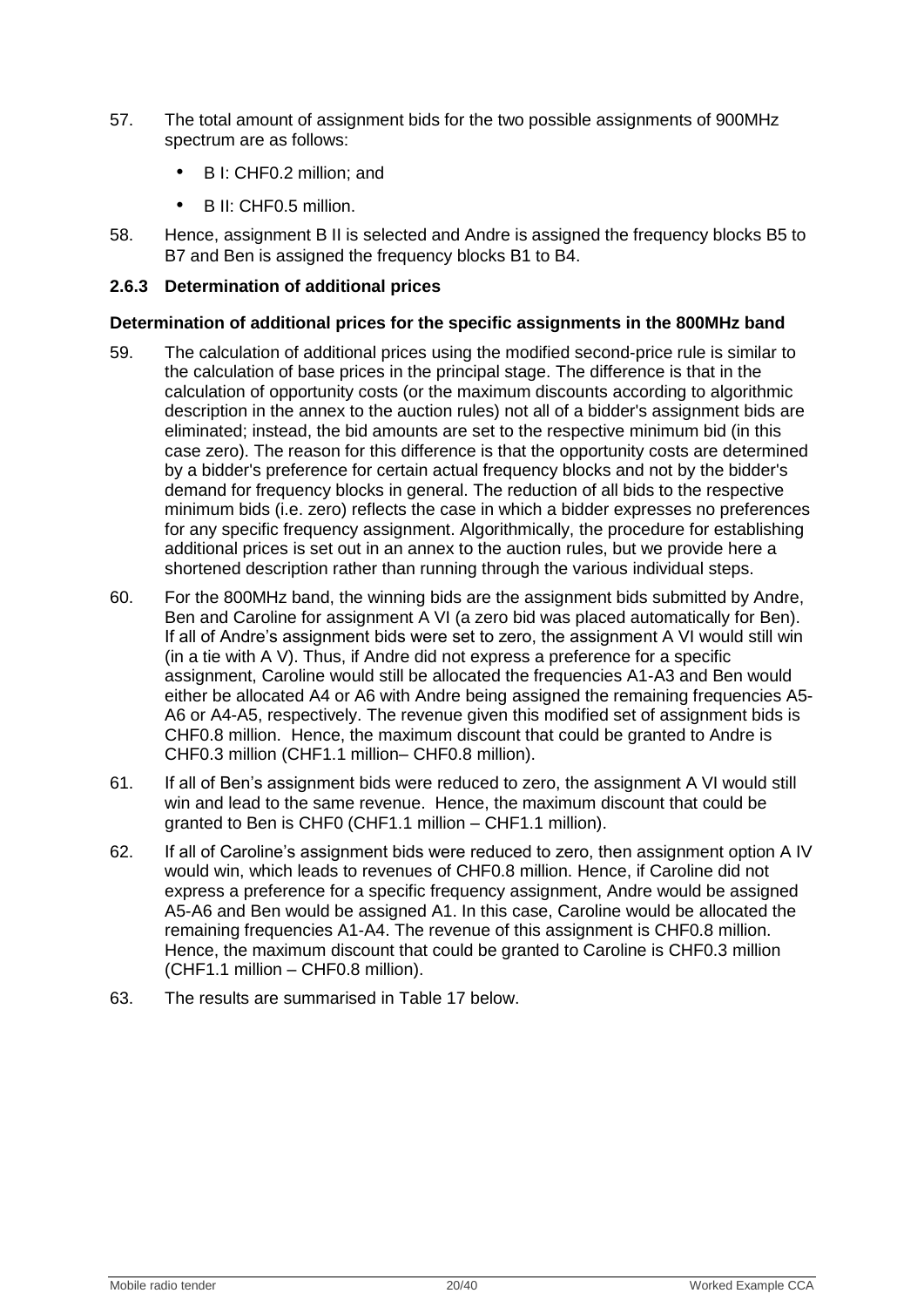### <span id="page-20-0"></span>**Table 17: Calculation of potential additional prices for the assignment of specific frequencies in the 800MHz band**

| <b>Bidder</b> | <b>Frequency</b><br><b>blocks</b> | <b>Modified</b><br>maximum<br>revenue<br>amount | <b>Maximum discount</b>            | <b>Potential additional</b><br>price      |
|---------------|-----------------------------------|-------------------------------------------------|------------------------------------|-------------------------------------------|
| Andre         | A5-A6                             | CHF <sub>0.8</sub> m                            | CHF1.1m - CHF0.8m<br>$=$ CHF0.3m   | CHF0.3m - CHF0.3m<br>$=$ CHF <sub>0</sub> |
| <b>Ben</b>    | A <sub>4</sub>                    | CHF1.1m                                         | CHF1.1m - 1.1m<br>$=$ CHF $\theta$ | $CHFO - CHFO =$<br>CHF <sub>0</sub>       |
| Caroline      | $A1-A3$                           | CHF <sub>0.8</sub> m                            | CHF1.1m-CHF0.8m<br>$=$ CHF0.3m     | CHF0.8m - CHF0.3m<br>$=$ CHF0.5m          |

64. The linear optimisation yields the discounts shown in [Table 17.](#page-20-0) In the next, step, we subtract these discounts from the assignment bids to obtain the set of modified assignment bids. If this yields a negative bid amount, the bid is set to zero. The results of the winner determination for the modified assignment bids is shown in orange in [Table 18.](#page-20-1)

# <span id="page-20-1"></span>**Table 18: Modified assignment bids – 800MHz band**

| <b>Bidder</b> | <b>Number of</b><br>abstract<br>frequency<br><b>blocks</b><br>acquired | <b>Starting block</b><br>of assignment<br>option | <b>Modified</b><br>assignment bid<br>in CHF million | <b>Associated</b><br>band plan(s) |
|---------------|------------------------------------------------------------------------|--------------------------------------------------|-----------------------------------------------------|-----------------------------------|
|               |                                                                        | A <sub>1</sub>                                   | $\mathbf 0$                                         | AI, AII                           |
|               |                                                                        | A2                                               | $\mathbf 0$                                         | A III                             |
| Andre         | $\overline{2}$                                                         | A4                                               | $\mathbf 0$                                         | A V                               |
|               |                                                                        | A5                                               | $\overline{0}$                                      | A IV, A VI                        |
| Ben           | $\overline{1}$                                                         | A <sub>1</sub>                                   | 0.5                                                 | A III, A IV                       |
|               |                                                                        | A3                                               | $\mathbf 0$                                         | A <sub>l</sub>                    |
|               |                                                                        | A4                                               | $\overline{0}$                                      | A VI                              |
|               |                                                                        | A <sub>6</sub>                                   | $\overline{0}$                                      | A II, A V                         |
|               |                                                                        | A <sub>1</sub>                                   | 0.5                                                 | AV, AVI                           |
|               |                                                                        | A2                                               | $\overline{0}$                                      | A IV                              |
| Caroline      | 3                                                                      | A <sub>3</sub>                                   | $\overline{0}$                                      | A II                              |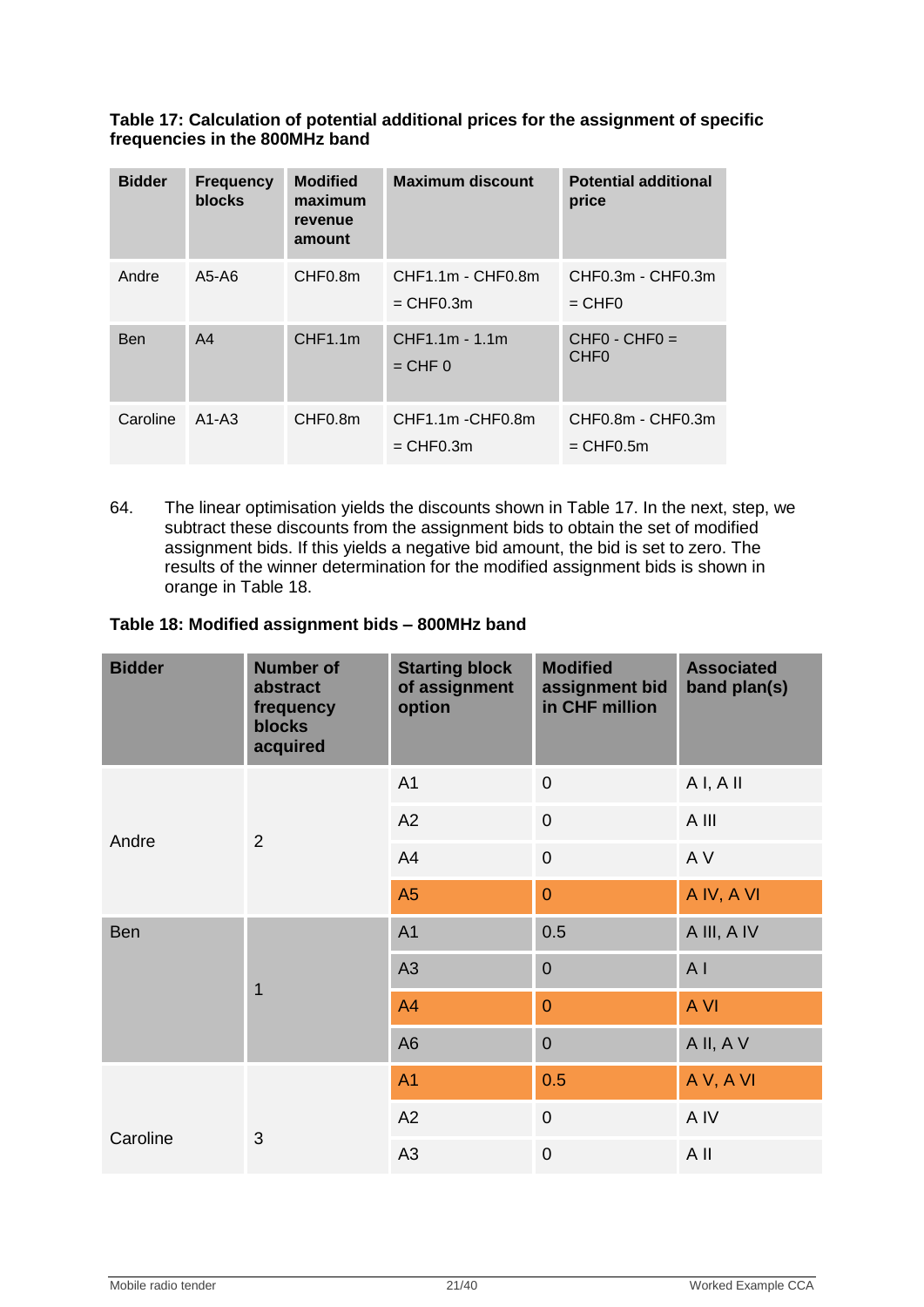|  | $A -$ | AI, AIII |
|--|-------|----------|
|  |       |          |

- 65. Based on the modified assignment bids, the modified revenues associated with each band plan is as follows:
	- A I: CHF0;
	- A II: CHF0;
	- A III: CHF0.5 million;
	- A IV: CHF0.5 million;
	- A V: CHF0.5 million; and
	- A VI: CHF0.5 million.
- 66. Band plans A III, A IV, A V and A VI all maximise modified revenues. As the original winning band plan A VI achieves the same highest value given the modified set of assignment bids, bidders can be granted the maximum discounts. These will thus be used to determine additional prices. In this example, additional prices are equal to the opportunity costs.

# **Determination of additional prices for the specific assignments in the 900MHz band**

- 67. The additional prices for 900MHz are determined in a similar fashion. The assignment bids associated with assignment B II win which is a bid of CHF0.5 million from Ben to be assigned B1-B4 and a bid of CHF0 from Andre (added automatically by the system) to be assigned the frequency blocks B5-B7.
- 68. If Andre did not have a preference for any specific assignment and hence all his assignment bids were zero, then the assignment B II would still win with revenue of CHF0.5m. Hence the maximum discount that could be granted to Andre is CHF0 (CHF0.5 million – CHF0.5 million).
- 69. If Ben did not have a preference for any specific assignment and hence all his assignment bids were zero, then the assignment B I would win. This means Andre would be assigned B1-B3 with Ben being allocated B4-B7. The revenue associated with this assignment is CHF0.2 million. Hence the maximum discount that could be granted to Andre is CHF0.3 million (CHF0.5 million – CHF0.2 million).
- 70. The results are summarised in [Table 19](#page-21-0) below.

#### <span id="page-21-0"></span>**Table 19: Calculation of potential additional prices for the assignment of specific frequencies in the 900MHz band**

| <b>Bidder</b> | <b>Frequency</b><br>blocks | <b>Modified</b><br>maximum<br>revenue<br>amount | <b>Maximum discount</b>                       | <b>Potential additional</b><br>price |
|---------------|----------------------------|-------------------------------------------------|-----------------------------------------------|--------------------------------------|
| Andre         | <b>B5-B7</b>               | CHF0.5m                                         | CHF0.5m -<br>CHF <sub>0.5</sub> m<br>$=$ CHF0 | CHFO - CHFO<br>$=$ CHF0              |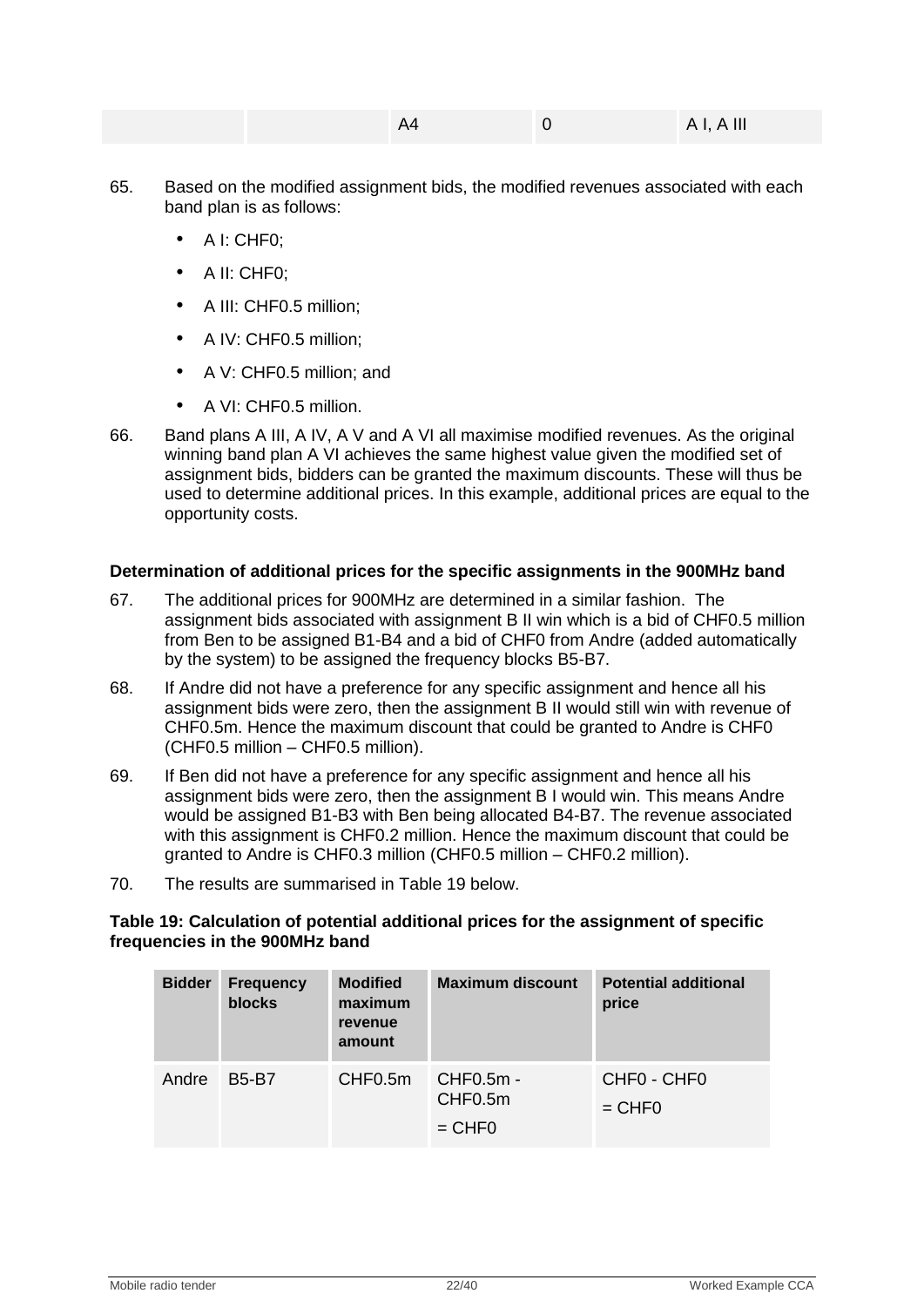| <b>Ben</b> | <b>B1-B4</b> | CHF0.2m | $CHF0.5m - 0.2m$ | CHF0.5m -                          |
|------------|--------------|---------|------------------|------------------------------------|
|            |              |         | $=$ CHF0.3m      | $CHF0.3m =$<br>CHF <sub>0.2m</sub> |
|            |              |         |                  |                                    |

71. The linear optimisation yields the discounts shown in [Table 19.](#page-21-0) In the next step, we subtract these discounts from the assignment bids to obtain the set of modified assignment bids. If this yields a negative bid amount, the bid is set to zero. The results of the winner determination for the modified assignment bids are shown in orange in [Table 20.](#page-22-1)

#### <span id="page-22-1"></span>**Table 20: Modified assignment bids – 900MHz band**

| <b>Bidder</b> | Number of<br>abstract<br>frequency<br><b>blocks</b><br>acquired | <b>Starting block of</b><br>assignment<br>option | <b>Modified</b><br>assignment<br>bid in CHF<br>million | <b>Associated</b><br>band<br>plan(s) |
|---------------|-----------------------------------------------------------------|--------------------------------------------------|--------------------------------------------------------|--------------------------------------|
| Andre         | 3                                                               | B <sub>1</sub>                                   | 0.2                                                    | B <sub>1</sub>                       |
|               | 3                                                               | <b>B5</b>                                        | $\overline{0}$                                         | <b>B</b> <sub>II</sub>               |
| <b>Ben</b>    | 4                                                               | <b>B1</b>                                        | 0.2                                                    | <b>B</b> <sub>II</sub>               |
|               | $\overline{4}$                                                  | <b>B4</b>                                        | 0                                                      | B <sub>1</sub>                       |

- 72. Based on the modified assignment bids, the modified revenues associated with each band plan is as follows:
	- B I: CHF0.2 million; and
	- B II: CHF0.2 million.
- 73. Both band plans achieve the same modified revenue. As the original winning band plan B II achieves the same highest value given the modified set of assignment bids, bidders can be granted the maximum discounts. These will thus be used to determine additional prices. In this example, additional prices are equal to the opportunity costs.

# <span id="page-22-0"></span>**2.7 Auction results**

74. Adding the base prices determined in the principal stage (provided in [Table 14\)](#page-15-1) and the additional prices determined in the assignment stage (provided in [Table 17](#page-20-0) and [Table 19\)](#page-21-0) yields the overall price for each winning bidder. The results of the auction are shown in Table 21.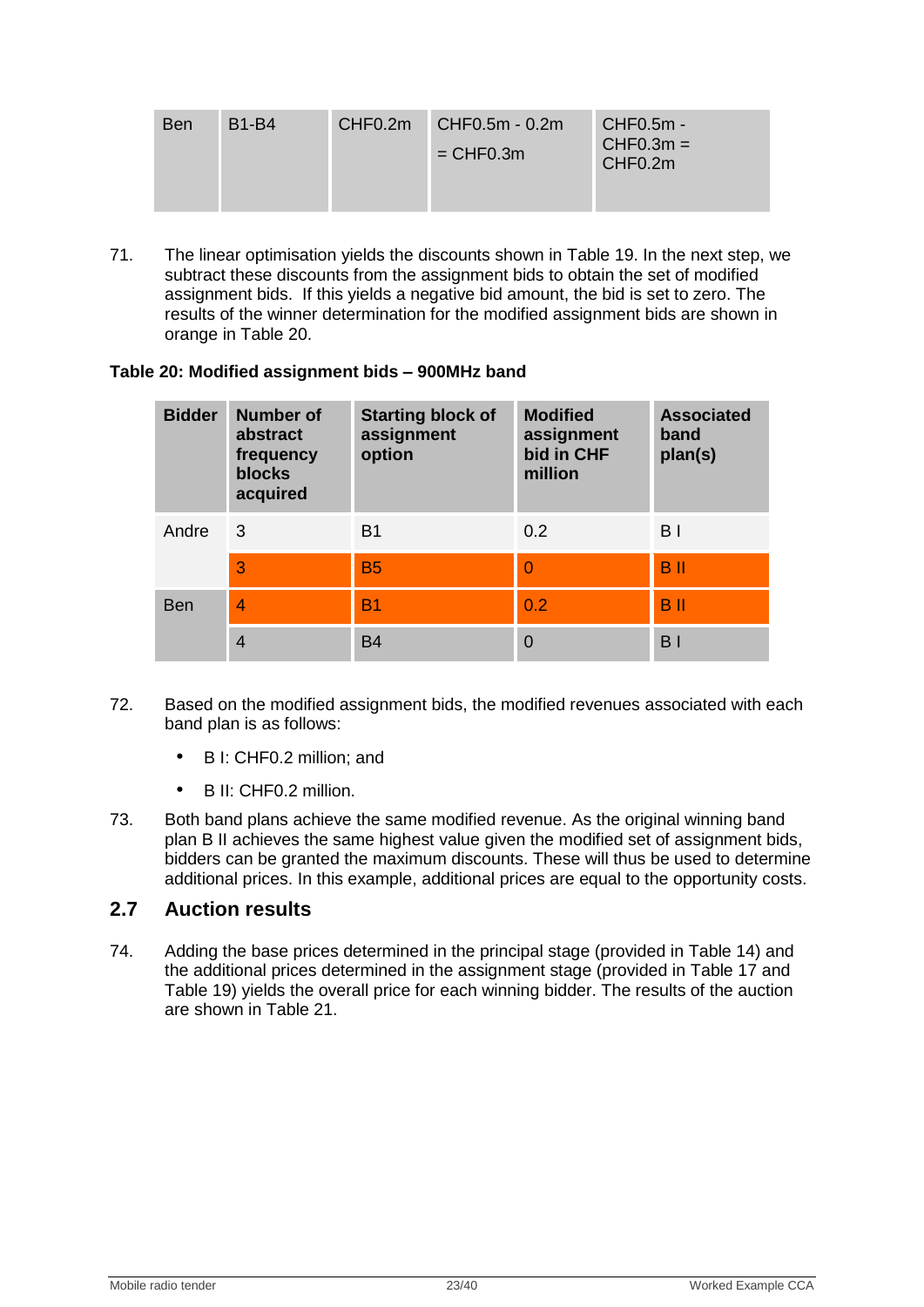# **Table 21: Auction results**

| <b>Bidder</b> | <b>Spectrum</b><br>band | <b>Number</b><br>of lots<br>won | <b>Specific</b><br>frequencies<br>won             | <b>Base price</b><br>in CHF<br>million | <b>Additional</b><br>price in<br><b>CHF</b><br>million | <b>Overall</b><br>price in<br><b>CHF</b><br>million |
|---------------|-------------------------|---------------------------------|---------------------------------------------------|----------------------------------------|--------------------------------------------------------|-----------------------------------------------------|
| Andre         | 800MHz                  | $\overline{2}$                  | A5-A6: 811-<br>820MHz/85<br>2-861MHz              | 250                                    | $\overline{0}$                                         | 250                                                 |
|               | 900MHz                  | 3                               | B5-B7: 900-<br>914MHz/94<br>5-959MHz              |                                        | $\Omega$                                               |                                                     |
| Ben           | 800MHz                  | $\overline{1}$                  | A4: 806-<br>810MHz-<br>847-<br>851MHz             | 300                                    | $\overline{0}$                                         | 300.2                                               |
|               | 900MHz                  | $\overline{4}$                  | B1-B3+B4:<br>880-<br>899MHz-<br>$925 -$<br>944MHz |                                        | 0.2                                                    |                                                     |
| Caroline      | 800MHz                  | 3                               | A1-A3: 791-<br>805MHz/83<br>2-846MHz              | 250                                    | 0.5                                                    | 250.5                                               |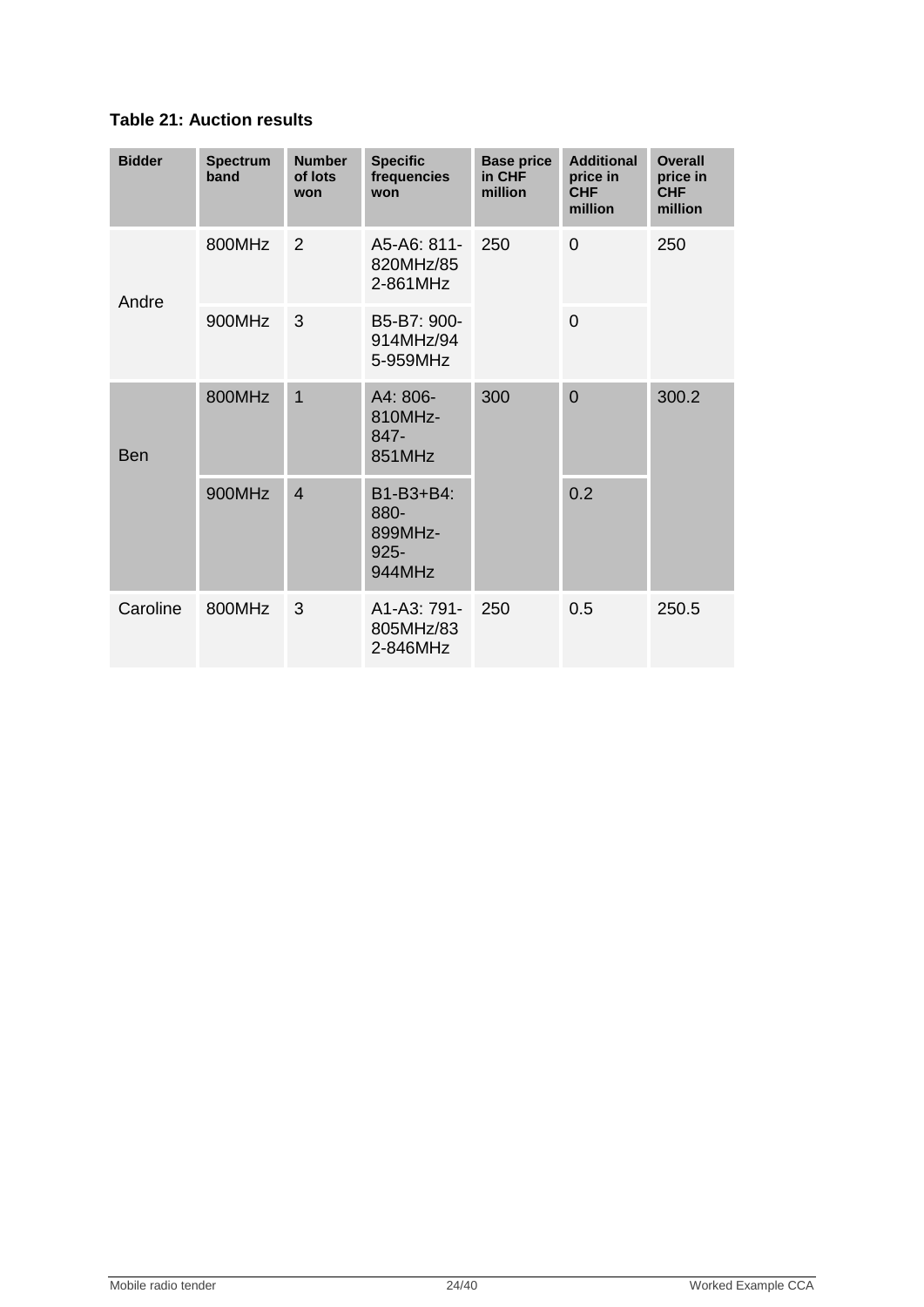# <span id="page-24-0"></span>**3 Additional base pricing examples**

# <span id="page-24-1"></span>**3.1 Overview**

- 75. In the example provided in Section [2,](#page-2-1) it was feasible to grant winners their maximum discounts, and therefore the distribution of surplus between winners was straightforward. However, this is not possible in general, as often granting each bidder the maximum discount would yield base prices that are not high enough to ensure that no other combination of bidders could provide greater revenue.
- 76. In the following two examples, bidders pay base prices above their individual opportunity cost. In the example presented in Section [3.2,](#page-24-2) unique base prices are identified by the minimisation of the sum of base prices which is achieved by maximising the sum of discounts. In the example presented in Section [3.3,](#page-32-0) a coalition of winners needs jointly to outbid a third bidder. How this burden is split in terms of base prices paid by members of the coalition is determined by picking base prices that minimise the sum of squared differences between base prices and individual opportunity cost. In terms of the algorithmic implementation, this is achieved by picking discounts that minimise the sum of squared differences between the individual discounts and their respective maximum discounts.
- 77. The setup of these examples is the same as in the example presented in Section [2.](#page-2-1) We will however take a certain set of bids as given and only consider the winner and price determination procedure. We will not consider the assignment stage.

# <span id="page-24-2"></span>**3.2 Example 2: Base prices uniquely identified by maximisation of discounts**

- 78. In this example, base prices need to be greater than the base price that would result from giving each winner their maximum discount. However, there is a unique set of base prices that maximises the total discount over all winners subject to the constraints in Rule 3.3.32**<sup>4</sup>** , and therefore we do not need to choose base prices that distribute winner surplus in relation to the maximum surplus calculated for each winner evenly.
- 79. Bidders submit the bids shown in [Table 22.](#page-24-3)

|               | <b>Bid package (lots)</b> | <b>Bid amount in</b> |                    |  |
|---------------|---------------------------|----------------------|--------------------|--|
| <b>Bidder</b> | <b>800MHz</b>             | <b>900MHz</b>        | <b>CHF million</b> |  |
| Andre         |                           |                      | 500                |  |
|               | $\overline{2}$            | 3                    | 475                |  |
| <b>Ben</b>    | $\Omega$                  | 4                    | 700                |  |
| Caroline      | 4                         |                      | 400                |  |

# <span id="page-24-3"></span>**Table 22: Bids submitted – Example 2**

1 <sup>4</sup> See auction rules.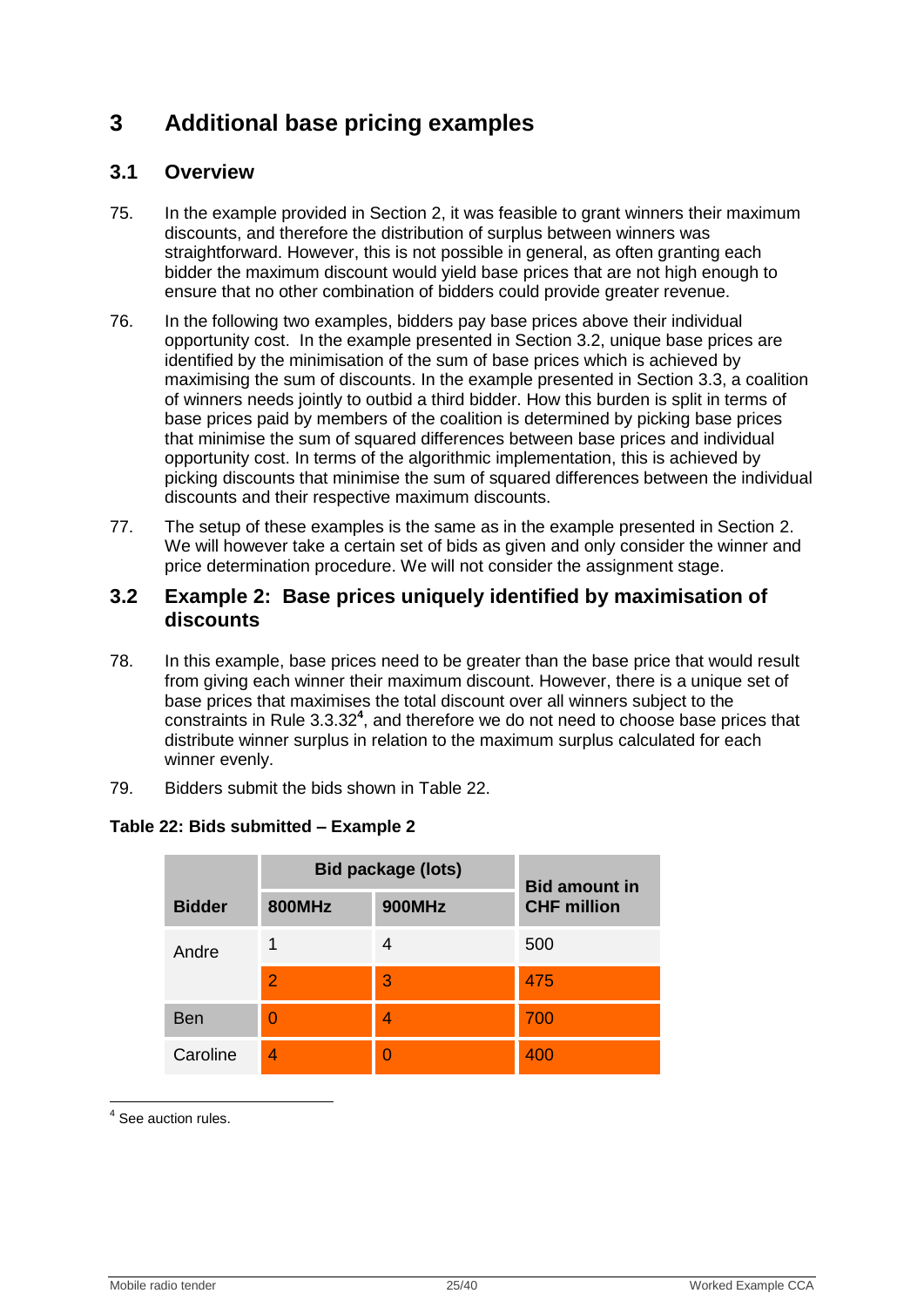|        |   | $\sqrt{2}$ | 250 |
|--------|---|------------|-----|
| Donald | 3 |            | 250 |
|        |   |            | 850 |

- 80. The value-maximising combination of winning bids is:
	- Andre"s bid for two 800MHz lots and three 900MHz lots (with a bid amount of CHF475 million);
	- Ben"s bid for four 900MHz lots (with a bid amount of CHF700 million);
	- Caroline"s bid for four 800MHz (with a bid amount of CHF400 million).
- 81. The combination of winning bids is highlighted in orange in [Table 22.](#page-24-3) The total value of winning bid amounts is CHF1.575 billion.
- 82. Again, we calculate base prices to be paid by each winner following the process described in the auction rules.

a) For each winning bidder, calculate the sum of the bid amounts that would result from the winner determination procedure if that bidder had not submitted a bid.

#### b) Determine the minimum bids and the maximum discounts.

- 83. Maximum discount for Andre:
	- *Maximum surplus:* If we discard all bids submitted by Andre, the next best allocation would include Ben"s and Caroline"s original winning bids, and Donald"s bid for three 900MHz lots (with a bid amount of CHF250 million). The value of this combination of bids is CHF1.35 billion. Therefore, Andre's maximum surplus is CHF225 million.
	- *Maximum discount to reserve:* The reserve price for Andre"s winning package is CHF106.5 million, and the maximum discount to reserve is Andre"s winning bid amount (CHF475 million) minus the reserve, yielding CHF368.5 million.
	- *Maximum discount:* The maximum discount that could be granted to Andre is the minimum of CHF225 million and CHF368.5 million, which is CHF225 million.
- 84. Maximum discount for Ben:
	- *Maximum surplus:* If we discard all bids submitted by Ben, the next best allocation would include Andre"s original winning bid and Donald"s bid for one 800MHz lots and four 900MHz lots (with a bid amount of CHF850 million). The value of this combination of bids is CHF1.325 billion. Therefore, Ben"s maximum surplus is CHF250 million.
	- *Maximum discount to reserve:* The reserve price for Ben"s winning package is CHF85.2 million, and the maximum discount to reserve is Ben"s winning bid amount (CHF700 million) minus the reserve, yielding CHF614.8 million.
	- *Maximum discount:* The maximum discount that could be granted to Ben is the minimum of CHF250 million and CHF614.8 million, which is CHF250 million.
- 85. Maximum discount for Caroline:
	- *Maximum surplus:* If we discard all bids submitted by Caroline, the next best allocation would include Andre's and Ben's original winning bids and Donald's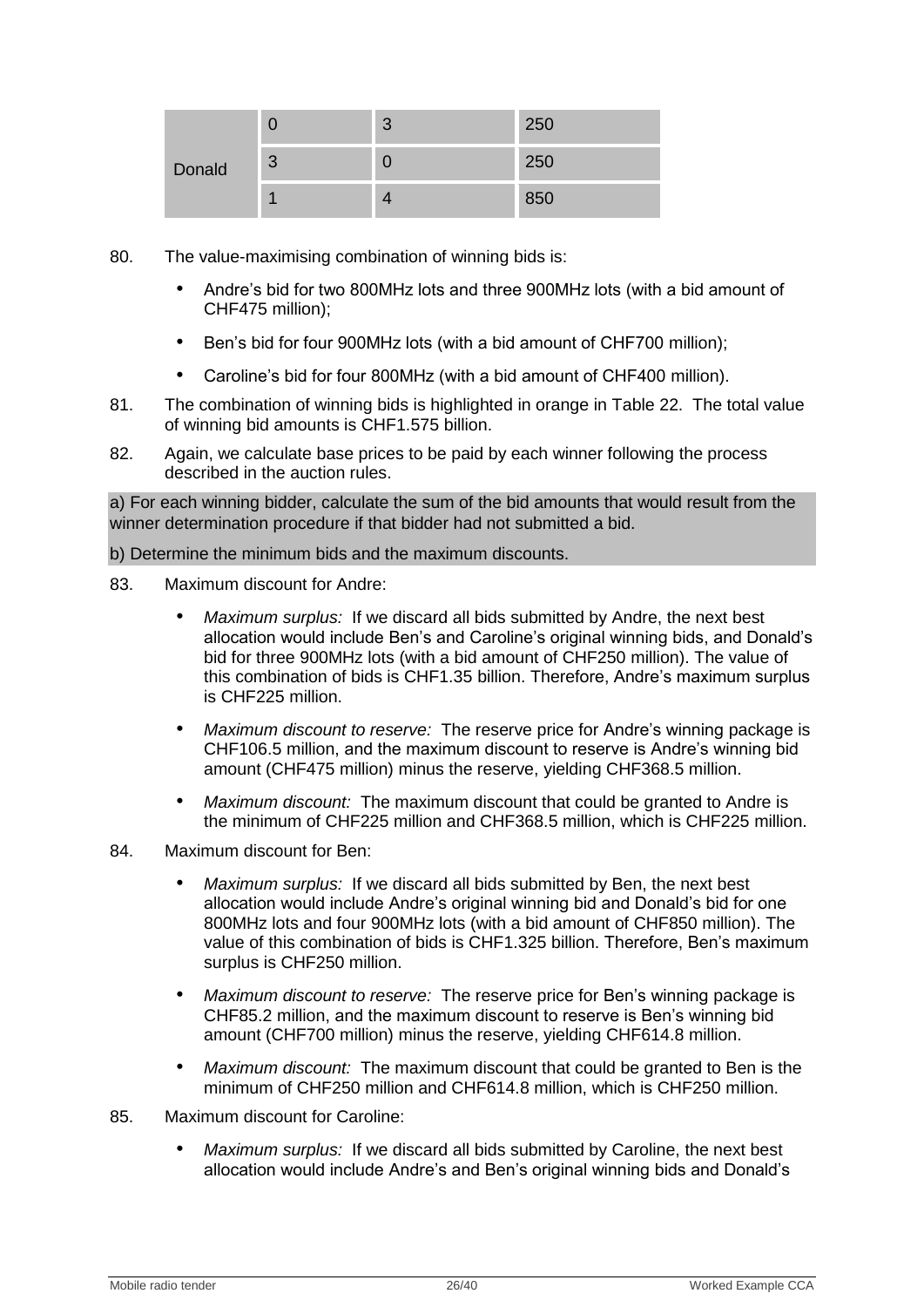package bid for three 800MHz lots (with a bid amount of CHF250 million). The value of this combination of bids is CHF1.425 billion. Therefore, Caroline"s maximum surplus is CHF150 million.

- *Maximum discount to reserve:* The reserve price for Caroline"s winning package is CHF85.2 million, and the maximum discount to reserve is Caroline"s winning bid amount (CHF400 million) minus the reserve, yielding CHF314.8 million.
- *Maximum discount:* The maximum discount that could be granted to Caroline is the minimum of CHF150 million and CHF314.8 million, which is CHF150 million.

### **Table 23: Maximum discounts and initial lower bounds for base prices – Example 2**

| <b>Bidder</b> | <b>Maximum</b><br>value of<br>winning<br>bids if<br>bidder<br>excluded | <b>Calculation of maximum</b><br>discount that can be<br>granted to this winner                                                                                                                                                                                                        | <b>Initial lower</b><br>bound for the<br>base price to be<br>paid by this<br>winner |
|---------------|------------------------------------------------------------------------|----------------------------------------------------------------------------------------------------------------------------------------------------------------------------------------------------------------------------------------------------------------------------------------|-------------------------------------------------------------------------------------|
| Andre         | CHF1.35b                                                               | $\sigma$ (Andre) = CHF1.575b<br>Ξ<br>$-$ CHF1.35b $=$<br>CHF225m<br>$m_{Andre} = CHF106.5m$<br>п<br>$p_{Andre} = CHF475m -$<br>$CHF106.5m =$<br>CHF368.5m<br>$d_{\text{Andre}}^{\text{max}}$ = min (CHF225m,<br>CHF368.5m) = CHF225m                                                   | CHF250m<br>(CHF475m-<br>CHF225m)                                                    |
| <b>Ben</b>    | CHF1.325b                                                              | $\sigma$ (Ben) = CHF1.575b –<br>٠<br>CHF1.325b = CHF250m<br>$m_{Ben} = CHF85.2m$<br>٠<br>$\blacksquare$<br>$\rho_{\text{Ben}} =$ CHF700m –<br>$CHF85.2m =$<br>CHF614.8m<br>$d_{\text{Ben}}^{\text{max}}$ = min (CHF250m,<br>CHF614.8m) = CHF250m                                       | CHF450m<br>(CHF700m-<br>CHF250m)                                                    |
| Caroline      | CHF1.425b                                                              | $\sigma$ (Caroline) =<br>٠<br>CHF1.575b-<br>CHF1.425b = CHF150m<br>$m_{\text{Caroline}} = \text{CHF85.2m}$<br>٠<br>$\rho_{\text{Caroline}} = \text{CHF400m} -$<br>п<br>$CHF85.2m =$<br>CHF314.8m<br>$d_{\text{Caroline}}^{\text{max}} = \text{min}$ (CHF150m,<br>$CHF314.8m$ = CHF150m | CHF250m<br>(CHF400m-<br>CHF150m)                                                    |

c) Generate a list of constraints and initialise it with the conditions that:

(i) for each winner, the individual discount cannot be negative (i.e., bidders cannot be asked to pay a base price that is greater than their bid amount);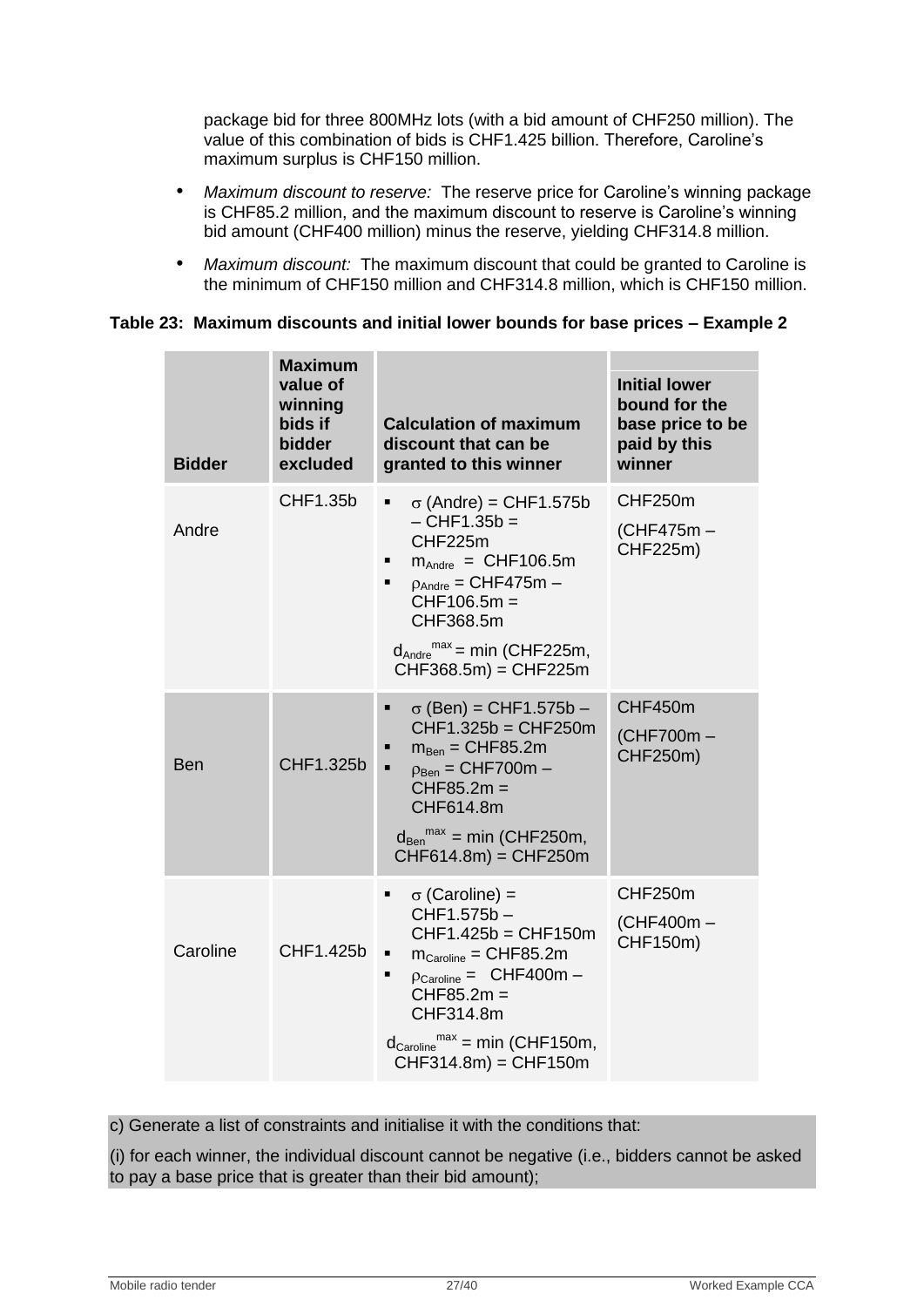(ii) for each winner, the individual discount is not greater than the maximum discount calculated in Step b); and

(iii) the aggregate discount over all winners is not greater than the reduction in the sum of bid amounts if all the bids from all winners were discarded.

- 86. If all bids from winning bidders were discarded, Donald would have won one 800MHz lot and four 900MHz lots. The value of this allocation would be CHF850 million, and hence the maximum sum of discounts that could potentially be granted is CHF725 million. (1.575 billion - CHF850 million).
- 87. Therefore, the initial list of constraints (*C*) contains the following:

 $d_{\text{Andre}} \geq 0$ ,  $d_{\text{Ben}} \geq 0$ ,  $d_{\text{Carnline}} \geq 0$ , *dAndre* CHF225m,  $d_{Ben} \leq$  CHF250m,  $d_{Cardine} \leq$  CHF150m,  $d_{\text{Andre}} + d_{\text{Ben}} + d_{\text{Caroline}} \leq \text{CHF725m}$ 

#### d) Maximise the total discount given to winners subject to the constraints in *C*.

88. The solution to this maximisation problem given the constraints is:

*d \* Andre* = CHF225m, *d \* Ben* = CHF250m, *d \* Caroline* = CHF150m

e) Reduce the bid amounts for all winning bidders by the discounts found in Step d); if this yields a negative bid amount, set the bid amount to zero.

89. Reducing the bid amounts of all bids made by winning bidders by their respective discounts obtained in Step d), we obtain the set of bids illustrated in [Table 24.](#page-27-0)

# <span id="page-27-0"></span>**Table 24: Modified package bids using reduced bid amounts, first iteration – Example 2**

|               | <b>Bid Package (lots)</b> |               |                                    |
|---------------|---------------------------|---------------|------------------------------------|
| <b>Bidder</b> | <b>800MHz</b>             | <b>900MHz</b> | <b>Bid amount</b>                  |
| Andre         |                           | 4             | CHF275m (CHF500 - CHF225m)         |
|               | $\overline{2}$            | 3             | <b>CHF250m (CHF475m - CHF225m)</b> |
| Ben           | $\bf{0}$                  | 4             | CHF450m (CHF700m - CHF250m)        |
| Caroline      | 4                         | 0             | CHF250m (CHF400m - CHF150m)        |
| Donald        | $\Omega$                  | 3             | CHF250m                            |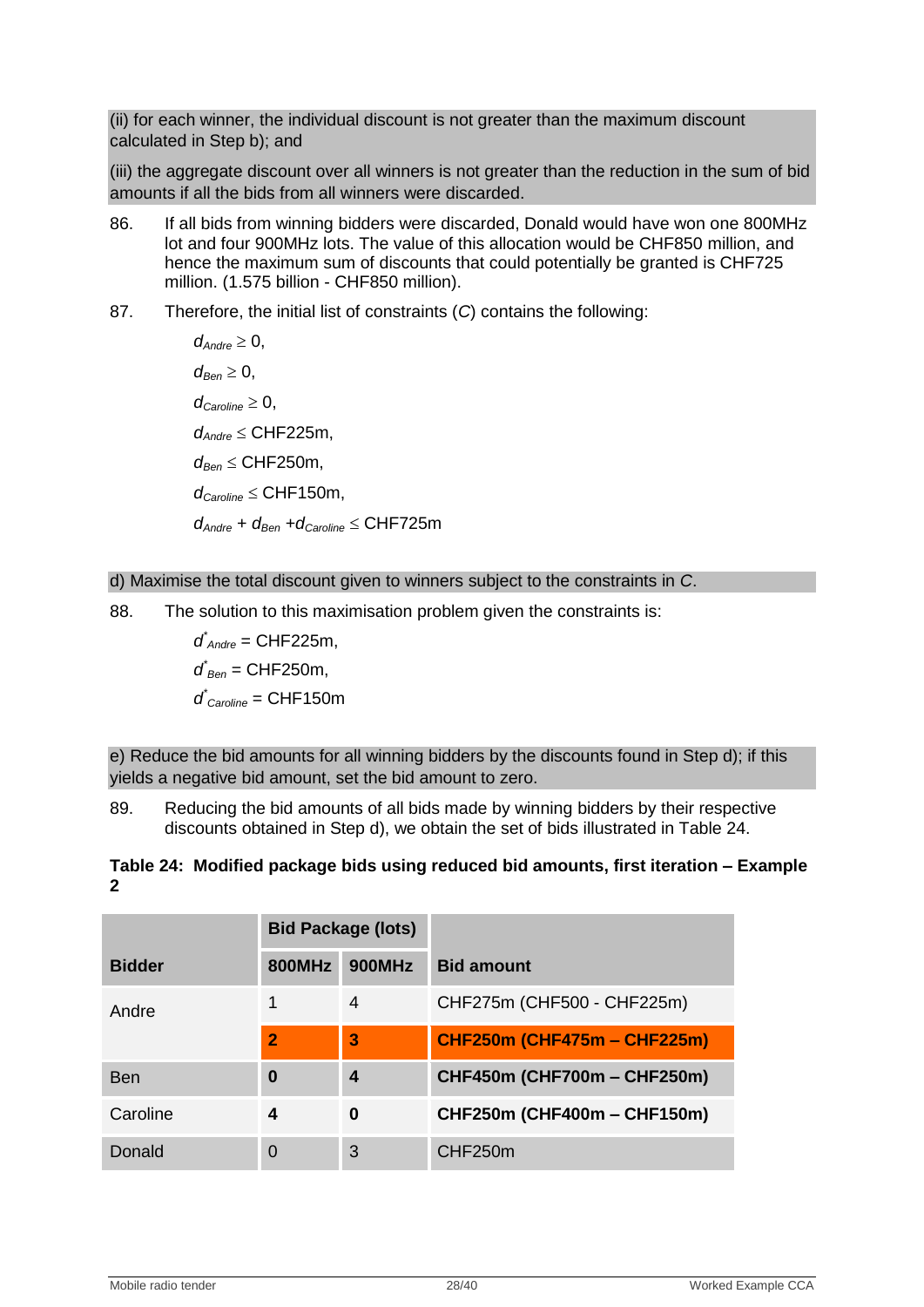

f) Determine the winning bids when replacing all bids by the reduced bid amounts and calculate the corresponding sum of total winning bid amounts for this new set of winning bids.

90. We find the combination that maximises revenues (using the reduced bid amounts), as highlighted in orange in [Table 24.](#page-27-0) The value of this combination (using the reduced bid amounts) is CHF1.1 billion.

g) If the sum of bid amounts of the original winning bids (using the reduced bid amounts) is smaller than the sum of winning bid amounts for the new set of winning bids calculated in Step f), then winners cannot be given the discounts calculated as there exists a different combination of bidders that could provide greater revenues given the bids submitted. A new constraint is required; proceed to Step h).

91. The sum of the reduced bid amounts of the original winning bids (shown in bold font in [Table 24\)](#page-27-0) is CHF950 million, which is smaller than the value of the outcome calculated in Step f). We therefore need a new constraint, so we proceed to Step h).

h) If any of the original winners is no longer among the new winning bidders calculated in Step f), then add the corresponding constraint in *C*.

- 92. Caroline and Ben, who are winners in the original outcome, are no longer among the winning bidders calculated in Step f). To add the additional constraint to *C*, we need to calculate the joint maximum surplus of these two winners.
- 93. If all the bids submitted by Caroline and Ben were discarded, the winning combination (using the original unmodified bids) would be:
	- Andre"s bid for two 800MHz and three 900MHz lots (with a bid amount of CHF475 million);
	- Donald"s bid for one 800MHz lots and four 900MHz lots (with a bid amount of CHF850 million);
- 94. The total value of winning bid amounts in this case would be CHF1.325 billion.

Therefore, the maximum surplus that can be enjoyed Ben and Caroline taken together is

 $\sigma$  (Ben, Caroline) = CHF1.575b – CHF1.325b = CHF250m

and hence the maximum discount that can be granted to Ben and Caroline jointly cannot exceed CHF250 million. We add the following constraint to the list of constraints:

 $d_{\text{Ben}} + d_{\text{Caroline}} \leq \text{CHF250m}$ 

95. We now re-run Step d).

- d) Maximise the total discount given to winners subject to the constraints in *C*.
- 96. One of the solutions to the maximisation problem given the new list of constraints is:

*d \* Andre* = CHF225m,

 $d$ <sup> $*$ </sup><sub>*Ben*</sub> = CHF250m,

$$
d^{\star}_{\textit{Caroline}} = \text{CHF0m}
$$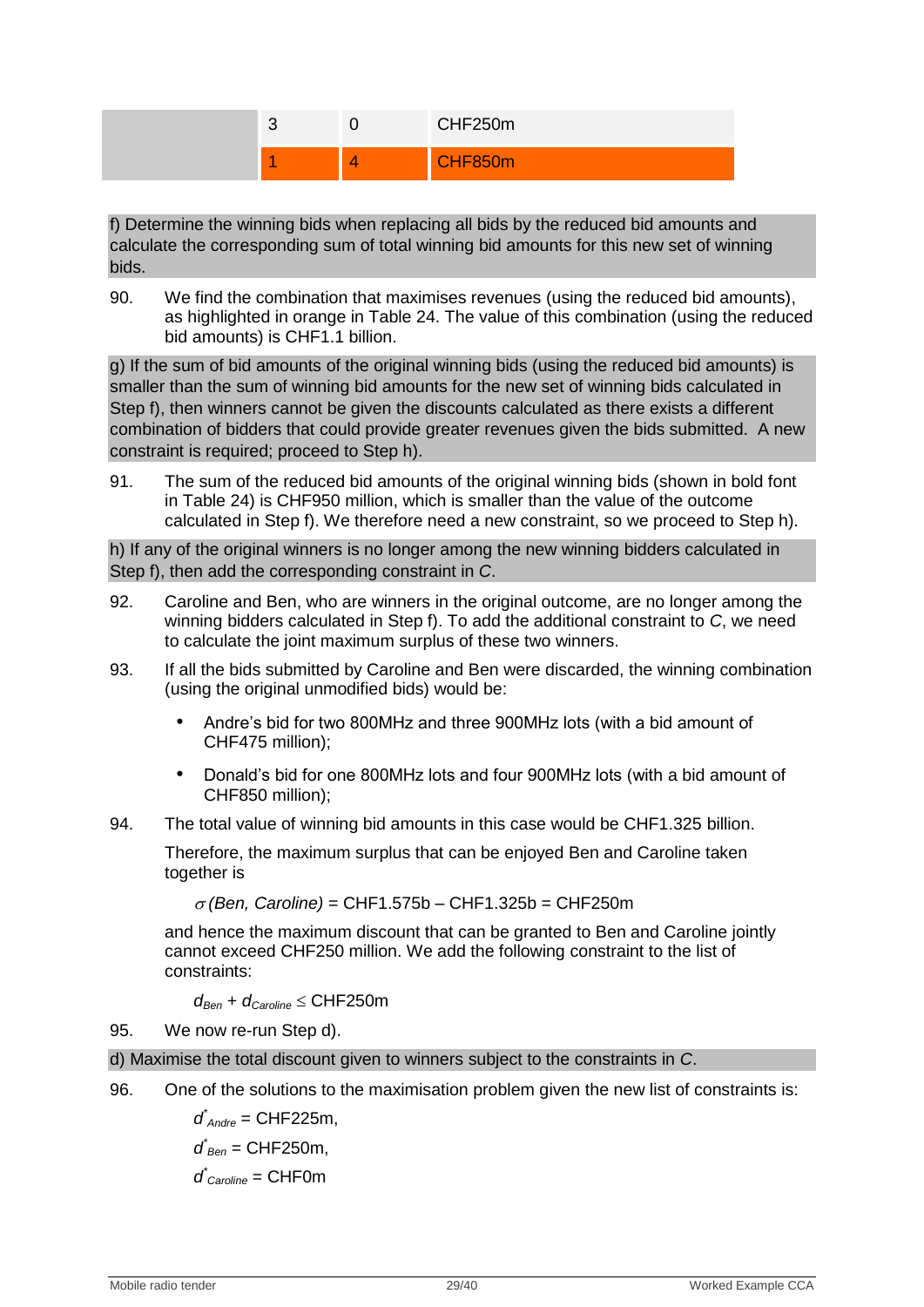97. Note that there is only one possible solution. Any combination of non negative discounts for Ben and Caroline such that  $d_{Ben} + d_{Caroline} = \text{CHF250m}$ ,  $d_{Ben} \leq d_{Ben}^{max}$ ,  $d_{\text{Caroline}} \leq d_{\text{Caroline}}^{\text{max}}$  and  $d_{\text{Andre}} = d_{\text{Andre}}^{\text{max}}$  maximises the total discount given to winners. In this case, one of these solutions is picked at random.

e) Reduce the bid amounts for all winning bidders by the discounts found in Step d); if this yields a negative bid amount, set the bid amount to zero.

98. Reducing the bid amounts of all bids made by winning bidders by their respective discounts obtained in Step d), we obtain the set of bids illustrated in [Table 25.](#page-29-0)

<span id="page-29-0"></span>

|                  | Table 25: Modified package bids using reduced bid amounts, second iteration - |  |
|------------------|-------------------------------------------------------------------------------|--|
| <b>Example 2</b> |                                                                               |  |

|               | <b>Bid package (lots)</b> |                  |                                |  |
|---------------|---------------------------|------------------|--------------------------------|--|
| <b>Bidder</b> | <b>800MHz</b>             | <b>900MHz</b>    | <b>Bid amount</b>              |  |
| Andre         |                           | 4                | CHF275m (CHF500m - CHF225m)    |  |
|               | 2                         | 3                | CHF250m (CHF475m - CHF225m)    |  |
| <b>Ben</b>    | $\bf{0}$                  | $\boldsymbol{4}$ | CHF450m (CHF700m - CHF250m)    |  |
| Caroline      | 4                         | $\Omega$         | <b>CHF400 (CHF400m - CHF0)</b> |  |
|               | $\Omega$                  | 3                | CHF250m                        |  |
| Donald        | 3                         | 0                | CHF250m                        |  |
|               |                           | 4                | CHF850m                        |  |

f) Determine the winning bids when replacing all bids by the reduced bid amounts and calculate the corresponding sum of total winning bid amounts for this new set of winning bids.

99. We find the combination that maximises revenues (using the reduced bid amounts), which is highlighted in orange in [Table 25.](#page-29-0) The value of this allocation (using the reduced bid amounts) is CHF1.25 billion.

g) If the sum of bid amounts of the original winning bids (using the reduced bid amounts) is smaller than the sum of winning bid amounts for the new set of winning bids calculated in Step f), then winners cannot be given the discounts calculated as there exists a different combination of bidders that could provide greater revenues given the bids submitted. A new constraint is required; proceed to Step h).

100. The sum of the reduced bid amounts of the original winning bids (shown in bold font in [Table 25\)](#page-29-0) is CHF1.1 billion, which is smaller than the value of the outcome calculated in Step f). We therefore need a new constraint, so we proceed to Step h).

h) If any of the original winners is no longer among the new winning bidders calculated in Step f), then add the corresponding constraint in *C*.

101. Andre and Ben, who are winners in the original outcome, are no longer among the new winning bidders calculated in Step f). To add the additional constraint to *C*, we need to calculate the joint maximum surplus of these two winners.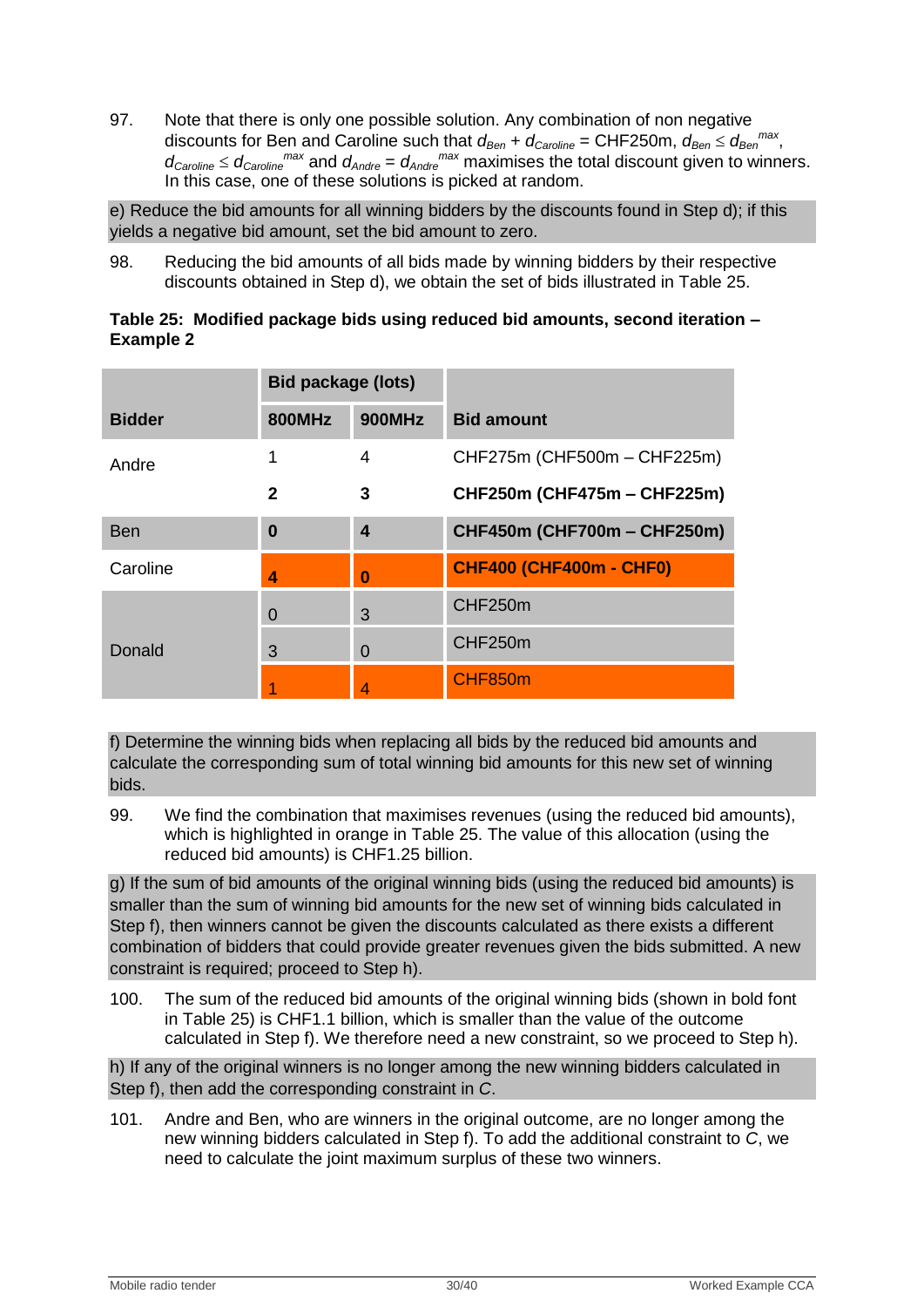- 102. If all the bids submitted by Andre and Ben were discarded, the winning combination (using the original unmodified bids) would be:
	- Caroline"s bid for four 800MHz lots (with a bid amount of CHF400 million);
	- Donald"s bid for one 800MHz lots and four 900MHz lots (with a bid amount of CHF850 million);
- 103. The total value of winning bid amounts in this case would be CHF1.25 billion.

Therefore, the maximum surplus of Ben and Andre taken together is

 $\sigma$  (Andre, Ben) = CHF1.575b – CHF1.25b = CHF325m

and hence the maximum discount that can be granted to Andre and Ben jointly cannot exceed CHF325 million. We add the following constraint to the list of constraints:

*dAndre* + *dBen* CHF325m

d) Maximise the total discount given to winners subject to the constraints in *C*.

104. The solution to the maximisation problem given the new list of constraints is unique and given by:

> *d \* Andre* = CHF225m, *d \* Ben* = CHF100m, *d \* Caroline* = CHF150m

e) Reduce the bid amounts for all winning bidders by the discounts found in Step d); if this yields a negative bid amount, set the bid amount to zero.

105. Reducing the bid amounts of all bids made by winning bidders by their respective discounts obtained in Step d), we obtain the set of bids illustrated in [Table 26.](#page-30-0)

#### <span id="page-30-0"></span>**Table 26: Modified package bids using reduced bid amounts, third iteration – Example 2**

|               | <b>Bid package (lots)</b> |                |                                               |
|---------------|---------------------------|----------------|-----------------------------------------------|
| <b>Bidder</b> | <b>800MHz</b>             | <b>900MHz</b>  | <b>Bid amount</b>                             |
| Andre         | 1                         | $\overline{4}$ | CHF275m (CHF500m - CHF225m)                   |
|               | $\overline{2}$            | 3              | <b>CHF250m (CHF475m - CHF225m)</b>            |
| <b>Ben</b>    | 0                         | 4              | <b>CHF600m (CHF700m -</b><br><b>CHF100m,)</b> |
| Caroline      | 4                         | $\bf{0}$       | <b>CHF250m (CHF400m - CHF150m)</b>            |
|               | 0                         | 3              | CHF250m                                       |
| Donald        | 3                         | $\overline{0}$ | CHF250m                                       |
|               | 1                         | $\overline{4}$ | CHF850m                                       |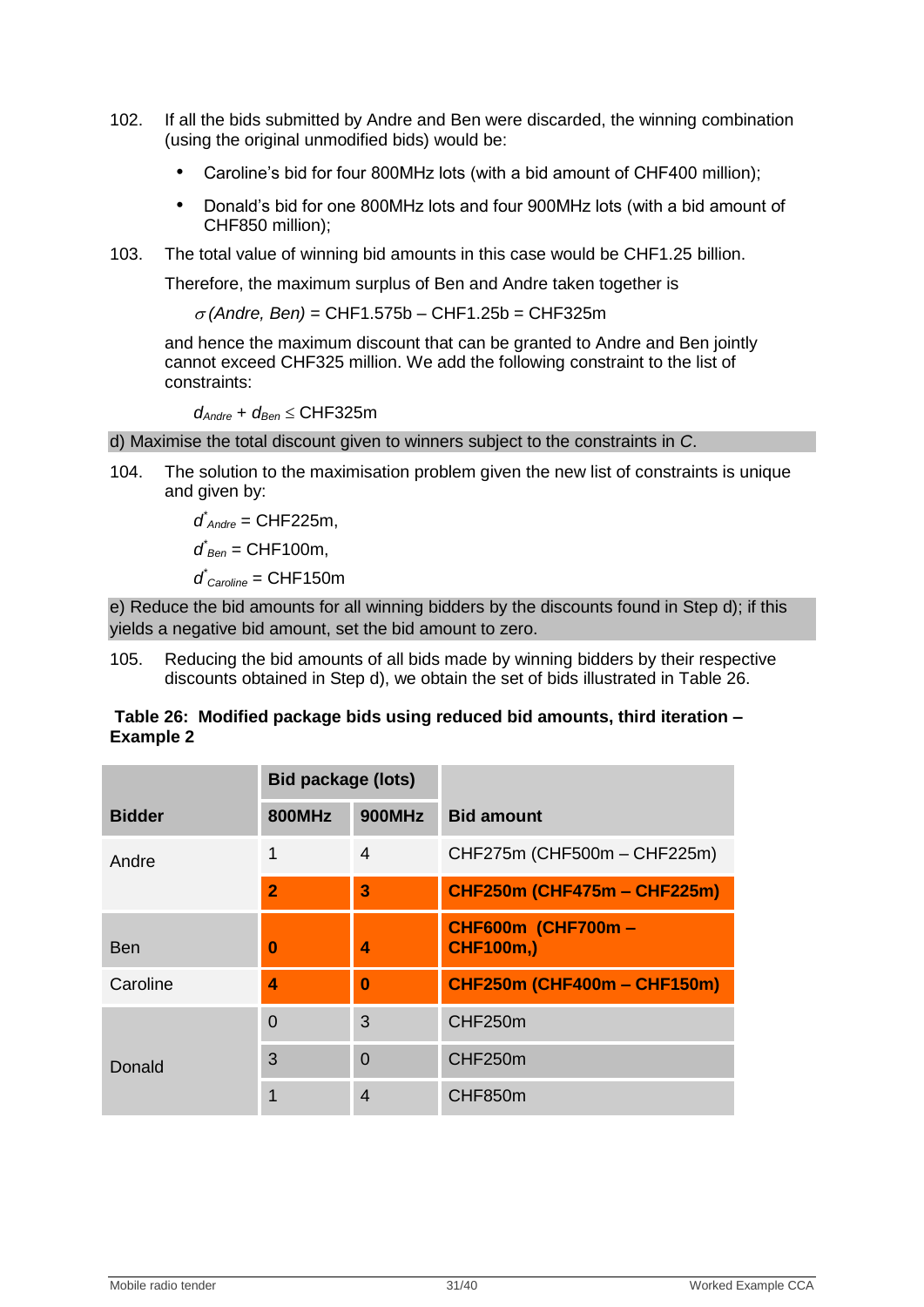f) Determine the winning bids when replacing all bids by the reduced bid amounts and calculate the corresponding sum of total winning bid amounts for this new set of winning bids.

106. We again find the combination that maximises revenues (using the reduced bid amounts), which is highlighted in orange in [Table 26.](#page-30-0) The value of this allocation (using the reduced bid amounts) is CHF1.1 billion.

g) If the sum of bid amounts of the original winning bids (using the reduced bid amounts) is smaller than the sum of winning bid amounts for the new set of winning bids calculated in Step f), then winners cannot be given the discounts calculated as there exists a different combination of bidders that could provide greater revenues given the bids submitted. A new constraint is required; proceed to Step h).

Otherwise, calculate the maximum discount that can be granted to winning bidders and go to Step i).

107. The winning combination of bids found in Step f) is the same as the original winning combination of bids, and therefore the original winning bids using the reduced bid amounts yield the same value as the solution found in Step f). We can therefore calculate the maximum total discount that can be granted to winning bidders:

*D \** = CHF225m + CHF100m + CHF150m = CHF475m.

108. We now proceed to Step i).

i) If there is only one combination of discounts that provide the maximum total discount given to winners, these will be used in the calculation of final base prices. Proceed to Step n).

Otherwise, we will identify a combination of discounts that distributes winner surplus evenly in relation to the maximum surplus calculated for each winner.

109. The last solution to the optimisation problem in Step d) was unique, and thus the obtained discounts can be used to calculate the final base prices. Proceed to Step n).

n) The base price for each winner is equal to the bid amount of its winning bid minus the discount.

110. We can proceed to calculate the base prices, shown in [Table 27.](#page-31-0)

<span id="page-31-0"></span>

|  |  |  |  |  |  | Table 27: Base prices for winning bids – Example 2 |
|--|--|--|--|--|--|----------------------------------------------------|
|--|--|--|--|--|--|----------------------------------------------------|

| <b>Bidder</b> | <b>Bid</b> | <b>Discount</b><br>(Surplus) | <b>Base price</b> |
|---------------|------------|------------------------------|-------------------|
| Andre         | CHF475m    | CHF225m                      | CHF250m           |
| <b>Ben</b>    | CHF700m    | CHF100m                      | CHF600m           |
| Caroline      | CHF400m    | CHF150m                      | CHF250m           |

111. In this example, we must ensure that the base prices paid by winners are sufficiently large to block Donald"s bid of CHF850 million for a package of one 800MHz lot and four 900MHz. Therefore: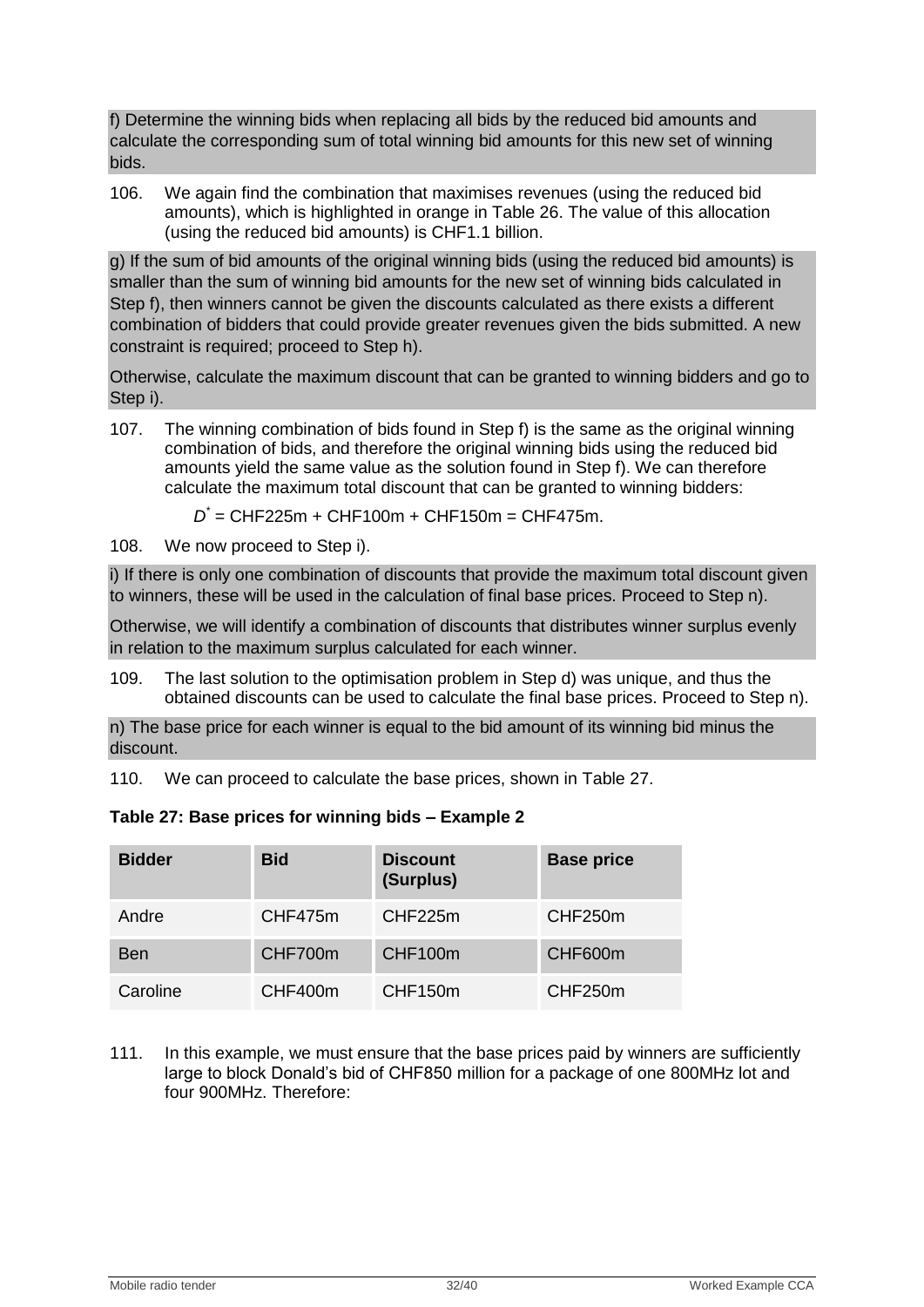- Andre and Ben need to pay at least CHF850 million jointly in order to outbid Donald; otherwise, the outcome would not be compliant with Rule  $3.3.32<sup>5</sup>$  as Donald expressed a willingness to pay greater than the sum of the base prices paid by Andre and Ben for a package that is a subset of the packages awarded to Andre and Ben; and
- Ben and Caroline need to pay CHF850 million jointly to outbid Donald at the same time; otherwise, the outcome would not be compliant with Rule  $3.3.32^{\circ}$ given that Donald expressed a willingness to pay greater than the sum of the base prices paid by Ben and Caroline for a package that is a subset of the packages awarded to Ben and Caroline.

# <span id="page-32-0"></span>**3.3 Example 3: Base prices selected to distribute surplus in relation to maximum surplus for each winner**

- 112. In example 2, the maximisation of the total discount granted to winners provided a unique solution. However, this is not always the case. In this example, we find a number of solutions that provide the maximum possible total discount granted to winners. In these situations, we choose base prices so that the surplus enjoyed by winners relative to their maximum surplus is distributed evenly.
- 113. The setup of this example with regards to the lot structure, reserve prices and number of bidders is the same as before. In this example, bidders submit the bids shown in [Table 28.](#page-32-1)

|               | <b>Bid package (lots)</b> |                |                   |
|---------------|---------------------------|----------------|-------------------|
| <b>Bidder</b> | <b>800MHz</b>             | <b>900MHz</b>  | <b>Bid amount</b> |
| Andre         | $\overline{2}$            | 3              | CHF500m           |
| <b>Ben</b>    |                           | 4              | CHF750m           |
| Caroline      | 3                         | $\overline{0}$ | <b>CHF500m</b>    |
| Donald        | 3                         | $\Omega$       | CHF400m           |
|               | $\Omega$                  | 3              | CHF150m           |
|               | $\Omega$                  | $\overline{4}$ | CHF200m           |

# <span id="page-32-1"></span>**Table 28: Bids submitted – Example 3**

114. The value-maximising combination of winning bids is:

• Andre"s bid for two 800MHz lots and three 900MHz lots (with a bid amount of CHF500 million);

 5 See auction rules.

<sup>&</sup>lt;sup>6</sup> See auction rules.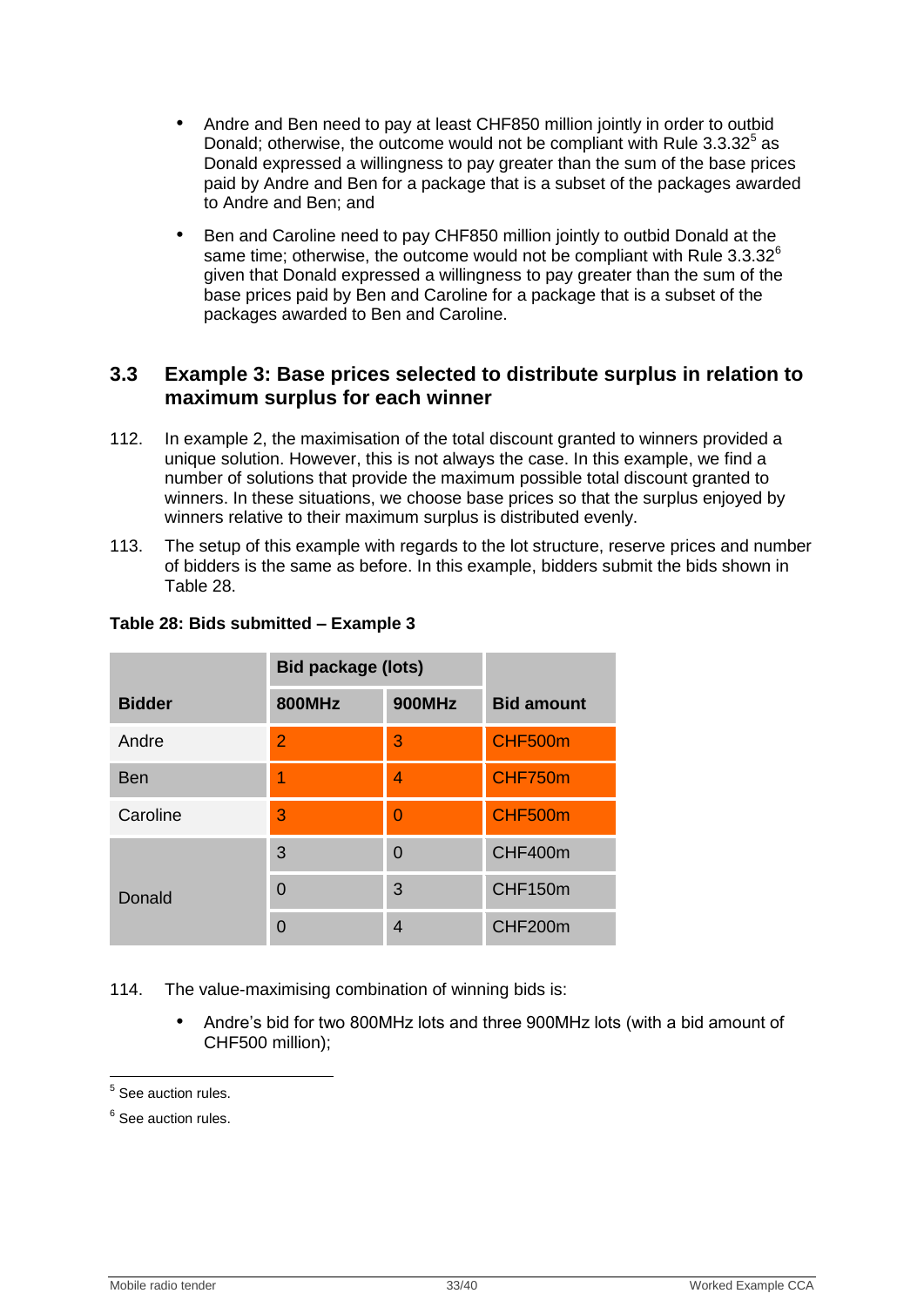- Ben"s bid for one 800MHz lot and four 900MHz lots (with a bid amount of CHF750 million);
- Caroline"s bid for three 800MHz lots (with a bid amount of CHF500 million).
- 115. The combination of winning bids is highlighted in orange in [Table 28.](#page-32-1) The total value of winning bid amounts is CHF1.75 billion.
- 116. As before, we calculate base prices to be paid by each winner following the process described in the auction rules.

a) For each winning bidder, calculate the sum of the bid amounts that would result from the winner determination procedure if that bidder had not submitted a bid.

b) Determine the minimum bids and the maximum discounts.

- 117. Maximum discount for Andre:
	- *Maximum surplus:* If we discard all bids submitted by Andre, the next best allocation would include Ben"s and Caroline"s original winning bids, and Donald"s bid for three 900MHz lots (with a bid amount of CHF150 million). The value of this combination of bids is CHF1.4 billion. Therefore, Andre"s maximum surplus is CHF350 million.
	- *Maximum discount to reserve:* The reserve price for Andre"s winning package is CHF106.5 million, and the maximum discount to reserve is Andre"s winning bid amount (CHF500 million) minus the reserve, yielding CHF393.5 million.
	- *Maximum discount:* The maximum discount that could be granted to Andre is the minimum of CHF350 million and CHF393.5 million, which is CHF350 million.
- 118. Maximum discount for Ben:
	- *Maximum surplus:* If we discard all bids submitted by Ben, the next best allocation would include Andre"s and Caroline"s original winning bids and Donald"s bid for four 900MHz lots (with a bid amount of CHF200 million). The value of this combination of bids is CHF1.2 billion. Therefore, Ben"s maximum surplus is CHF550 million.
	- *Maximum discount to reserve:* The reserve price for Ben"s winning package is CHF106.5 million, and the maximum discount to reserve is Ben"s winning bid amount (CHF750 million) minus the reserve, yielding CHF643.5 million.
	- *Maximum discount:* The maximum discount that could be granted to Ben is the minimum of CHF550 million and CHF643.5 million, which is CHF550 million.
- 119. Maximum discount for Caroline:
	- *Maximum surplus:* If we discard all bids submitted by Caroline, the next best allocation would include Andre"s and Ben"s original winning bids and Donald"s package bid for three 800MHz lots (with a bid amount of CHF400 million). The value of this combination of bids is CHF1.65 billion. Therefore, Caroline"s maximum surplus is CHF100 million.
	- *Maximum discount to reserve:* The reserve price for Caroline"s winning package is CHF63.9 million, and the maximum discount to reserve is Caroline"s winning bid amount (CHF500 million) minus the reserve, yielding CHF436.1 million.
	- *Maximum discount:* The maximum discount that could be granted to Caroline is the minimum of CHF100 million and CHF436.1 million, which is CHF100 million.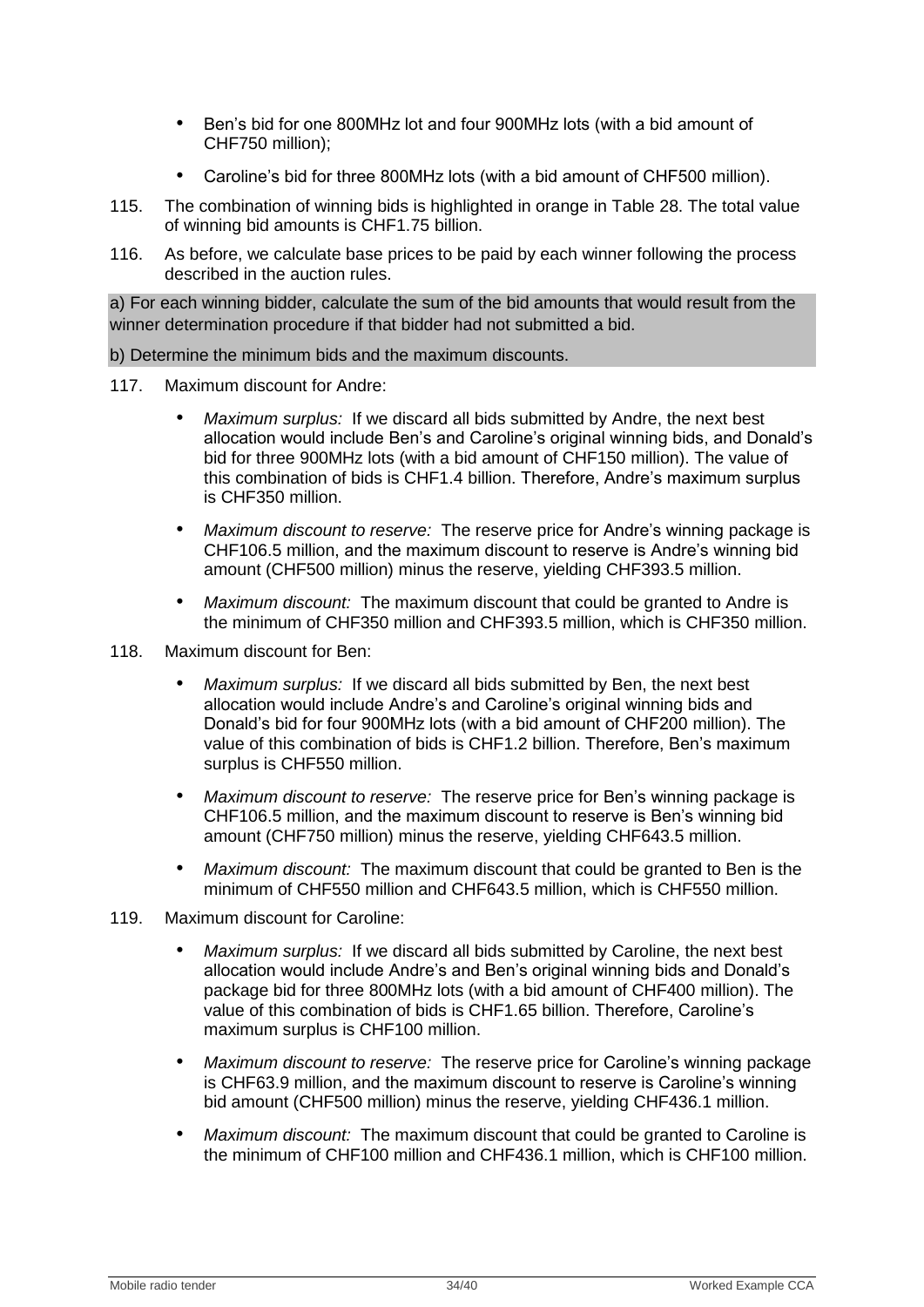| <b>Bidder</b> | <b>Maximum</b><br>value of<br>winning<br>bids if<br>bidder<br>excluded | <b>Calculation of maximum discount</b><br>that can be granted to this winner                                                                                                                                                                                         | <b>Initial lower</b><br>bound for the<br>base price to<br>be paid by<br>this winner |
|---------------|------------------------------------------------------------------------|----------------------------------------------------------------------------------------------------------------------------------------------------------------------------------------------------------------------------------------------------------------------|-------------------------------------------------------------------------------------|
| Andre         | CHF <sub>1.4b</sub>                                                    | $\sigma$ (Andre) = CHF1.75b – CHF1.4b<br>٠<br>$=$ CHF350 $m$<br>$m_{\text{Andre}} = \text{CHF106.5m}$<br>$p_{Andre} = CHF500m - CHF106.5m$<br>$=$ CHF393.5m<br>$d_{\text{Andre}}^{\text{max}} = \text{min}$ (CHF350m,<br>$CHF393.5m$ = CHF350m                       | CHF150m<br>(CHF500m-<br>CHF350m)                                                    |
| <b>Ben</b>    | CHF1.2b                                                                | $\sigma$ (Ben) = CHF1.75b – CHF1.2b =<br>CHF550m<br>$m_{\text{Ben}} =$ CHF106.5m<br>$p_{\text{Ben}} =$ CHF750m - CHF106.5m =<br>п<br>CHF643.5m<br>$d_{\text{Ben}}^{\text{max}}$ = min (CHF550m,<br>CHF643.5m) = CHF550m                                              | CHF200m<br>(CHF750m-<br>CHF550m)                                                    |
| Caroline      | CHF1.65b                                                               | $\sigma$ (Caroline) = CHF1.75b –<br>$CHF1.65b = CHF100m$<br>$m_{\text{Caroline}} = \text{CHF63.9m}$<br>$p_{\text{Caroline}} =$ CHF500m - CHF63.9m<br>$\blacksquare$<br>$=$ CHF436.1m<br>$d_{\text{Caroline}}^{\text{max}}$ = min (CHF100m,<br>$CHF436.1m) = CHF100m$ | CHF400m<br>(CHF500m-<br>CHF100m)                                                    |

**Table 29: Maximum discounts and initial lower bounds for base prices – Example 3**

c) Generate a list of constraints and initialise it with the conditions that:

(i) for each winner, the individual discount cannot be negative (i.e., bidders cannot be asked to pay a base price that is greater than their bid amount);

(ii) for each winner, the individual discount is not greater than the maximum discount calculated in Step b); and

(iii) the aggregate discount over all winners is not greater than the reduction in the sum of bid amounts if all the bids from all winners were discarded.

- 120. If all bids from winning bidders were discarded, Donald would have won three 800MHz lots. The value of this allocation would be CHF400 million, and hence the maximum total discount that could potentially be granted is CHF1.35 billion (CHF1.75 billion - CHF400 million).
- 121. Therefore, the list of initial constraints (*C*) contains the following constraints:

 $d_{Andre} \geq 0$ ,  $d_{\text{Ben}} \geq 0$ ,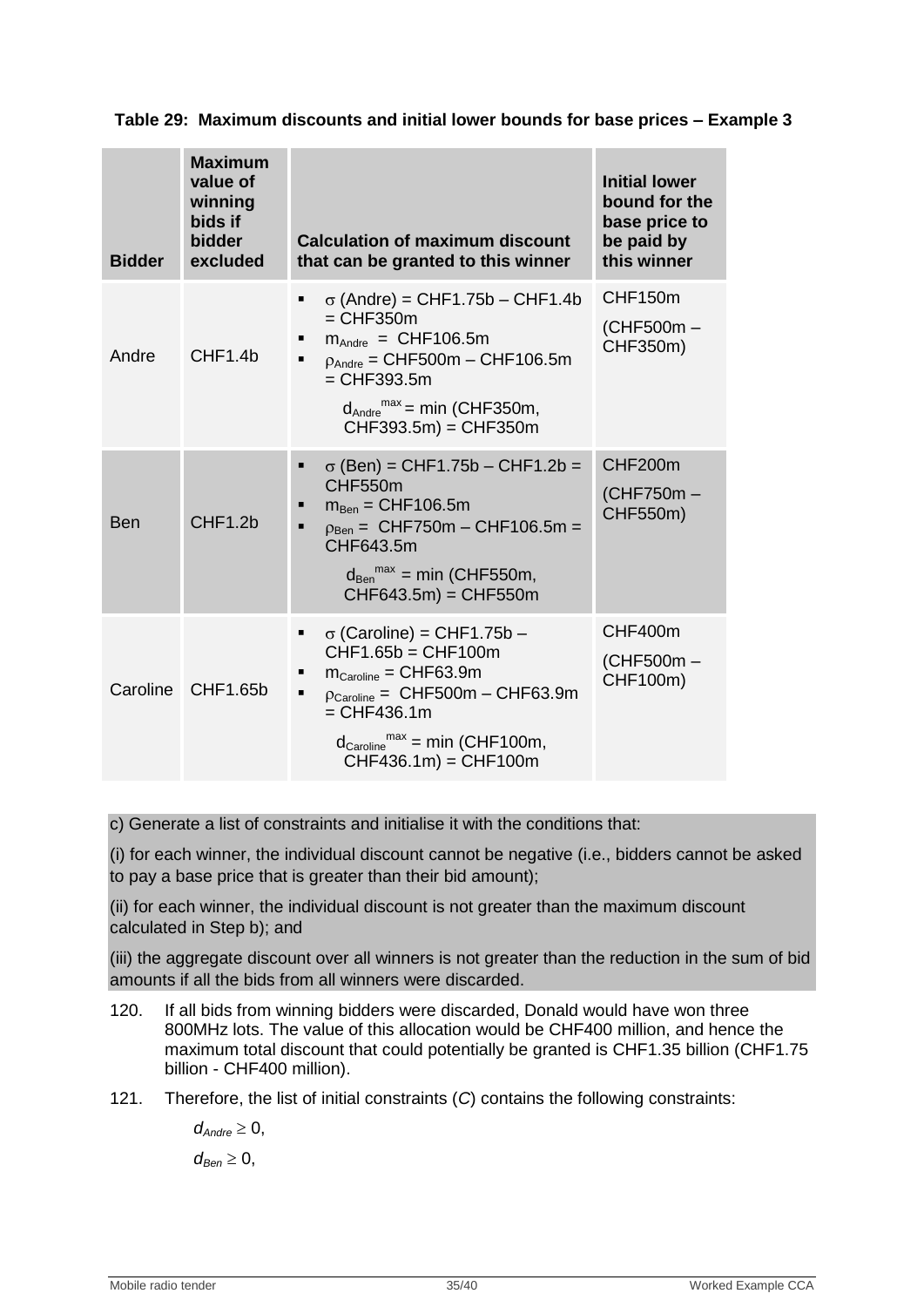$d_{\text{Carnline}} \geq 0$ , *dAndre* CHF350m, *d*<sub>Ben</sub> ≤ CHF550m,  $d_{\text{Caroline}} \leq \text{CHF100m}$ ,  $d_{\text{Andre}} + d_{\text{Ben}} + d_{\text{Canoline}} \leq \text{CHF1.35b}$ 

d) Maximise the total discount given to winners subject to the constraints in *C*.

122. The solution to this maximisation problem given the constraints is:

*d \* Andre* = CHF350m,  $d$ <sup> $*$ </sup><sub>Ben</sub> = CHF550m, *d \* Caroline* = CHF100m

e) Reduce the bid amounts for all winning bidders by the discounts found in Step d); if this yields a negative bid amount, set the bid amount to zero.

123. Reducing the bid amounts of all bids made by winning bidders by their respective discounts obtained in Step d), we obtain the set of bids illustrated in [Table 30.](#page-35-0)

<span id="page-35-0"></span>

| Table 30: Modified package bids using reduced bid amounts, first iteration – Example |  |  |
|--------------------------------------------------------------------------------------|--|--|
|                                                                                      |  |  |

|                 | <b>Bid Package (lots)</b> |                |                                              |  |
|-----------------|---------------------------|----------------|----------------------------------------------|--|
| <b>Bidder</b>   | <b>800MHz</b>             | <b>900MHz</b>  | <b>Bid amount</b>                            |  |
| <b>Andre</b>    | $\mathbf{2}$              | 3              | <b>CHF150m (CHF500m -</b><br><b>CHF350m)</b> |  |
| <b>Ben</b>      | 1                         | 4              | <b>CHF200m (CHF750m -</b><br><b>CHF550m)</b> |  |
| <b>Caroline</b> | 3                         | $\bf{0}$       | <b>CHF400m (CHF500m -</b><br><b>CHF100m)</b> |  |
|                 | 3                         | $\overline{0}$ | CHF400m                                      |  |
| Donald          | $\overline{0}$            | 3              | CHF150m                                      |  |
|                 | $\overline{0}$            | $\overline{4}$ | CHF200m                                      |  |

f) Determine the winning bids when replacing all bids by the reduced bid amounts and calculate the corresponding sum of total winning bid amounts for this new set of winning bids.

124. We find the combination that maximises revenues (using the reduced bid amounts), which is highlighted in orange in [Table 30.](#page-35-0) The value of this allocation (using the reduced bid amounts) is CHF800 million.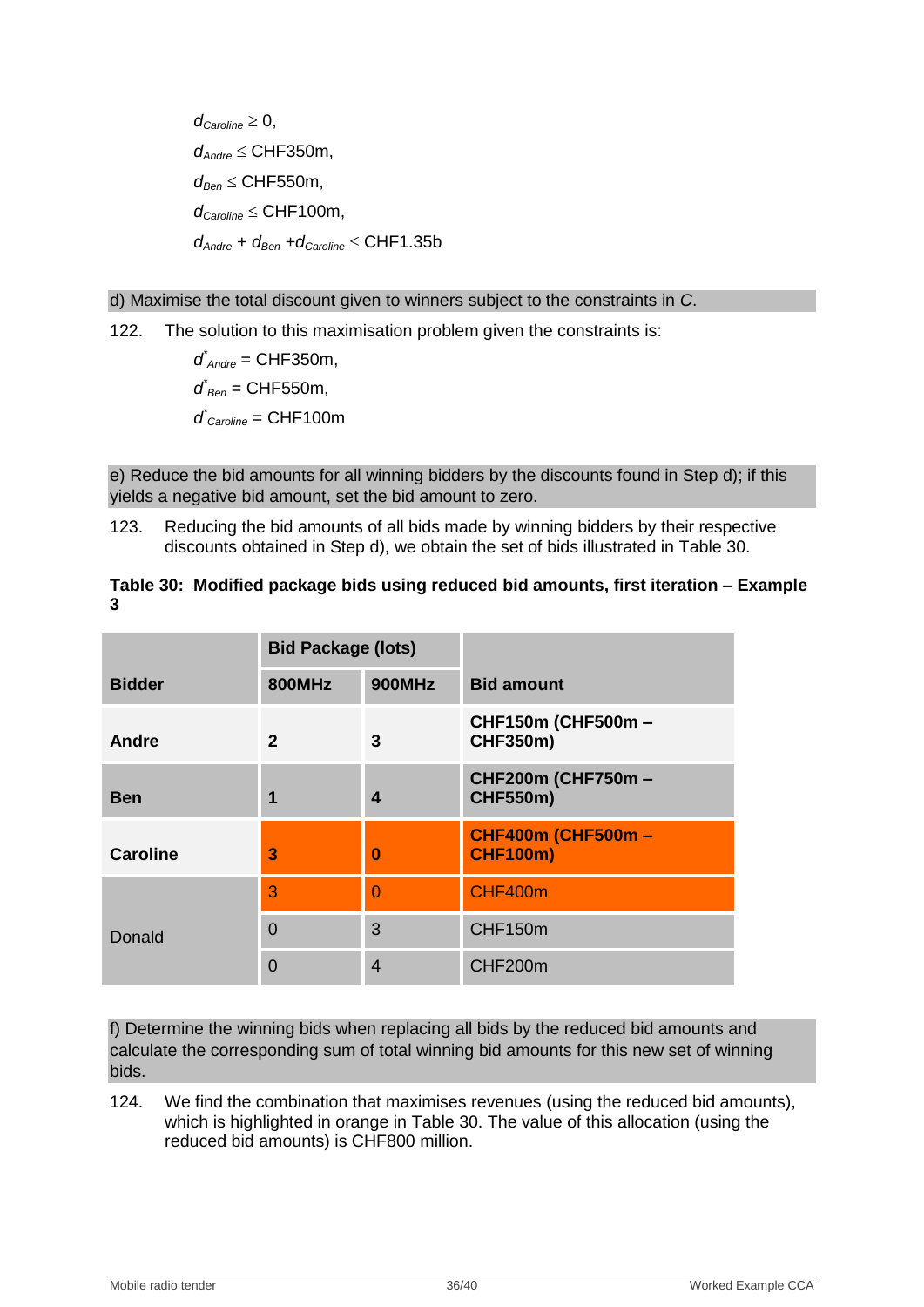g) If the sum of bid amounts of the original winning bids (using the reduced bid amounts) is smaller than the sum of winning bid amounts for the new set of winning bids calculated in Step f), then winners cannot be given the discounts calculated as there exists a different combination of bidders that could provide greater revenues given the bids submitted. A new constraint is required; proceed to Step h).

125. The sum of the reduced bid amounts of the original winning bids (shown in bold font in [Table 30\)](#page-35-0) is CHF750 million, which is smaller than the value of the outcome calculated in Step f). We therefore need a new constraint, so we proceed to Step h).

h) If any of the original winners is no longer among the new winning bidders calculated in Step f), then add the corresponding constraint in *C*. Go to Step d).

- 126. Andre and Ben, who are winners in the original outcome, are no longer among the new winning bidders calculated in Step f). To add the additional constraint to *C*, we need to calculate the joint maximum surplus of these two winners.
- 127. If all the bids submitted by Andre and Ben were discarded, the winning combination (using the original unmodified bids) would be:
	- Caroline"s bid for three 800MHz lots (with a bid amount of CHF500 million);
	- Donald"s bid for three 800MHz lots (with a bid amount of CHF400 million);
- 128. The total value of winning bid amounts in this case would be CHF900 million.

Therefore, the maximum surplus of Andre and Ben taken together is

 $\sigma$  (Andre, Ben) = CHF1.75b – CHF900 = CHF850m

and hence the maximum discount that can be granted to Andre and Ben jointly cannot exceed CHF850 million. We add the following constraint to the list of constraints:

*d*<sub>*Andre</sub> + <i>d*<sub>*Ben</sub>* ≤ CHF850m</sub></sub>

129. We now go to Step d) and run a second iteration.

d) Maximise the total discount given to winners subject to the constraints in *C*.

130. One of the solutions to the maximisation problem given the new list of constraints is:

*d \* Andre* = CHF350m,

*d \* Ben* = CHF500m,

*d \* Caroline* = CHF100m

131. Note that this is only one possible solution. Any combination of nonnegative discount for Andre and Ben such that  $d_{Andre} + d_{Ben} = \text{CHF850m}, \ d_{Andre} \le d_{Andre}^{max}, \ d_{Ben} \le d_{Ben}^{max}$ and *dCaroline* = *dCaroline max* maximises the total discount given to winners. In this case, one of these solutions is picked at random.

e) Reduce the bid amounts for all winning bidders by the discounts found in Step d); if this yields a negative bid amount, set the bid amount to zero.

132. Reducing the bid amounts of all bids made by winning bidders by their respective discounts obtained in Step d), we obtain the set of bids illustrated in [Table 31.](#page-37-0)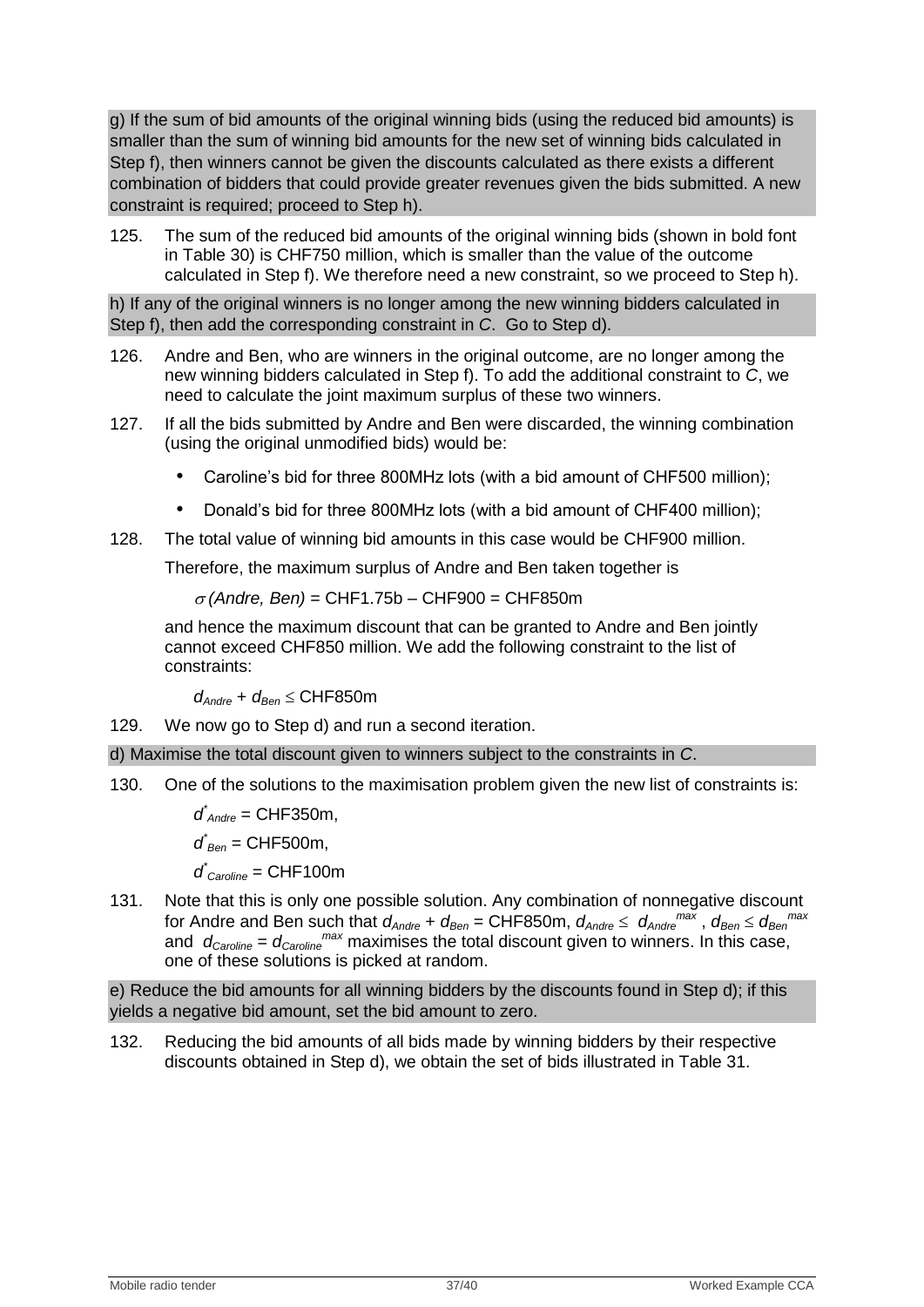# <span id="page-37-0"></span>**Table 31: Modified package bids using reduced bid amounts, second iteration – Example 3**

|                 | <b>Bid package (lots)</b> |                |                                    |
|-----------------|---------------------------|----------------|------------------------------------|
| <b>Bidder</b>   | <b>800MHz</b>             | <b>900MHz</b>  | <b>Bid amount</b>                  |
| Andre           | $\overline{\mathbf{2}}$   | 3              | <b>CHF150m (CHF500m - CHF350m)</b> |
| <b>Ben</b>      | 1                         | 4              | <b>CHF250m (CHF750m - CHF500m)</b> |
| <b>Caroline</b> | 3                         | $\bf{0}$       | <b>CHF400m (CHF500m - CHF100m)</b> |
| Donald          | 3                         | $\overline{0}$ | CHF400m                            |
|                 | $\overline{0}$            | 3              | CHF150m                            |
|                 | $\overline{0}$            | $\overline{4}$ | CHF200m                            |

f) Determine the winning bids when replacing all bids by the reduced bid amounts and calculate the corresponding sum of total winning bid amounts for this new set of winning bids.

133. We find the combination that maximises revenues (using the reduced bid amounts), which is highlighted in orange in [Table 31.](#page-37-0) The value of this allocation (using the reduced bid amounts) is CHF800 million.

g) If the sum of bid amounts of the original winning bids (using the reduced bid amounts) is smaller than the sum of winning bid amounts for the new set of winning bids calculated in Step f), then winners cannot be given the discounts calculated as there exists a different combination of bidders that could provide greater revenues given the bids submitted. A new constraint is required; proceed to Step h).

Otherwise, calculate the maximum discount that can be granted to winning bidders and go to Step i).

134. The winning combination of bids found in Step f) is the same as the original winning combination of bids, and therefore the original winning bids using the reduced bid amounts yield the same value as the solution found in Step f). We can therefore calculate the maximum total discount that can be granted to winning bidders as

*D \** = CHF350m + CHF500m + CHF100m = CHF950m.

135. We now proceed to Step i).

i) If there is only one combination of discounts that provide the maximum aggregate discount to winners, these will be used in the calculation of final base prices. Proceed to Step n).

Otherwise, we will identify a combination of discounts that distributes winner surplus evenly in relation to the maximum surplus calculated for each winner.

136. There are multiple combinations of discounts that yield the maximum total discount given to winners. Therefore, we will choose the one that minimises the differences between the winners' maximum surplus and the actual surplus that would result from applying the bid discounts.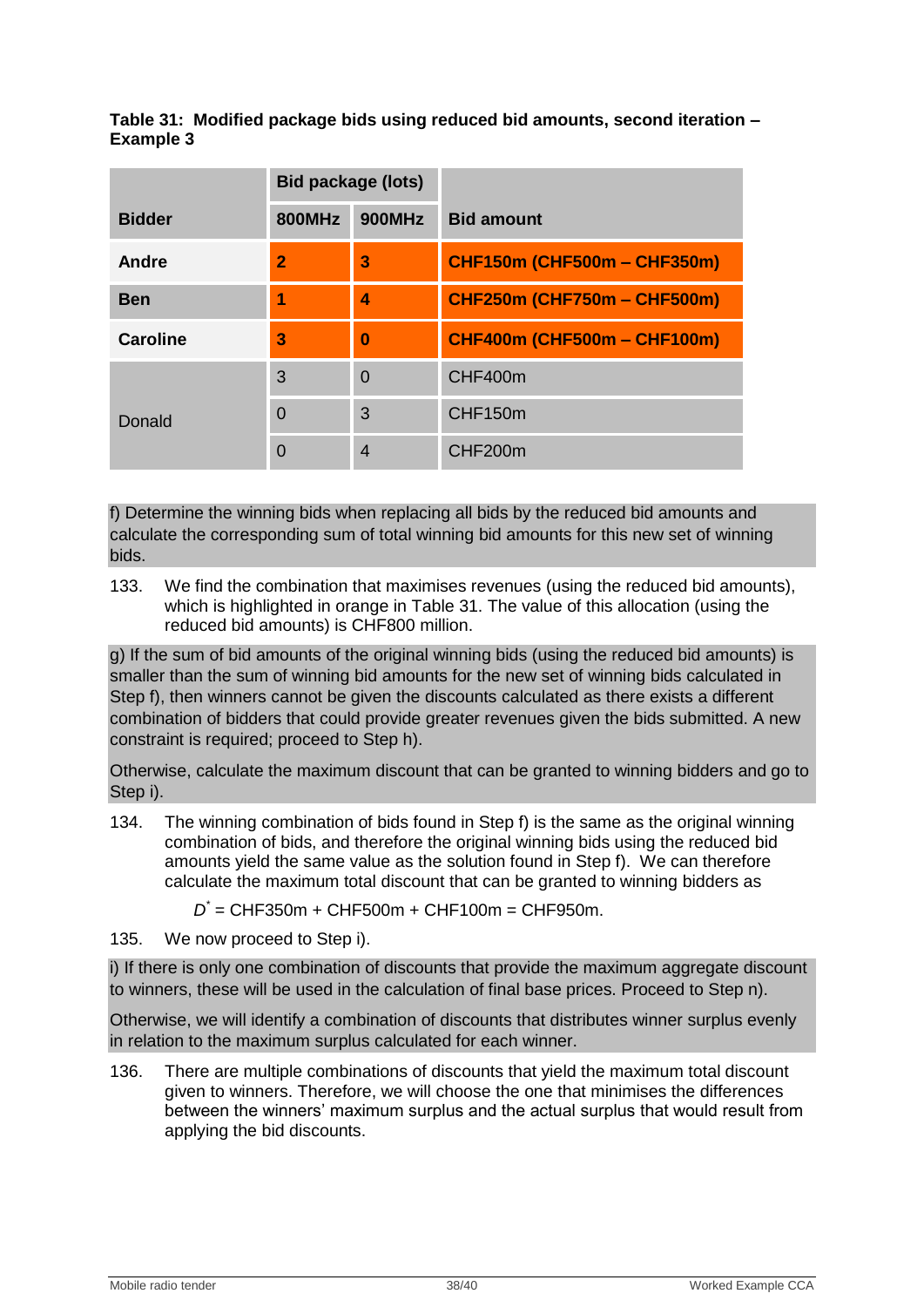137. To do so, we minimise the sum of squares of the difference between the maximum surplus and the discount applied for calculating base prices for each bidder (using a quadratic programming algorithm). This yields the following solution:

*d \*\* Andre* = CHF325m, *d \*\* Ben* = CHF525m, *d \*\* Caroline* = CHF100m

j) Reduce the bid amounts for all winning bidders by the discounts found Step i); if this yields a negative bid amount, set the bid amount to zero.

Reducing the bid amounts of all bids made by winning bidders by the discounts obtained in Step i), we obtain the set of bids illustrated in [Table 32.](#page-38-0)

# <span id="page-38-0"></span>**Table 32: Modified package bids using reduced bid amounts, third iteration – Example 3**

|                 | <b>Bid package (lots)</b> |                |                                              |
|-----------------|---------------------------|----------------|----------------------------------------------|
| <b>Bidder</b>   | <b>800MHz</b>             | <b>900MHz</b>  | <b>Bid amount</b>                            |
| <b>Andre</b>    | $\overline{2}$            | 3              | <b>CHF175m (CHF500m -</b><br><b>CHF325m)</b> |
| <b>Ben</b>      |                           | 4              | <b>CHF225m (CHF750m -</b><br><b>CHF525m)</b> |
| <b>Caroline</b> | 3                         | $\bf{0}$       | <b>CHF400m (CHF500m -</b><br><b>CHF100m)</b> |
|                 | 3                         | $\overline{0}$ | CHF400m                                      |
| Donald          | $\overline{0}$            | 3              | CHF150m                                      |
|                 | $\overline{0}$            | $\overline{4}$ | CHF200m                                      |

k) Determine the winning bids using the modified bid amounts and calculate the corresponding sum of winning bid amounts.

138. We find the combination that maximises revenues (using the reduced bid amounts), which is highlighted in orange in [Table 32.](#page-38-0) The value of this allocation (using the reduced bid amounts) is CHF800 million.

l) If the sum of bid amounts of the original winning bids (using the reduced bid amounts) is smaller than the sum of winning bid amounts for the new set of winning bids calculated in Step k), then winners cannot be given the discounts calculated as there exists a different combination of bidders that could provide greater revenues given the bids submitted. A new constraint is required; proceed to Step m).

Otherwise, calculate the maximum discount that can be granted to winning bidders and go to Step n).

139. The winning combination of bids found in Step l) is the same as the original winning combination of bids, and therefore the original winning bids using the reduced bid amounts yield the same value as the solution found in Step k).